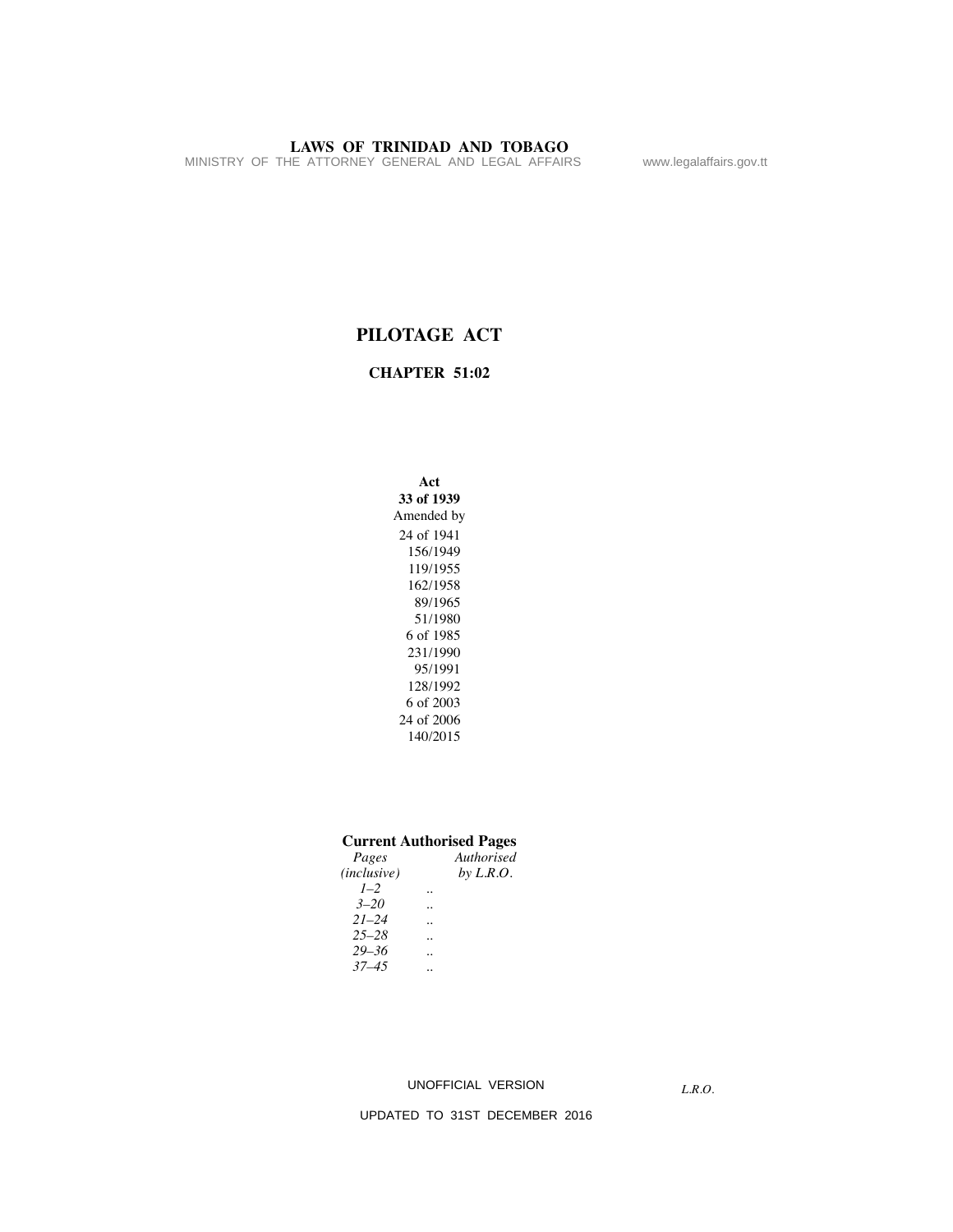|                                 | MINISTRY OF THE ATTORNEY GENERAL AND LEGAL AFFAIRS |                                        |          |  | www.legalaffairs.gov.tt |
|---------------------------------|----------------------------------------------------|----------------------------------------|----------|--|-------------------------|
|                                 | Chap. 51:02                                        |                                        | Pilotage |  |                         |
|                                 |                                                    | <b>Index of Subsidiary Legislation</b> |          |  |                         |
| Pilotage Bye-laws (GN 113/1957) |                                                    |                                        |          |  | Page                    |

# **Note on Adaptation**

 1. Certain fees in this Chapter were increased by the Commission under paragraph 4 of the Second Schedule to the Law Revision Act (Ch. 3:03). Where this occurs, a marginal reference in the form normally indicating an amendment is made to LN 51/1980 (the Legal Notice by which the President's approval was signified).

 2. Under paragraph 6 of the Second Schedule to the Law Revision Act (Ch. 3:03) the Commission amended certain references to public officers in this Chapter. The Minister's approval of the amendments was signified by LN 52/1980, but no marginal reference is made to this Notice where any such amendment is made in the text.

UNOFFICIAL VERSION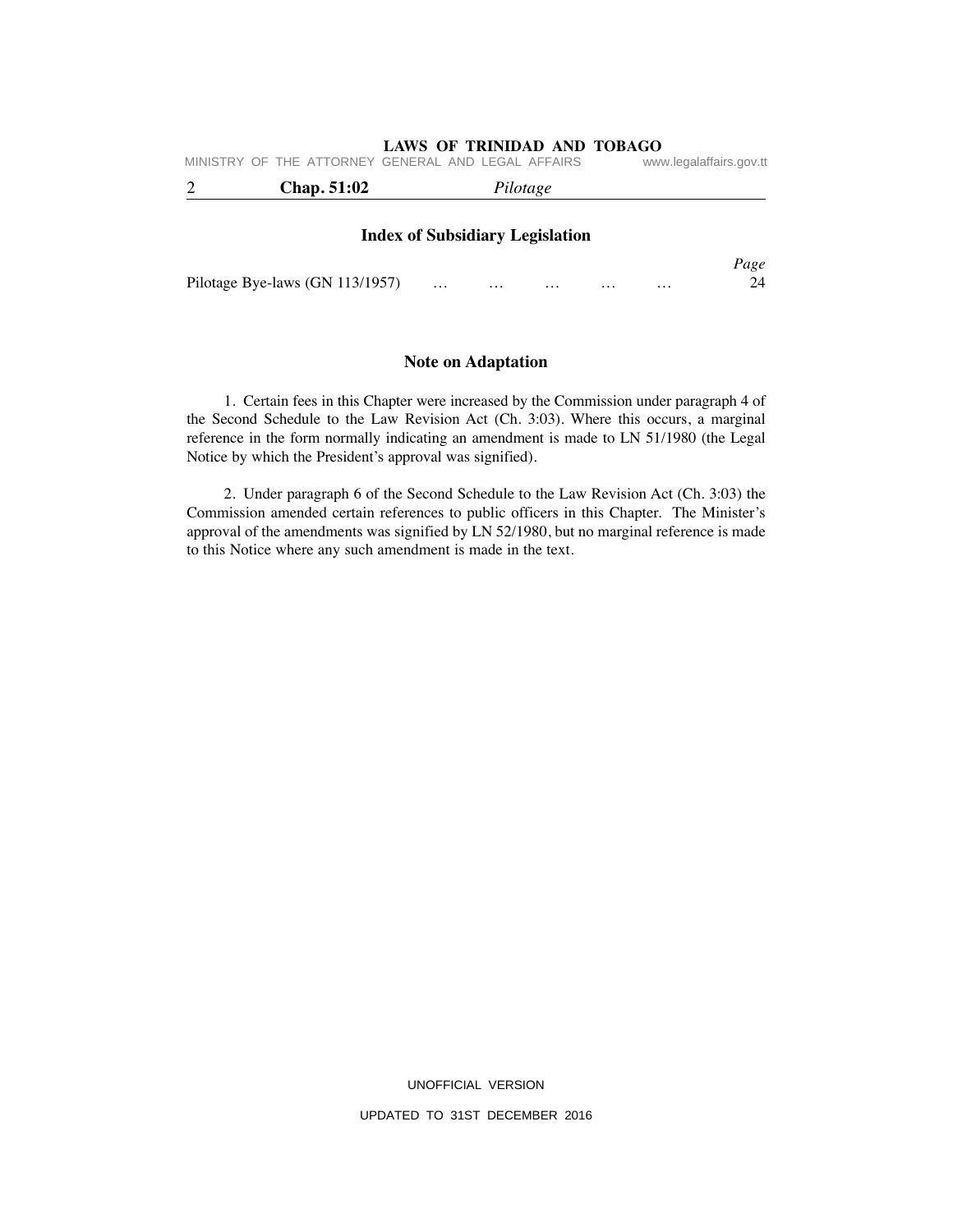MINISTRY OF THE ATTORNEY GENERAL AND LEGAL AFFAIRS www.legalaffairs.gov.tt

 *Pilotage* **Chap. 51:02** 3

# **CHAPTER 51:02**

# **PILOTAGE ACT**

# ARRANGEMENT OF SECTIONS

# **SECTION**

- 1. Short title.
- 2. Interpretation.
- 3. Pilotage area.

#### **PILOTAGE AUTHORITY**

- 4. Constitution of Pilotage Authority.
- 5. Pilotage Authority to license pilots, etc.
- 6. Receipts and expenses of Pilotage Authority.
- 7. Pilotage Authority may make bye-laws. Qualifications of candidates. Limit of number. Good government of pilots. Employment of pilots. Punishment for breach of bye-laws. Rates of payment. Pooling of dues. Deduction for expenses of Authority. Bonds by pilots. Pilots' benefit funds. Examinations. Competency. Re-examination. Masters and mates holding pilotage certificates. Contributions towards pilot fund. Fees. Meetings of Pilotage Authority. Distinctive marks and flags of pilot boats. Other matters. Confirmation of bye-laws.

#### **PILOTS' LICENCES**

 8. Licensing of pilots by Pilotage Authority not to involve any liability. Pilots to be CARICOM national or Commonwealth citizen.

UNOFFICIAL VERSION

*L.R.O.*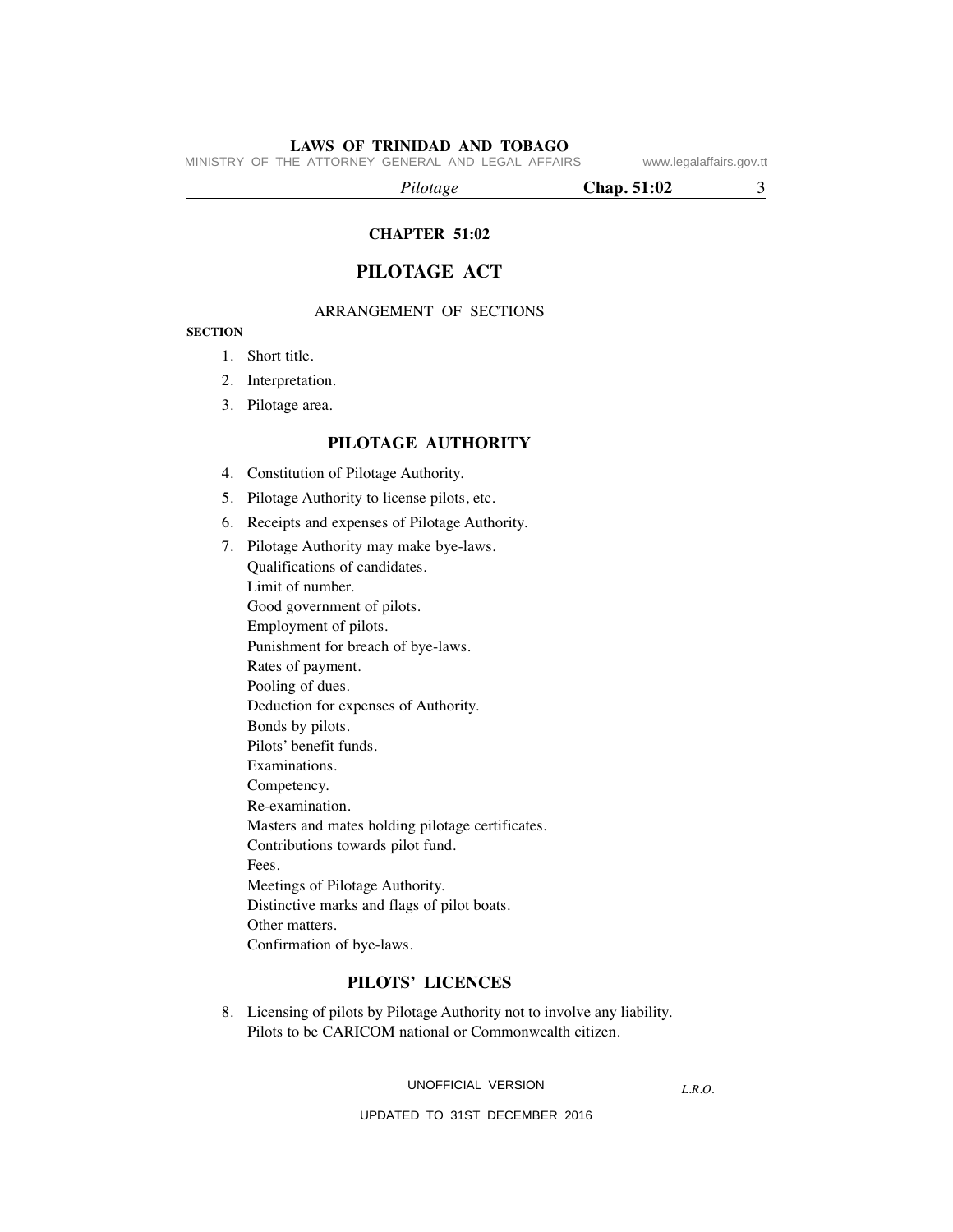|  | MINISTRY OF THE ATTORNEY GENERAL AND LEGAL AFFAIRS | www.legalaffairs.gov.tt |
|--|----------------------------------------------------|-------------------------|
|--|----------------------------------------------------|-------------------------|

| Chap. 51:02 | Pilotage |  |
|-------------|----------|--|
|-------------|----------|--|

#### ARRANGEMENT OF SECTIONS*—Continued*

# **SECTION**

 9. Form of pilot's licence and production and return of pilot's licence to Pilotage Authority. Death of pilot. Penalty.

# **PILOTAGE CERTIFICATES**

 10. Grant of pilotage certificates to masters and mates. Pilotage certificate to CARICOM national or Commonwealth citizen. Form of certificate. Annual certificate. Certificate may extend to other ships. Alteration of pilotage certificate to another ship. What deemed to be ownership.

# **SUPPLEMENTARY PROVISIONS AS TO LICENCES AND CERTIFICATES**

- 11. Suspension or revocation of a pilot's licence or a pilotage certificate.
- 12. Appeal by pilot, master, or mate against action of Pilotage Authority with respect to pilot's licence or pilotage certificate.
	- Upon failure to comply with order, Minister may exercise powers of Pilotage Authority.
- 13. Surrender of licences or certificates.
- 14. Appeal to High Court.

# **COMPULSORY PILOTAGE**

- 15. Compulsory pilotage areas.
- 16. Obligations where pilotage is compulsory. Fine for failing to employ a pilot. Excepted ships. Exemptions by bye-laws. Trading locally.
- 17. Liability of owner or master in the case of a ship under pilotage.
- 18. Pilotage outside compulsory areas.

UNOFFICIAL VERSION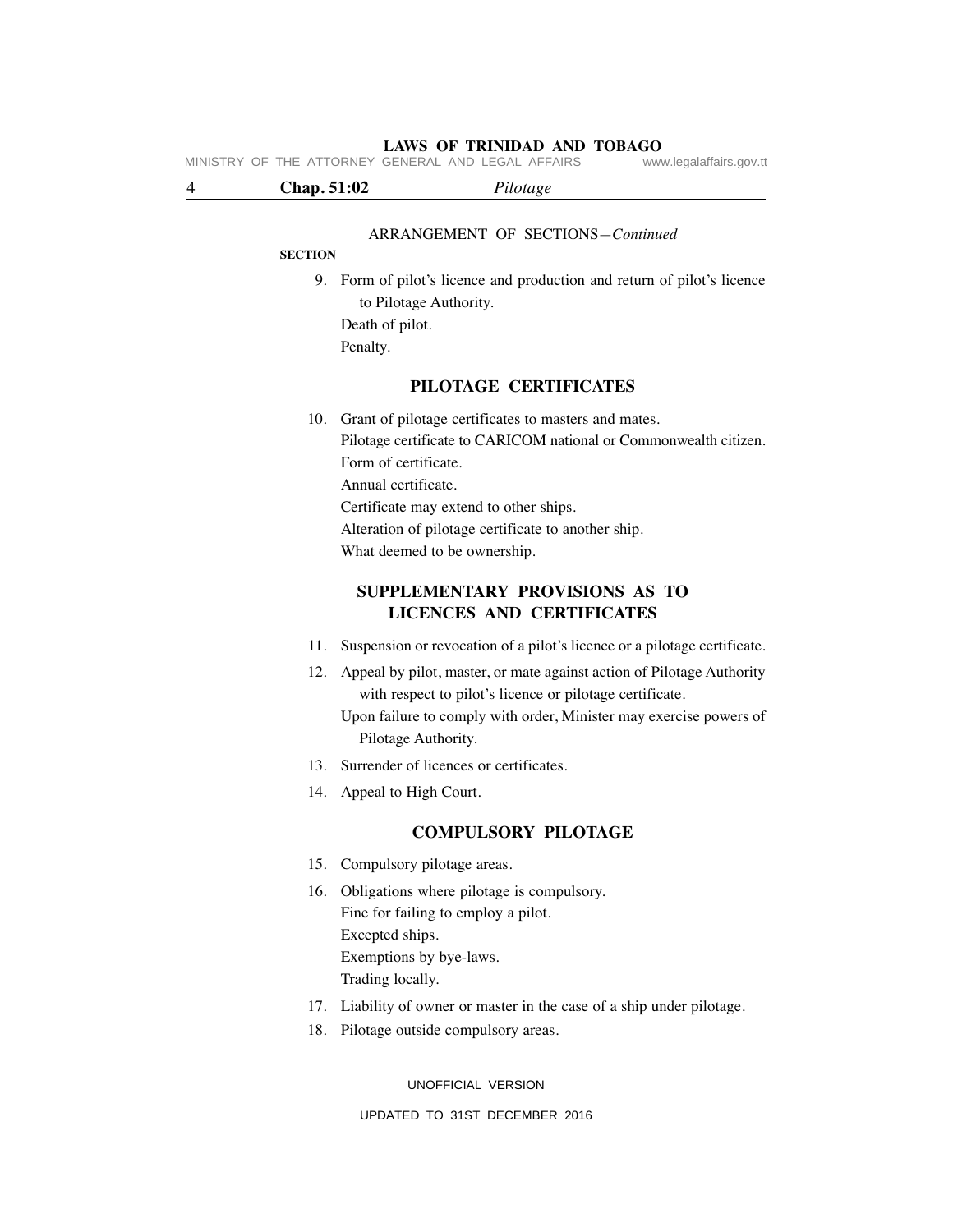MINISTRY OF THE ATTORNEY GENERAL AND LEGAL AFFAIRS www.legalaffairs.gov.tt

 *Pilotage* **Chap. 51:02** 5

#### **SECTION**

# **PILOTAGE AND DUES**

- 19. Payment of pilotage dues.
- 20. Pilots may demand fees in advance.
- 21. Payment of pilot when detained on board outward bound ship.
- 22. Saving the rights of parties and their remedies under contracts of insurance.
- 23. Liability of pilots for negligence or incapacity. Harbour Master may recover for damage to public property.
- 24. Limitation of pilot's liability.

# **PILOT SIGNALS**

25. Signals to be displayed by ships requiring pilot.

# **OFFENCES BY PILOTS**

- 26. Penalty on pilot endangering ship, life or limb.
- 27. Penalty on person obtaining charge of a ship by misrepresentation.
- 28. Offences by pilots. Prosecution by Customs officer.
- 29. Refusing to produce licence, etc.

# **OFFENCES GENERALLY**

- 30. Offences by person not being a licensed pilot.
- 31. When person may act as pilot without licence.
- 32. Master to declare draught.
- 33. Fraudulent alteration of marks denoting draught.

# **FIRST SCHEDULE. SECOND SCHEDULE.**

UNOFFICIAL VERSION

*L.R.O.*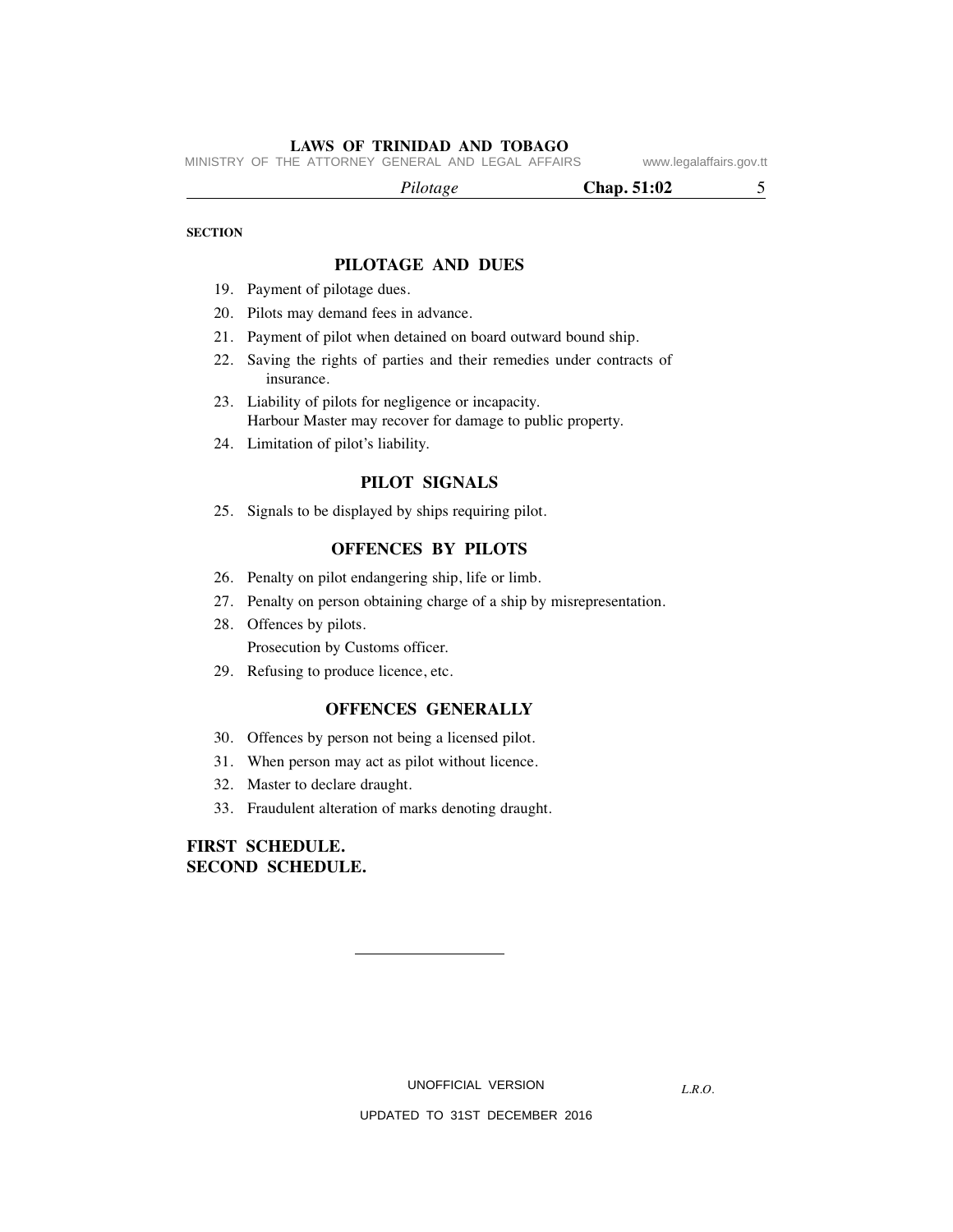**LAWS OF TRINIDAD AND TOBAGO**<br>GENERAL AND LEGAL AFFAIRS www.legalaffairs.gov.tt MINISTRY OF THE ATTORNEY GENERAL AND LEGAL AFFAIRS

|  | Chap. 51:02 | Pilotage |
|--|-------------|----------|
|--|-------------|----------|

# **CHAPTER 51:02**

# **PILOTAGE ACT**

| 1950 Ed.<br>Ch. 18. No. 3.<br>33 of 1939.           | An Act relating to Pilots and Pilotage.                                                                                                                                                                                            |
|-----------------------------------------------------|------------------------------------------------------------------------------------------------------------------------------------------------------------------------------------------------------------------------------------|
| Commencement.                                       | [28TH DECEMBER 1939]                                                                                                                                                                                                               |
| Short title.                                        | 1. This Act may be cited as the Pilotage Act.                                                                                                                                                                                      |
| Interpretation.<br>$[24 of 2006]$ .                 | 2. In this $Act-$<br>"Member State" has the meaning assigned to it in the Revised                                                                                                                                                  |
|                                                     | Treaty of Chaguaramas;<br>"national" in relation to a Member State means a person who-                                                                                                                                             |
|                                                     | $(a)$ is a citizen;                                                                                                                                                                                                                |
|                                                     | (b) is a resident; or<br>(c) belongs to that State by virtue of the<br>immigration laws applicable to that State;                                                                                                                  |
|                                                     | "Pilotage Authority" means the Pilotage Authority constituted<br>under the provisions of this Act;                                                                                                                                 |
| Ch. 81:01.                                          | "Pilots Association" means the Trinidad Pilots' and Berthing<br>Masters' Association incorporated under the provisions of<br>the Companies Act;                                                                                    |
|                                                     | "Revised Treaty of Chaguaramas" means the Revised Treaty of<br>Chaguaramas establishing the Caribbean Community<br>(CARICOM) including the CARICOM Single Market and<br>Economy, signed at Nassau, The Bahamas, on 5th July, 2001; |
| Ch. 88:02.                                          | "Shipping Association" means the Shipping Association of<br>Trinidad registered under the Trade Unions Act on 7th of<br>May 1938.                                                                                                  |
| Pilotage area.<br>First and<br>Second<br>Schedules. | 3. (1) The areas described in the First and Second<br>Schedules shall be the areas in respect of which pilots' licences<br>may be issued by the Pilotage Authority.                                                                |
|                                                     | (2) The Minister may by Order amend the Schedules.                                                                                                                                                                                 |

UNOFFICIAL VERSION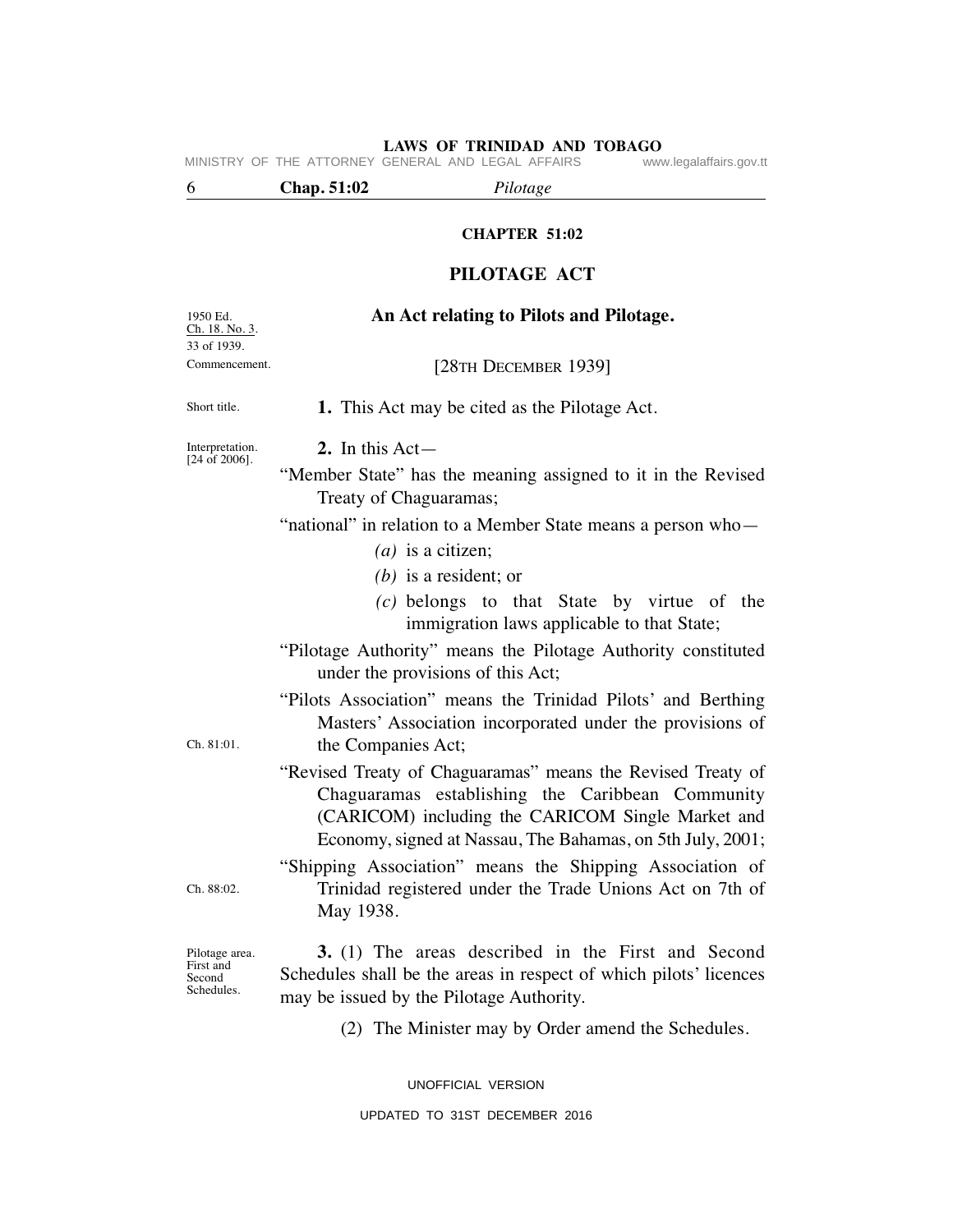MINISTRY OF THE ATTORNEY GENERAL AND LEGAL AFFAIRS www.legalaffairs.gov.tt

| Pilotage | <b>Chap.</b> 51:02 |
|----------|--------------------|
|          |                    |

## **PILOTAGE AUTHORITY**

- **4.** (1) The Pilotage Authority shall consist of—
- $(a)$  the Harbour Master, who shall be *ex officio* Authority. Chairman;
- Pilotage [6 of 1985 6 of 2003].
	- *(b)* a representative of the Shipping Association;
	- *(c)* two members of the Pilots Association;
	- *(d)* a representative of the Port Authority;
	- *(e)* a person who holds a certificate as Master Home Trade, issued by the Government of Trinidad and Tobago, or an equivalent or higher certificate or alternatively someone who has attained the rank of Lieutenant-Commander in the Trinidad and Tobago Defence Force;
	- *(f)* an Attorney-at-law; and
	- *(g)* a person suitably qualified in economics, accountancy or commerce.

 (2) Members of the Pilotage Authority shall be appointed by the Minister on such terms and conditions approved by him.

 (3) In case of the temporary absence or incapacity of a member of the Pilotage Authority appointed under this section, the Minister may appoint another member to act temporarily in the place of such member who is absent or incapacitated.

 (4) Any act done or decision arrived at by the Chairman and not less than four members (temporary or otherwise) shall be deemed to be an act or decision of the Pilotage Authority.

 (5) The appointment (temporary or otherwise) and the removal of members shall be notified in the *Gazette.*

**5.** Subject to this Act, the Pilotage Authority may license Pilotage pilots for the purpose of conducting ships within the areas  $\frac{\text{Aundently to}}{\text{license}}$ etc. mentioned in the First and Second Schedules, and do all such etc.<br>
Historian things as may be necessary or expedient for carrying into effect second the powers and duties ascribed to the Pilotage Authority.

Authority to Schedules.

**6.** (1) All receipts of the Pilotage Authority, in their Receipts and expenses of capacity as such (other than any money received by them on  $\frac{exp(x)}{P_{\text{ilotage}}}$ behalf of and paid over to any pilot, or if the Authority administer Authority.

# UNOFFICIAL VERSION

*L.R.O.* 

# UPDATED TO 31ST DECEMBER 2016

Constitution of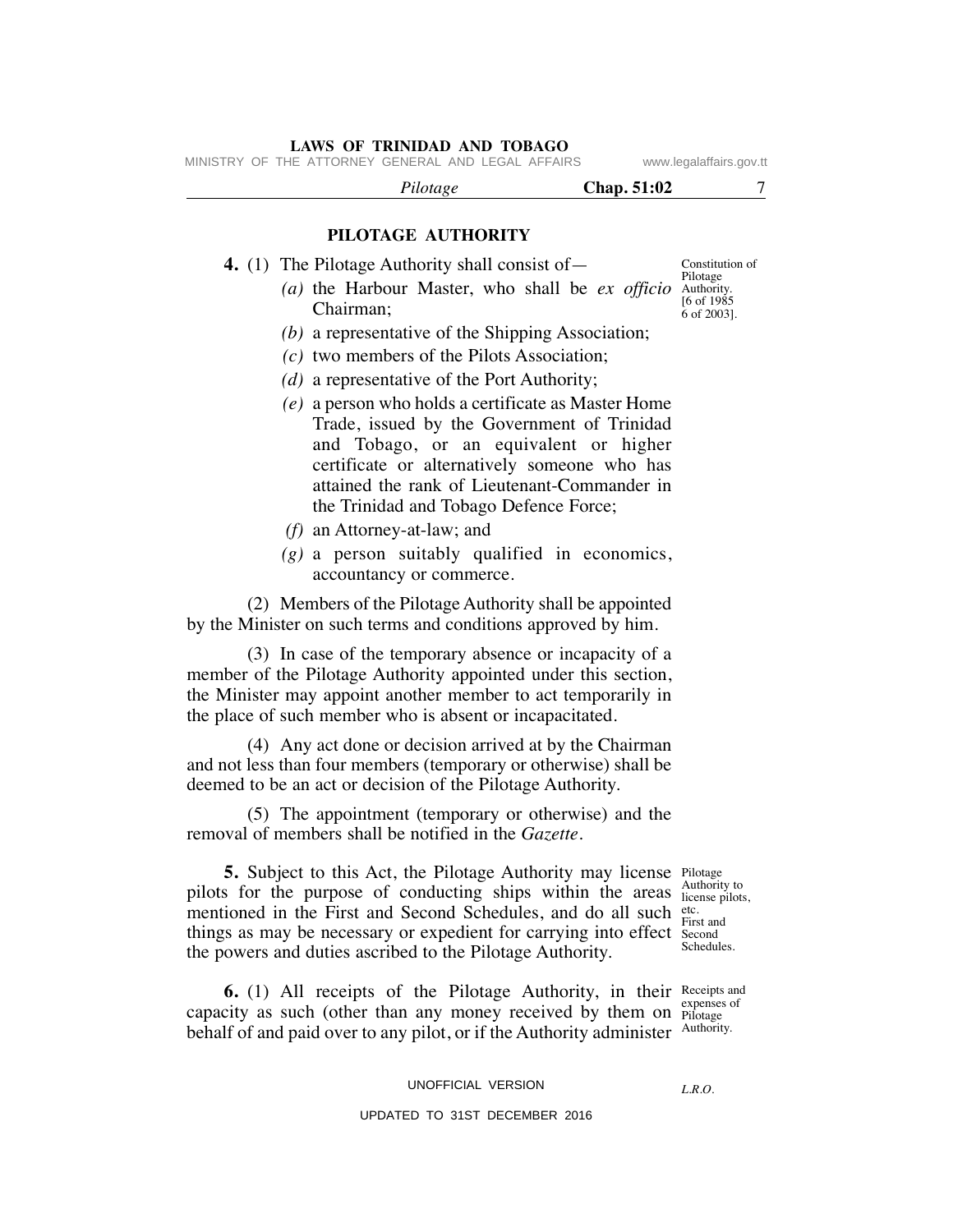**LAWS OF TRINIDAD AND TOBAGO** MINISTRY OF THE ATTORNEY

|  |  | IVIIINIOIRI UFIIRE AIIURNEI UENERAL ANU LEUAL AFFAIRO | www.ieudidiidii5.uuv.tt |
|--|--|-------------------------------------------------------|-------------------------|
|  |  |                                                       |                         |

| Chap. 51:02 | uotage<br>$\sim$ $\sim$ $\sim$ $\sim$ $\sim$ |
|-------------|----------------------------------------------|
|             |                                              |

a pilots' benefit fund, any sums received by them as direct payments for that fund), shall be paid into a separate fund or account, to be called the pilot fund or account.

 (2) All expenses incurred by the Pilotage Authority in the exercise of their powers or performance of their duties as such Authority shall be paid out of the pilot fund or account, and, except so far as may be provided to the contrary by bye-law, subject to the payment of those expenses, the balance shall in each year be applied for the purposes of any pilots' benefit fund, and so far as not required for that purpose shall be applied for the benefit of pilots in such manner as may be determined by the Pilotage Authority with the approval of the Minister.

 (3) A separate account shall be kept by the Pilotage Authority of all moneys received by them as payments to any pilots' benefit fund administered by the Authority, or for the benefit of that fund, any money standing to the credit of that account shall not be applicable to any purpose other than the purposes of the fund.

 (4) Nothing in this section shall prevent the Pilotage Authority from keeping a separate account in respect of pilot boats owned or hired by the Authority.

Authority may make bye-laws.  **7.** (1) The Pilotage Authority may by bye-laws made under this Act—

| <b>Qualifications</b><br>of candidates.<br>$[51/1980]$ . | (a) determine the qualification in respect of age,<br>physical fitness, time of service, local knowledge, |
|----------------------------------------------------------|-----------------------------------------------------------------------------------------------------------|
|                                                          | skill, character, and otherwise to be required from                                                       |
|                                                          | persons applying to be licensed by them as pilots,                                                        |
|                                                          | provide for the examination of such persons, and                                                          |
|                                                          | fix the term for which a licence is to be in force,                                                       |
|                                                          | and the conditions under which a licence may be                                                           |
|                                                          | granted, renewed, or altered;                                                                             |
| Limit of<br>number.                                      | (b) fix the limit (if any) on the number of pilots to                                                     |
|                                                          | be licensed for any specified area, and provide                                                           |
|                                                          | for the method in which and the conditions                                                                |

Pilotage

Good government of pilots.

under which the list of pilots is to be filled up;  *(c)* provide generally for the good government of

pilots licensed by the Pilotage Authority, and of

UNOFFICIAL VERSION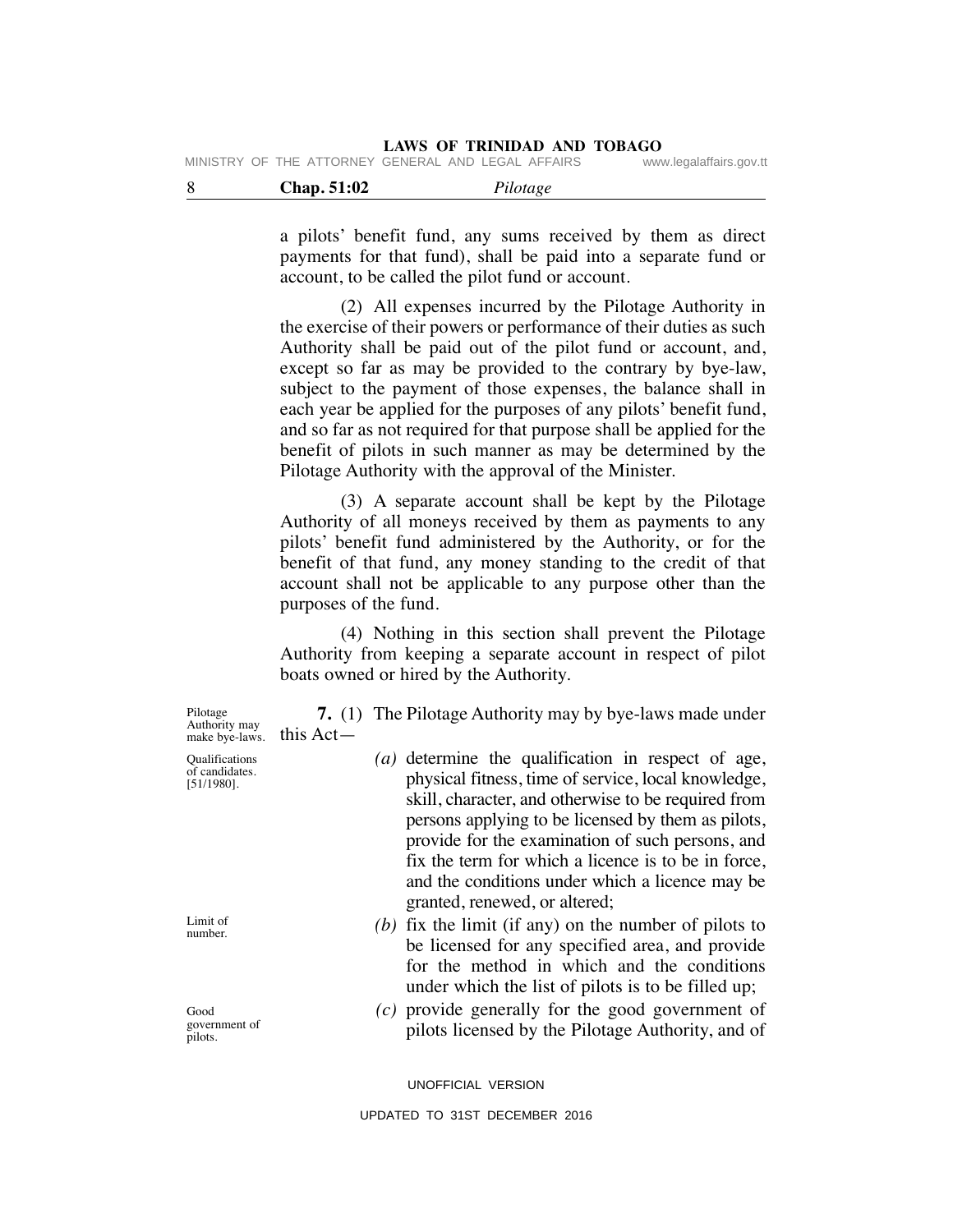MINISTRY OF THE ATTORNEY GENERAL AND LEGAL AFFAIRS www.legalaffairs.gov.tt

| Pilotage                                                                                                                                                                                                                                                                                                                                                                          | Chap. 51:02 | 9                                          |
|-----------------------------------------------------------------------------------------------------------------------------------------------------------------------------------------------------------------------------------------------------------------------------------------------------------------------------------------------------------------------------------|-------------|--------------------------------------------|
| apprentices, and in particular for ensuring their<br>good conduct and constant attendance to an                                                                                                                                                                                                                                                                                   |             |                                            |
| effectual performance of their duties, whether at<br>sea or on shore:                                                                                                                                                                                                                                                                                                             |             |                                            |
| $(d)$ determine the system to be adopted with respect Employment of<br>to the supply and employment of pilots, and<br>provide, so far as necessary for the approval,<br>licensing, and working of pilot boats;                                                                                                                                                                    |             | pilots.                                    |
| (e) provide for the punishment of any breach of any Punishment for<br>bye-laws made by them for the good<br>government of pilots or apprentices by the<br>infliction of fines not exceeding one thousand<br>dollars without prejudice to their powers under<br>this Act to revoke or suspend the licence in the<br>case of any such breach of bye-law;                            |             | breach of<br>bye-laws.                     |
| (f) fix the rates of payments to be made in respect of $\frac{\text{Rate of}}{\text{parameter}}$<br>the services of a licensed pilot (in this Act referred<br>to as pilotage dues), and define the circumstances<br>and conditions under which pilotage dues may be<br>payable on different scales and provide for the<br>collection and distribution of pilotage dues;           |             | payment.                                   |
| $(g)$ if and so far as it appears to the Pilotage Authority Pooling of dues.<br>to be generally desired by the pilots concerned,<br>provide for the pooling of pilotage dues earned<br>by the licensed pilots or by any class of pilots;                                                                                                                                          |             |                                            |
| $(h)$ provide for a deduction being made from any sums<br>received by pilots of any sums required for meeting<br>the administration expenses of the Pilotage<br>Authority, or any contributions required for any<br>fund established for the payment of pensions or<br>other benefits to pilots, their widows or children (in<br>this Act referred to as a pilots' benefit fund); |             | Deduction for<br>expenses of<br>Authority. |
| $(i)$ provide, if and so far as it appears to the Pilotage Bonds by pilots.<br>Authority to be generally desired by the pilots,<br>for bonds (the penalty of which shall not in any<br>case exceed five hundred dollars) being given<br>by the pilots for the purpose of this Act limiting<br>pilots' liability;                                                                  |             |                                            |
| (j) establish pilots' benefit funds and provide for $\frac{\text{Pilots}}{\text{funds}}$ benefit<br>the direct payment to any such fund of any                                                                                                                                                                                                                                    |             | funds.                                     |
| UNOFFICIAL VERSION                                                                                                                                                                                                                                                                                                                                                                |             | L.R.O.                                     |

UPDATED TO 31ST DECEMBER 2016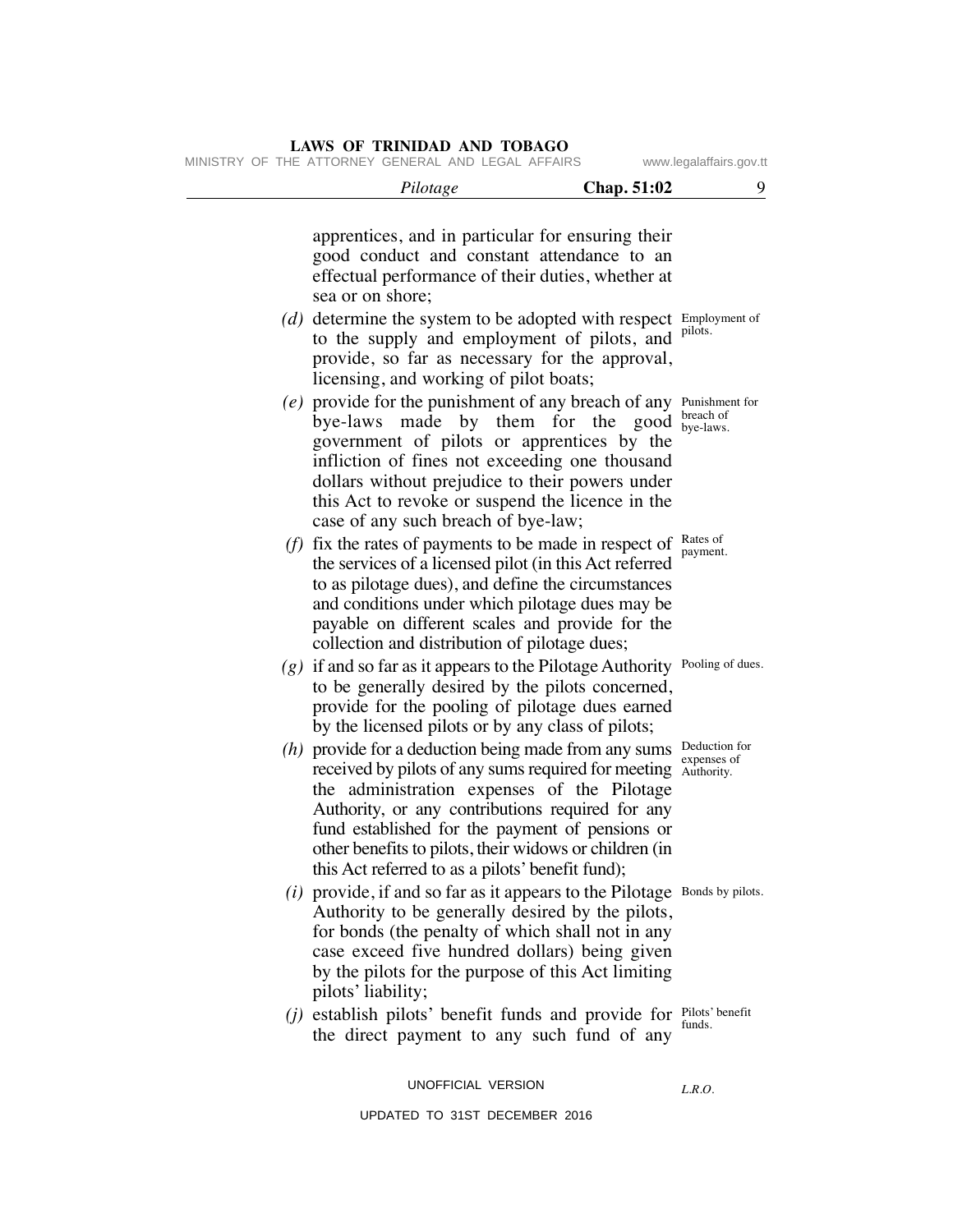#### Examinations. Competency. 57 & 58 Vict. c. 60. Re-examination. Masters and mates holding pilotage certificates. Contributions towards pilot fund. Fees. Meetings of Pilotage Authority. contributions by pilots towards the fund, or of any part of the ordinary receipts of the Pilotage Authority, and also for the administration of any such fund, and for the conditions of participation in any such fund;  *(k)* provide for the method of conducting the examination of masters and mates applying for pilotage certificates so as to maintain a proper standard of efficiency;  *(l)* prohibit the grant of pilotage certificates to masters or mates who do not hold at least a mate's certificate of competency recognised under Part II of the Merchant Shipping Act, 1894 of the United Kingdom;  *(m)* provide that a pilotage certificate shall not be renewed without re-examination unless the master or mate has made not less than a specified number of visits to the port as master or mate of any ship in respect of which the certificate is granted;  *(n)* apply with any necessary modifications to masters and mates holding pilotage certificates any bye-laws made under this section for the good government of pilots and the punishment of any breach of any such bye-law;  *(o)* require the owners of ships, whose masters or mates hold pilotage certificates, to contribute towards the pilot fund or account and require the holders of such certificates to make a periodical return to them of the pilotage services rendered by them; but the contribution so required from an owner shall not exceed such proportion of the pilotage dues which would have been payable in respect of the ship if the master or mate had not held a pilotage certificate, as may be fixed by the Pilotage Authority;  *(p)* fix the fees to be paid for examinations and for the issue or renewal of licences and certificates;  *(q)* provide for the holding of meetings of the Pilotage Authority and for the procedure to be 10 **Chap. 51:02** *Pilotage* MINISTRY OF THE ATTORNEY GENERAL AND LEGAL AFFAIRS

**LAWS OF TRINIDAD AND TOBAGO**

UNOFFICIAL VERSION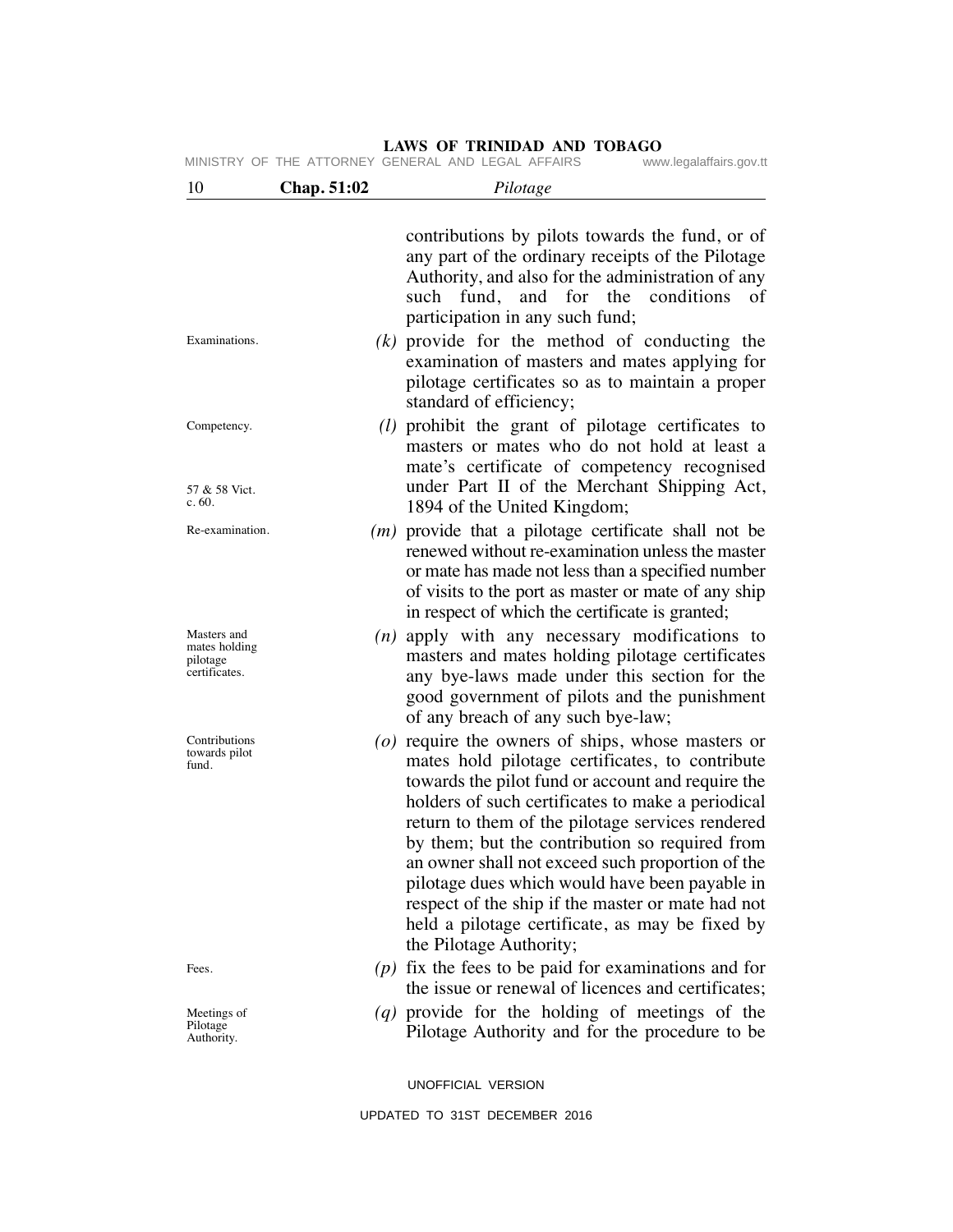MINISTRY OF THE ATTORNEY GENERAL AND LEGAL AFFAIRS www.legalaffairs.gov.tt

| Pilotage | Chap. 51:02 |  |
|----------|-------------|--|
|          |             |  |

followed and the matters to be considered at such meetings;

- $(r)$  prescribe the distinctive marks and flags to be  $\frac{D}{T}$  positively marks and flags of pilot boats. used by pilot boats;
- $(s)$  provide for any matter for which provision is to be Other matters. made or may be made under this Act by bye-law.

(2) A bye-law made under this section shall not take Confirmation of bye-laws. effect unless it has been approved by the Minister.

# **PILOTS' LICENCES**

**8.** (1) The grant or renewal of a licence or certificate by the Licensing of pilots by Pilotage Authority under the powers given to them by this Act Pilotage does not impose any liability on such Authority for any loss  $\frac{\text{Authority not to}}{\text{involve any}}$ involve any liability. [24 of 2006]. occasioned by any act or default of the pilot.

(2) The Pilotage Authority may grant a pilot's licence to  $P_{\text{plots}}$  to be a person who is a national of a Member State or a  $\frac{C_{\text{AKICON}}}{\text{national or }}$ Commonwealth citizen.

**9.** (1) A pilot's licence shall be in a form approved for the Form of pilot's time being by the Pilotage Authority.

(2) A licensed pilot shall, when required by the Pilotage licence to Authority by whom the licence has been granted, produce his  $A<sub>authority</sub>$ . licence to the Authority, and, in case his licence is revoked or suspended, shall deliver up his licence to such Authority.

 $(3)$  On the death of a licensed pilot, the person into Death of pilot. whose hands his licence comes shall without delay transmit it to the Pilotage Authority.

(4) If any licensed pilot or other person fails to comply with Penalty. the requirements of this section he is liable on summary conviction to a fine of four hundred dollars in respect of each offence.

# **PILOTAGE CERTIFICATES**

**10.** (1) The Pilotage Authority may grant a certificate (in Grant of pilotage this Act referred to as a pilotage certificate) to any person who is  $\frac{\text{p})(\text{angle}}{\text{certificates to}}$ *bona fide* the master or mate of any ship if that person applies for masters and such a certificate, and if, after examinations, they are satisfied  $[24 \text{ of } 2006]$ .

# UNOFFICIAL VERSION

*L.R.O.* 

UPDATED TO 31ST DECEMBER 2016

CARICOM Commonwealth citizen.

licence and production and return of pilot's Pilotage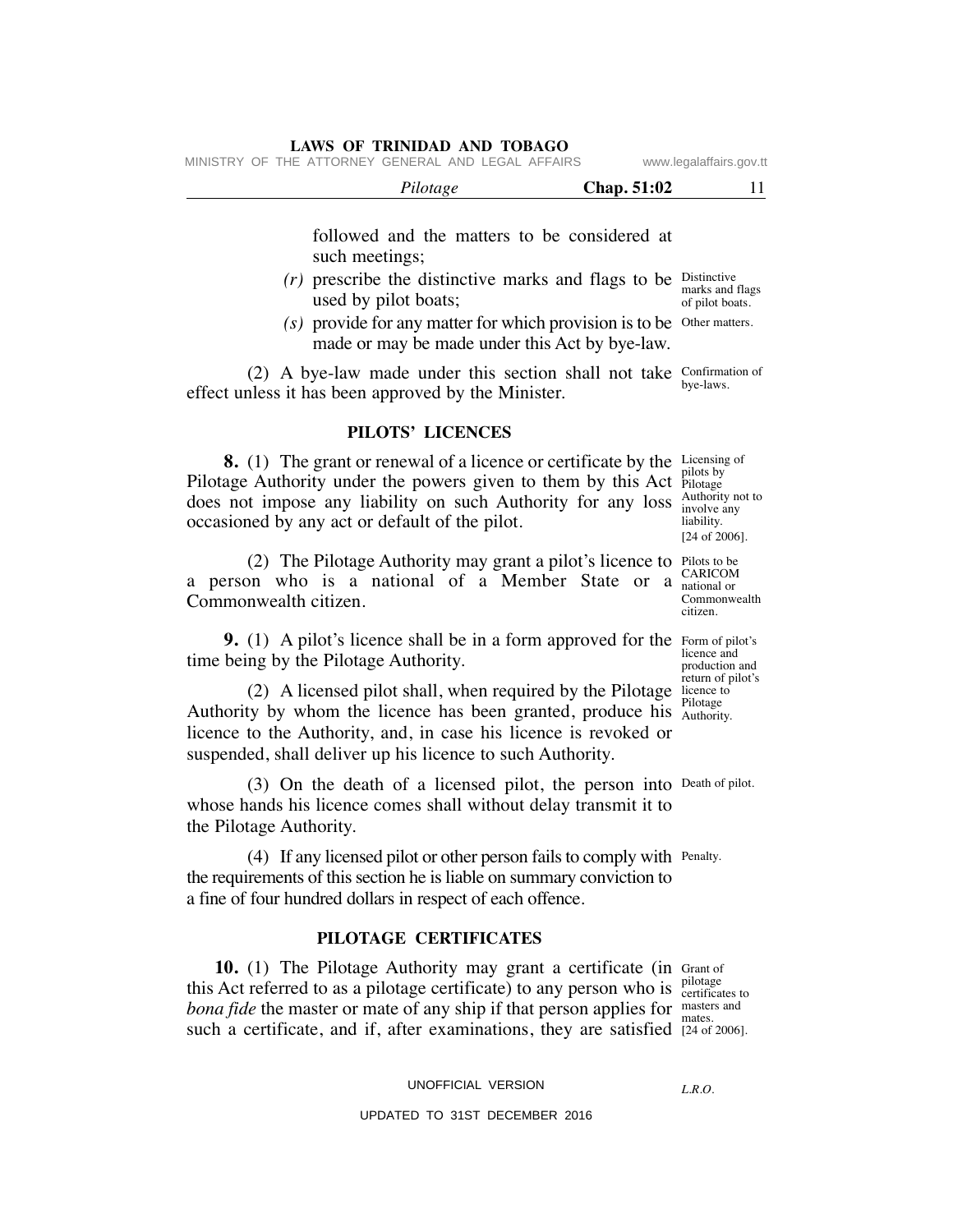| MINISTRY OF THE ATTORNEY GENERAL AND LEGAL AFFAIRS |  | www.legalaffairs.gov.tt |
|----------------------------------------------------|--|-------------------------|
|                                                    |  |                         |

| r tlotage |  | Chap. 51:02 |  |  |
|-----------|--|-------------|--|--|
|-----------|--|-------------|--|--|

that, having regard to his skill, experience, and local knowledge, he is capable of piloting the ship of which he is master or mate within the compulsory pilotage areas.

 (2) The Pilotage Authority shall not grant a pilotage certificate to a master or mate of a ship—

> *(a)* unless he is a national of a Member State or a Commonwealth citizen; and

 *(b)* where he is prohibited from holding such a certificate by virtue of any bye-law made under section 7(1)*(l)*.

 (3) A pilotage certificate shall be in a form approved for the time being by the Pilotage Authority, and shall contain (in addition to any other particulars which may be prescribed) the name of the person to whom the certificate is granted, the name and draught of water of the ship or ships in respect of which it is granted, the limits of the area in respect of which the certificate is granted, and the date on which it was granted.

 (4) A pilotage certificate shall not be in force for more than a year from the date on which it is granted, but may be renewed annually by the Pilotage Authority, subject to the provisions of any bye-law made by that Authority as to re-examination.

 (5) A pilotage certificate may be granted so as to extend to more than one ship belonging to the same owner, while the master or mate is bona fide acting as master or mate of any such ship, provided that they are ships of substantially the same class.

 (6) The Pilotage Authority may, on the application of the master or mate of a ship, alter his pilotage certificate so as to relate to any other ship or ships of a not substantially greater draught of water or tonnage than that to which the certificate formerly related, to which the master or mate may be transferred, or so as to cover any ships of substantially the same class and belonging to the same owner as the ships to which the certificate already relates.

 (7) The Pilotage Authority may, for the purposes of this section, treat ships which are shown to their satisfaction to be bona fide under the management of the same person as manager, managing owner, demisee, or time charterer, as being ships owned by that person.

#### UNOFFICIAL VERSION

#### UPDATED TO 31ST DECEMBER 2016

Pilotage certificate to **CARICOM** national or Commonwealth citizen.

Form of certificate.

Annual certificate.

Certificate may extend to other ships.

Alteration of pilotage certificate to another ship.

What deemed to be ownership.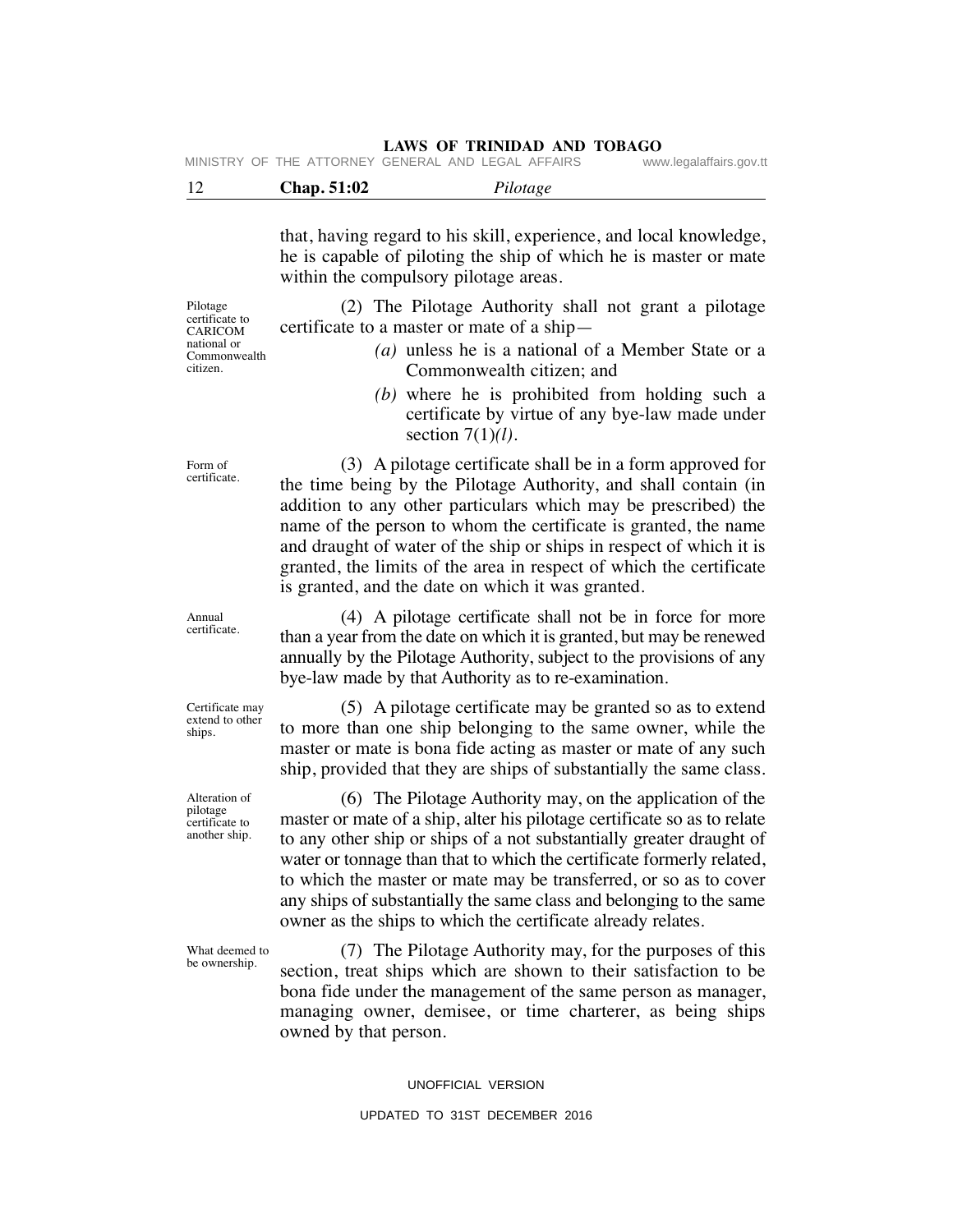MINISTRY OF THE ATTORNEY GENERAL AND LEGAL AFFAIRS www.legalaffairs.gov.tt

 *Pilotage* **Chap. 51:02** 13

# **SUPPLEMENTARY PROVISIONS AS TO LICENCES AND CERTIFICATES**

11. The Pilotage Authority may suspend or revoke any pilot's Suspension or revocation of a licence or any pilotage certificate granted by them, if it appears to  $\frac{\text{revocaiton of a}}{\text{pilot's license or}}$ them, after giving the holder thereof an opportunity of being heard, a pilotage certificate. that he has been convicted of any offence under this Act or of any breach of any bye-law made by the Pilotage Authority, or that he has committed any other misconduct affecting his capability as a pilot, or that he has failed in or neglected his duty as a pilot, or that he has become incompetent to act as pilot, and a licence or certificate, if so suspended, shall cease to have effect for the period for which it is suspended.

**12.** (1) If a complaint is made to the Minister that the Appeal by pilot, Pilotage Authority have—

- examine any candidate for a pilot's licence or a respect to pilot's master or mate for a pilotage certificate, or to grant pilotage  *(a)* without reasonable cause refused or failed to such a licence or certificate after examination;
- *(b)* conducted any examination for a pilot's licence or a pilotage certificate improperly or unfairly;
- *(c)* imposed conditions on the granting of a pilot's licence or a pilotage certificate which they have no power to impose or which are unreasonable;
- *(d)* without reasonable cause refused or failed to renew a pilotage certificate, or having obtained possession of any such certificate, refused or failed to return it;
- *(e)* without reasonable cause suspended or revoked a pilotage certificate; or
- *(f)* in any other manner failed properly to perform their duties under this Act with respect to the matters above-mentioned in this section, or improperly exercised any of their powers under this Act, with respect to those matters,

the Minister shall consider the complaint, and if of opinion that the complaint is in any respect well founded, shall make such order as he thinks fit for the purpose of redressing the matter complained of, and the Pilotage Authority shall give effect to any order so made.

#### UNOFFICIAL VERSION

*L.R.O.* 

master, or mate against action of Pilotage Authority with licence or certificate.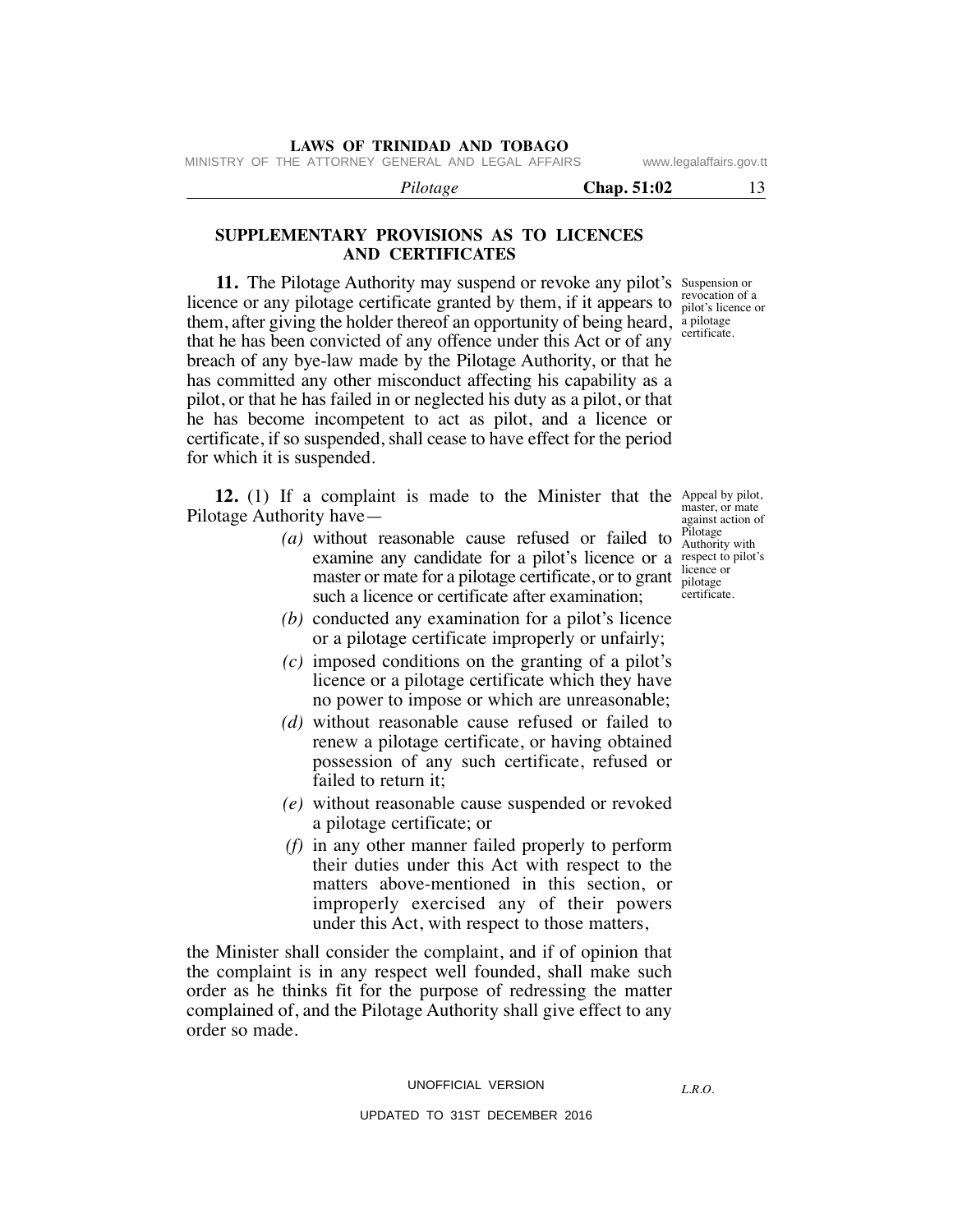| MINISTRY OF THE ATTORNEY GENERAL AND LEGAL AFFAIRS |  |  |  |  |  |  |  | www.legalaffairs.gov.tt |
|----------------------------------------------------|--|--|--|--|--|--|--|-------------------------|
|----------------------------------------------------|--|--|--|--|--|--|--|-------------------------|

| -14 | Chap. 51:02 | Pilotage |
|-----|-------------|----------|
|-----|-------------|----------|

Upon failure to comply with order, Minister may exercise powers of Pilotage Authority.

 (2) If the Pilotage Authority refuse or fail to give effect to any order made under subsection (1), the Minister may, for the purpose of giving effect to the Order, exercise any powers of the Pilotage Authority, and anything done by the Minister in the exercise of those powers shall have the same effect as if it had been done by the Pilotage Authority.

Surrender of licences or certificates.

 **13.** (1) It shall be the duty of a person whose pilot's licence or pilotage certificate is revoked or suspended under this Act or whose licence or certificate has expired, to surrender his licence or certificate to the Pilotage Authority within seven days, and, if he fails to do so, he is liable on summary conviction to a fine of four hundred dollars.

 (2) If a pilot's licence or a pilotage certificate is suspended it shall, if it is still in force at the expiration of the period of suspension, be restored with the particulars of the suspension endorsed on it.

Appeal to High Court.

 $Ch$  4:01.

 **14.** (1) If a pilot is aggrieved by the suspension or revocation by the Pilotage Authority of his licence, or by the refusal or failure of the Pilotage Authority to renew his licence, or by the refusal or failure of the Pilotage Authority who have obtained possession of his licence to return it to him, he may appeal to a Judge of the High Court.

 (2) For the purpose of hearing the appeal, the Judge may, if he thinks fit, sit with an assessor of nautical and pilotage experience selected and summoned by the Judge.

 (3) The Judge may confirm or reverse the suspension or revocation of the licence, or the refusal or failure to renew a licence, or may make such order in the case as may seem just, and his decision shall be final.

 (4) The costs incurred by the Pilotage Authority under this section shall be payable out of any fund applicable to the general expenses of such Authority.

 (5) In default of or subject to any rules which may be made under the Supreme Court of Judicature Act, a Judge in Chambers shall give such directions as may be necessary with respect to the procedure to be observed on any appeal under this section.

UNOFFICIAL VERSION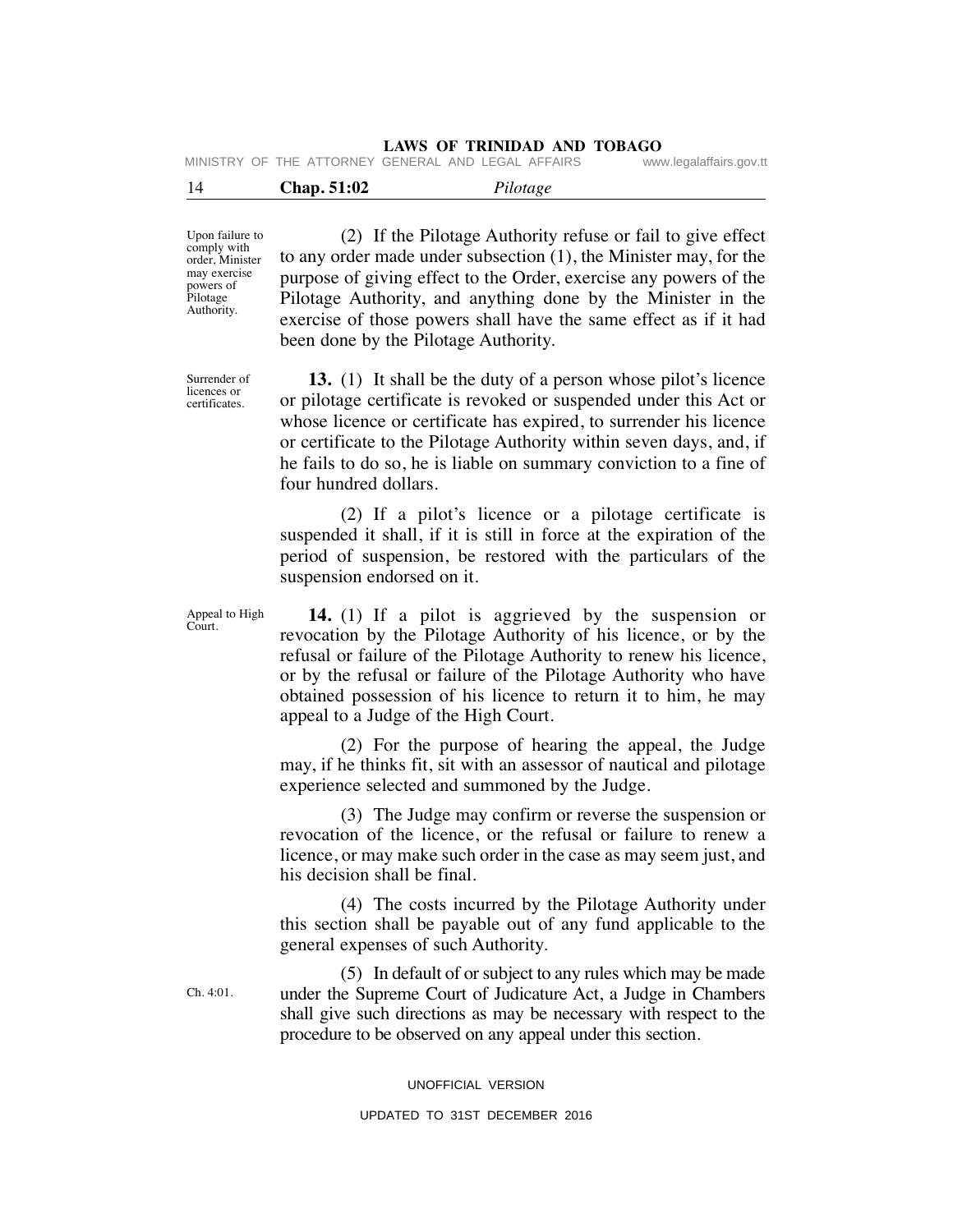MINISTRY OF THE ATTORNEY GENERAL AND LEGAL AFFAIRS www.legalaffairs.gov.tt

 *Pilotage* **Chap. 51:02** 15

# **COMPULSORY PILOTAGE**

**15.** The areas described in the Second Schedule shall be Compulsory pilotage areas. compulsory pilotage areas.

\*16. (1) Every ship (other than an excepted ship) while Obligations navigating in a compulsory pilotage area shall be under the second is compulsory. pilotage of a pilot licensed for such area or under the pilotage of a master or mate possessing a pilotage certificate for such area and bona fide acting as master or mate of the ship.

(2) If any ship (other than an excepted ship) in Fine for failing to employ a circumstances in which pilotage is compulsory under this section,  $_{\text{pilot}}^{\text{to em}}$ is not under pilotage as required by this section, the master of that ship shall in respect of each offence be liable, on summary conviction, to a fine not exceeding double the amount of the pilotage dues that could be demanded for the conduct of the ship. A prosecution for an offence under this subsection shall not be instituted without the consent of the Pilotage Authority.

 $(3)$  For the purposes of this Act the following ships are \*Excepted excepted ships:

- *(a)* ships belonging to the Government of Trinidad and Tobago;
- *(b)* pleasure yachts;
- *(c)* fishing vessels;
- *(d)* ferry boats plying as such exclusively within the limits of the harbours of Trinidad and Tobago;
- *(e)* ships of less than fifty tons gross tonnage;
- *(f)* ships exempted from compulsory pilotage by bye-laws as hereinafter provided in this section.

(4) The Pilotage Authority may by bye-laws made under Exemptions by bye-laws. this Act exempt from compulsory pilotage any of the following classes of ships, if not carrying passengers, up to such limit of gross tonnage in each case as may be fixed by such bye-laws, that is to say:

> *(a)* ships whose ordinary course of navigation does not extend beyond the seaward limits of the harbours of Trinidad and Tobago, whilst navigating within those limits or within such parts thereof as may be specified in the bye-law;

\**See* section 5*(c)* of Act No. 12 of 1961.

UNOFFICIAL VERSION

*L.R.O.* 

UPDATED TO 31ST DECEMBER 2016

ships.

Second Schedule.

where pilotage

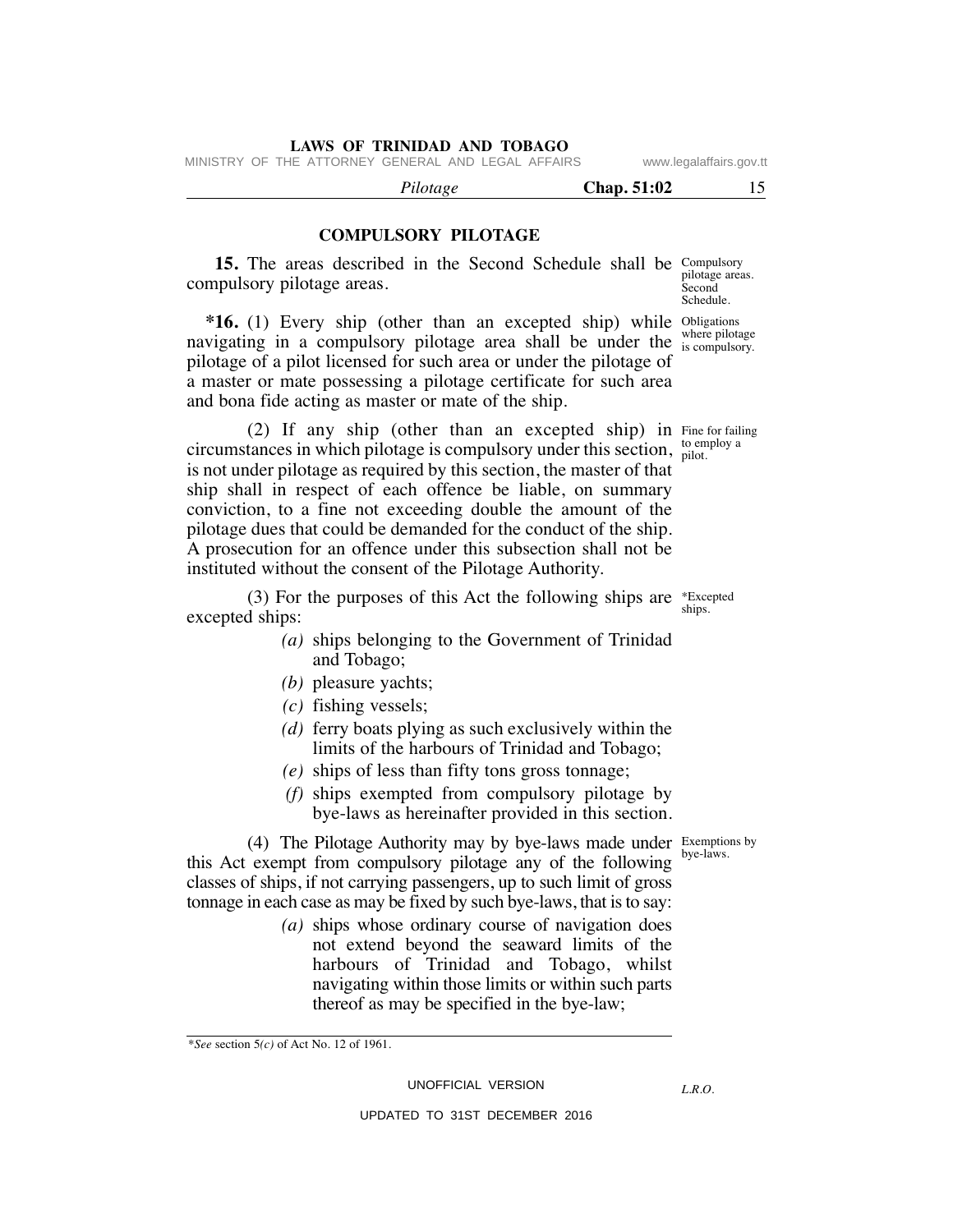|  | MINISTRY OF THE ATTORNEY GENERAL AND LEGAL AFFAIRS |  |  | www.legalaffairs.gov.tt |
|--|----------------------------------------------------|--|--|-------------------------|
|  |                                                    |  |  |                         |

| 16                                                                             | Chap. 51:02                                                                                                                                                                                                                                                                                                                   | Pilotage                                                                                                                                                                                                                                                                                                                                                                                                                                                                           |  |  |  |  |  |
|--------------------------------------------------------------------------------|-------------------------------------------------------------------------------------------------------------------------------------------------------------------------------------------------------------------------------------------------------------------------------------------------------------------------------|------------------------------------------------------------------------------------------------------------------------------------------------------------------------------------------------------------------------------------------------------------------------------------------------------------------------------------------------------------------------------------------------------------------------------------------------------------------------------------|--|--|--|--|--|
| 57 & 58 Vict.<br>c.60.                                                         |                                                                                                                                                                                                                                                                                                                               | $(b)$ ships registered under the provisions of the<br>Merchant Shipping Act, 1894 of the United<br>Kingdom and trading locally.                                                                                                                                                                                                                                                                                                                                                    |  |  |  |  |  |
| Trading locally.                                                               |                                                                                                                                                                                                                                                                                                                               | For the purposes of this subsection, a ship which habitually<br>trades between any port or ports of Trinidad and Tobago and any<br>port or ports between the equator and latitude 28° North and East<br>of longitude 90° West and West of longitude 50° West shall be<br>deemed to be trading locally if it does not remain out of the<br>territorial waters of Trinidad and Tobago for more than sixty days<br>since the date of its last sailing from Trinidad and Tobago.       |  |  |  |  |  |
| Liability of<br>owner or master<br>in the case of a<br>ship under<br>pilotage. | 17. Notwithstanding anything in any law, the owner or master<br>of a ship navigating under circumstances in which pilotage is<br>compulsory shall be answerable for any loss or damage caused by<br>the ship or by any fault of the navigation of the ship in the same<br>manner as he would if pilotage were not compulsory. |                                                                                                                                                                                                                                                                                                                                                                                                                                                                                    |  |  |  |  |  |
| Pilotage outside<br>compulsory<br>areas.<br>First Schedule.                    | ordinary crew of such ship.                                                                                                                                                                                                                                                                                                   | 18. Notwithstanding anything contained in this Act it shall<br>not be compulsory on the master or other person in charge of a<br>ship to take or employ the services of any pilot when such ship is<br>not navigating in a compulsory pilotage area, and, every such<br>master or other person may lawfully pilot and conduct his own<br>ship within the areas described in the First Schedule so long as he<br>does so without the aid or assistance of any person other than the |  |  |  |  |  |
|                                                                                |                                                                                                                                                                                                                                                                                                                               |                                                                                                                                                                                                                                                                                                                                                                                                                                                                                    |  |  |  |  |  |

# **PILOTAGE AND DUES**

 **19.** (1) The owner or master of any ship which arrives in Trinidad and Tobago, or navigates from one place to another within Trinidad and Tobago, or the consignee of or agent for such ship shall, on demand, pay to the pilot by whom such ship was piloted the full pilotage due payable under this Act, within twenty-four hours after the performance of the service for which such pilotage due shall be demanded. In default of such payment the pilotage dues may be recovered summarily on complaint before a Magistrate, but such recovery shall not take place until a previous demand had been made in writing.

> UNOFFICIAL VERSION UPDATED TO 31ST DECEMBER 2016

Payment of pilotage dues.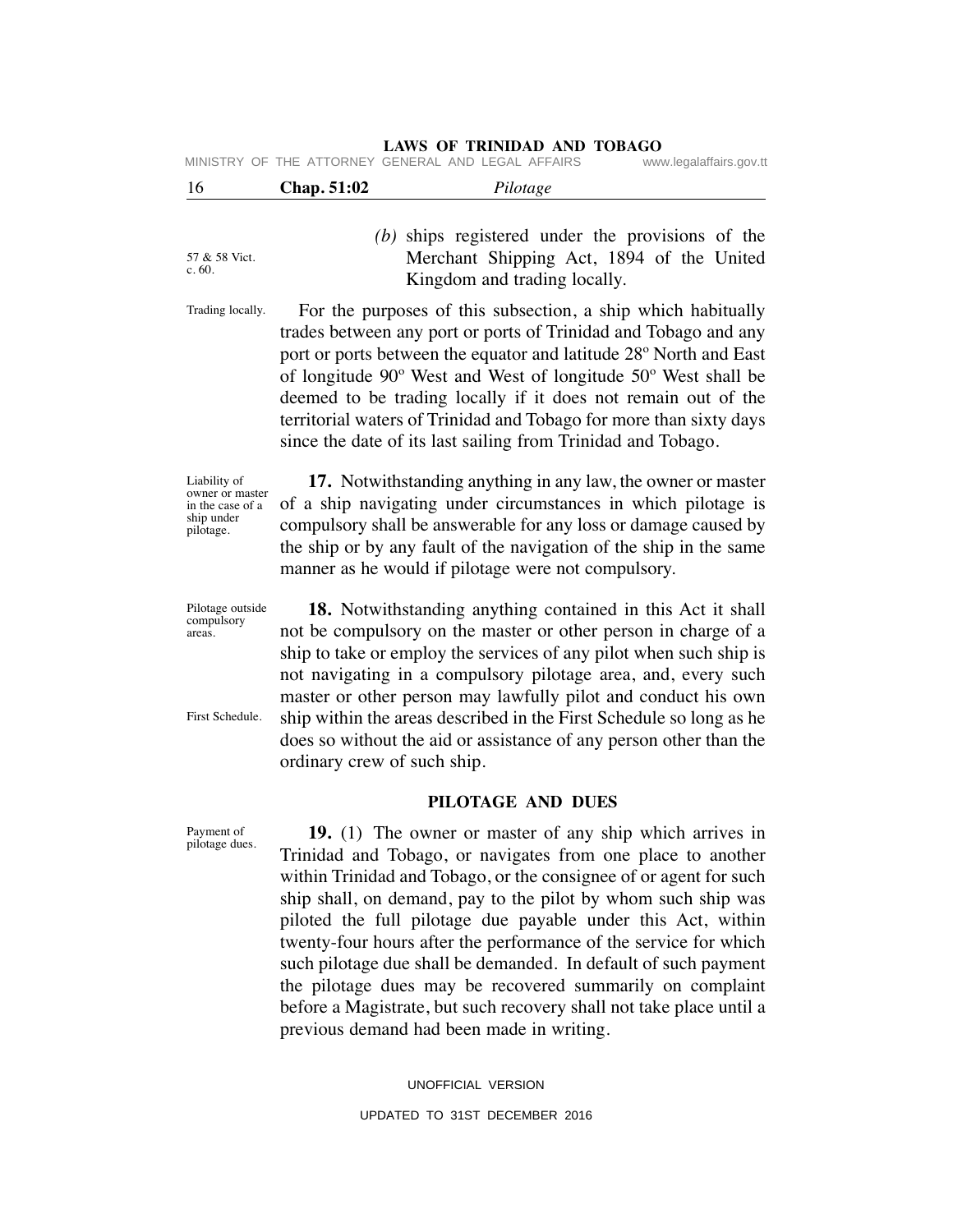|  | LAWS OF INIMIDAD AND TODAUO                        |          |  |  |             |                         |
|--|----------------------------------------------------|----------|--|--|-------------|-------------------------|
|  | MINISTRY OF THE ATTORNEY GENERAL AND LEGAL AFFAIRS |          |  |  |             | www.legalaffairs.gov.tt |
|  |                                                    | Pilotage |  |  | Chap. 51:02 |                         |

 (2) Any consignee or agent (not being the owner or master of the ship) who is hereby made liable for the payment of pilotage dues in respect of any ship, may, out of any moneys received by him on account of that ship or belonging to the owner thereof, retain the amount of such dues paid by him, together with any reasonable expenses he may have incurred by reason of the payment of the dues or his liability to pay the dues.

**LAWS OF TRINIDAD AND TOBAGO**

**20.** No pilot is bound to conduct any ship to sea until the full Pilots may demand fees in amount of the outward pilotage of such ship has been paid, or the definition payment thereof guaranteed to the satisfaction of such pilot.

21. In case any pilot employed by the master of any ship Payment of pilot prepared to sail shall repair on board and shall nevertheless be on board detained on board for more than three hours before such ship  $\frac{outw}{ship}$ shall weigh anchor and proceed on her voyage, every such pilot [51/1980]. so detained shall be entitled to demand and receive, over and above the prescribed rate of pilotage, detention money in respect of the whole time he is so detained on board at the rate of ten dollars for each hour or part thereof or at such other rate as may from time to time be fixed by bye-laws made under section 7, and shall have the like remedy for recovery of the same as is provided in this Act for recovery of pilotage dues.

**22.** Nothing contained in this Act shall extend or be saving the construed to extend to deprive any person of any remedy under  $\frac{1}{\text{and their}}$ any contract of insurance, or of any other remedy whatsoever,  $\frac{\text{remeases}}{\text{contrasts of}}$ which he might have had if this Act had not been passed, by insurance. reason or on account of the neglect, default, incompetency, or incapacity of any pilot duly acting in charge of any ship under the provisions of this Act, and nothing contained in this Act shall be construed to impose any liability on the Government for any damage or loss resulting from any neglect, default, incompetency, incapacity, or any act whatsoever of any pilot or person acting as a pilot under the provisions of this Act.

**23.** (1) Nothing contained in this Act shall be held to excuse Liability of or indemnify any pilot for any damage arising from his neglect or **regligence** or want of skill.

UNOFFICIAL VERSION

# UPDATED TO 31ST DECEMBER 2016

pilots for incapacity.

*L.R.O.* 

when detained outward bound

rights of parties remedies under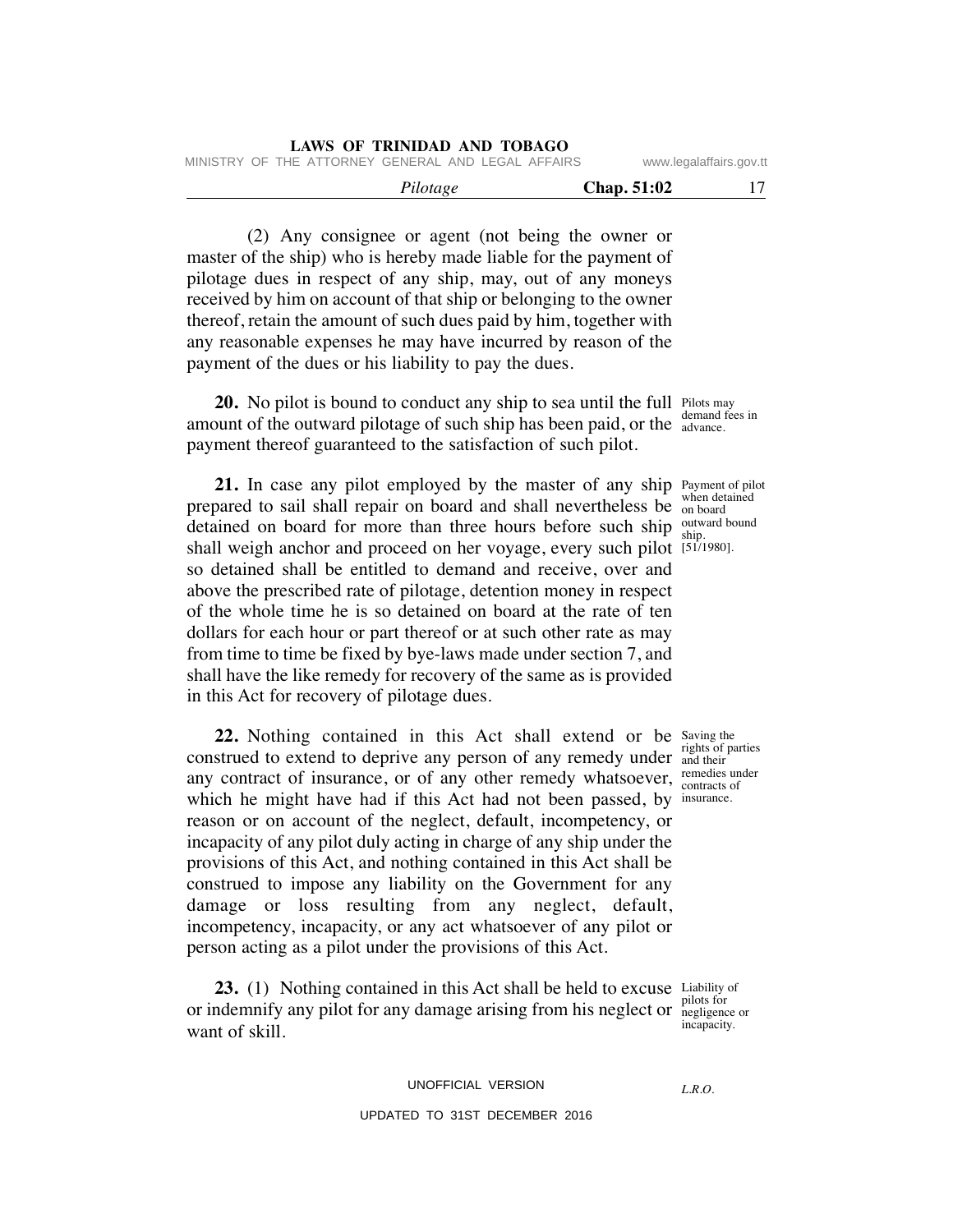MINISTRY OF THE ATTORNEY GENERAL AND LEGAL AFFAIRS

|  | Chap. 51:02 | Pilotage |
|--|-------------|----------|
|--|-------------|----------|

Harbour Master may recover for damage to public property.

 (2) If any damage shall be caused by any ship while in charge of a pilot to any beacon, buoy, harbour-mark, jetty, or other public property, it shall be lawful for the Harbour Master of Port-of-Spain, or any person by him authorised in that behalf, to sue for and recover such damage in the High Court exercising Admiralty Jurisdiction.

Limitation of pilot's liability.

 **24.** (1) A licensed pilot, who has given a bond in conformity with bye-laws made for the purpose under this Act, shall not be liable for neglect or want of skill beyond the penalty of the bond and the amount payable to him on account of pilotage in respect of the voyage in which he was engaged when he became so liable.

 (2) Where any proceedings are taken against a pilot for any neglect or want of skill in respect of which his liability is limited as provided by this section, and other claims are made or apprehended in respect of the same neglect or want of skill, the Court in which the proceedings are taken may determine the amount of the pilot's liability, and, upon payment by the pilot of that amount into Court, may distribute that amount rateably among the several claimants, and may stay any proceedings pending in any other Court in relation to the same matter, and may proceed in such manner and subject to such regulations as to making persons interested parties to the proceedings, and as to the exclusion of any claimants who do not come in within a certain time, and as to requiring security from the pilot, and as to payment of any costs as the Court thinks just.

# **PILOT SIGNALS**

 **25.** (1) The Minister may make Rules as to the signals to be used or displayed where the services of a pilot are required on any vessel, and those signals are in this Act referred to as pilot signals.

 (2) If a vessel requires the services of a pilot, the master of that vessel shall use or display the pilot signals.

 (3) If a master of a vessel uses or displays, or causes or permits any person under his authority to use or display, any of the pilot signals for any other purpose than that of summoning a pilot, or uses or causes or permits any person under his authority to use any other signal for a pilot, he is liable on summary conviction to a fine of seven hundred and fifty dollars.

> UNOFFICIAL VERSION UPDATED TO 31ST DECEMBER 2016

Signals to be displayed by ships requiring pilot.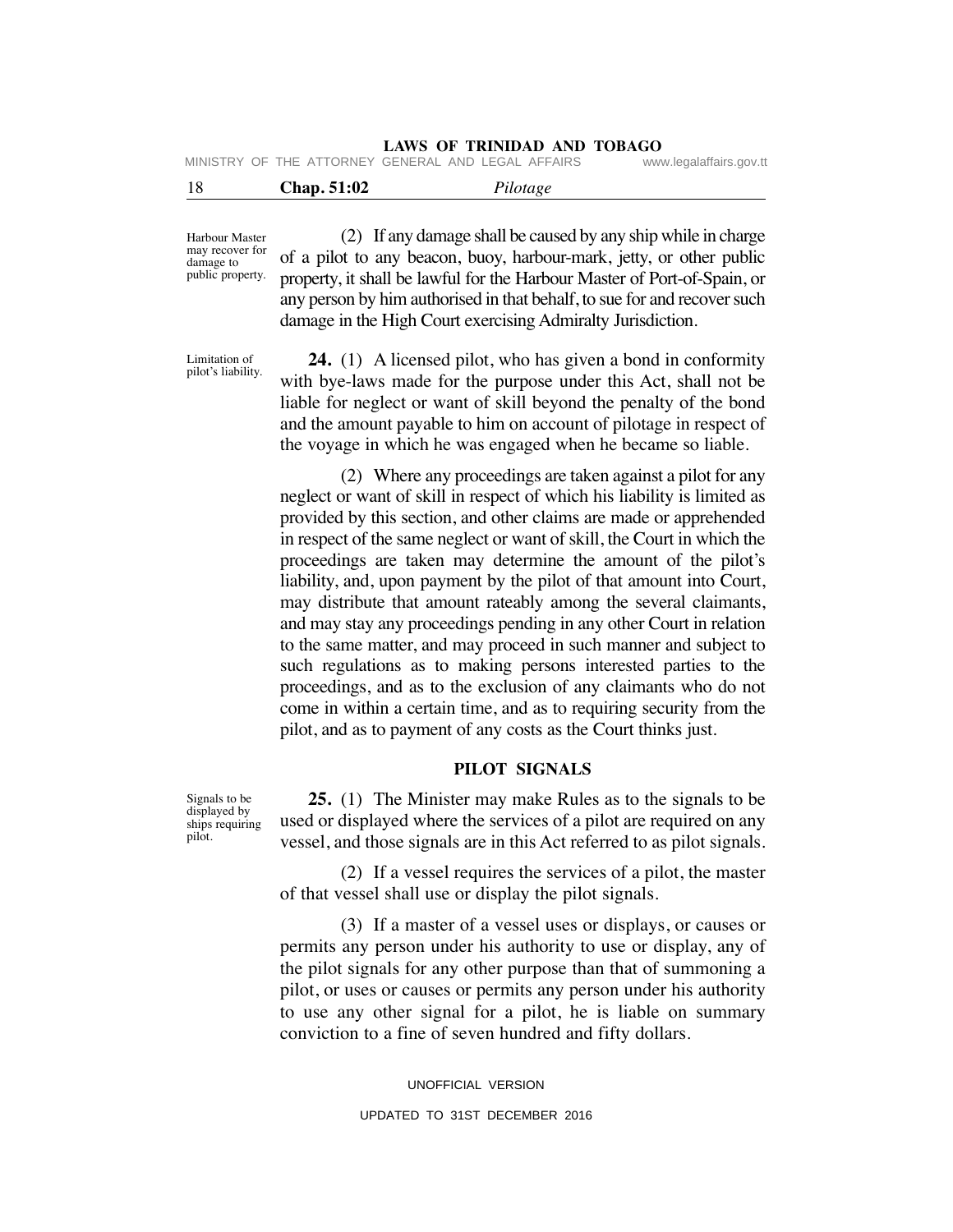MINISTRY OF THE ATTORNEY GENERAL AND LEGAL AFFAIRS www.legalaffairs.gov.tt

 *Pilotage* **Chap. 51:02** 19

# **OFFENCES BY PILOTS**

**26.** If any pilot, when piloting a ship, by wilful breach of Penalty on pilot duty or by neglect of duty, or by reason of drunkenness—

- *(a)* does any act tending to the immediate loss, destruction, or serious damage of the ship, or tending immediately to endanger the life or limb of any person on board the ship; or
- *(b)* refuses or omits to do any lawful act proper and requisite to be done by him for preserving the ship from loss, destruction, or serious damage, or for preserving any person belonging to or on board the ship from danger to life or limb,

that pilot shall in respect of each offence be liable on indictment to imprisonment for three years.

27. If any person, by wilful misrepresentation of Penalty on circumstances upon which the safety of a ship may depend, charge of a obtains, or endeavours to obtain, the charge of that ship, that  $\frac{\text{supp by}}{\text{misrepresentation}}$ person and every person procuring, abetting, or conniving at the commission of the offence shall, in addition to any liability for damages, be liable on summary conviction to a fine of four thousand dollars in respect of each offence.

**28.** (1) If a licensed pilot—

- *(a)* himself keeps, or is interested in keeping by any agent, servant, or other person, any premises licensed for the sale of intoxicating liquors, or sells or is interested in selling any intoxicating liquors, tobacco, or tea;
- *(b)* is in any way directly or indirectly concerned in any corrupt practices relating to ships, their tackle, furniture, cargoes, crews, or passengers, or to persons in distress at sea or by shipwreck, or to their moneys, goods, or chattels;
- *(c)* lends his licence;
- *(d)* acts as pilot whilst suspended;

UPDATED TO 31ST DECEMBER 2016

person obtaining ship by

Offences by pilots.

*L.R.O.* 

endangering ship, life or limb.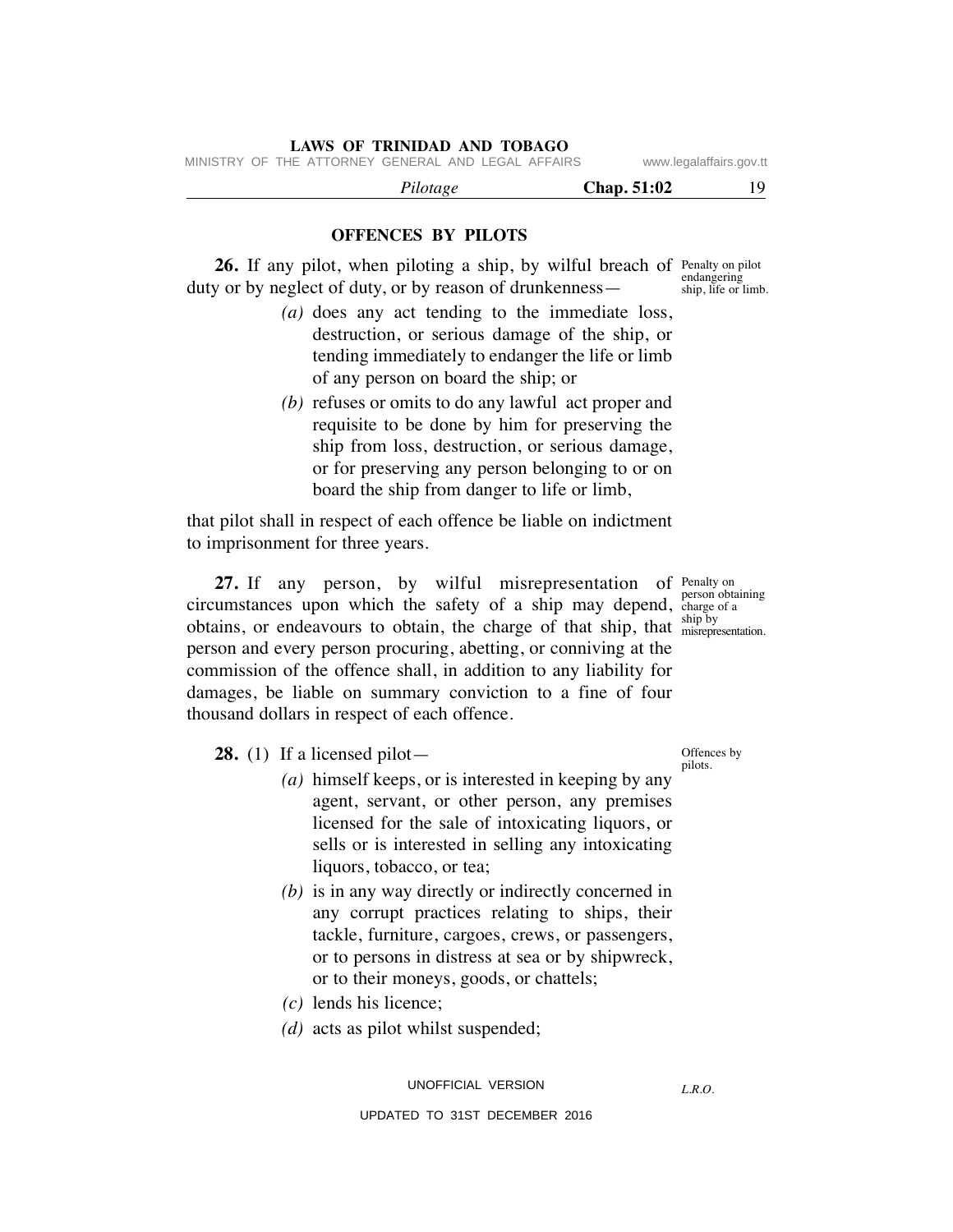# Prosecution by Customs officer.  *(e)* acts as pilot when in a state of intoxication;  *(f)* employs, or causes to be employed, on board any ship which he is piloting, any boat, anchor, cable, or other store, matter, or thing beyond what is necessary for the service of that ship, with intent to enhance the expenses of pilotage for his own gain or for the gain of any other person;  *(g)* refuses or wilfully delays, when not prevented by illness or other reasonable cause, to pilot any ship, upon the signal for a pilot being made by that ship, or upon being required to do so by the master, owner, agent or consignee thereof, or by the Pilotage Authority, or by the Harbour Master, or by any officer of Customs and Excise;  *(h)* unnecessarily cuts or slips, or causes to be cut or slipped, any cable belonging to any ship;  *(i)* refuses, otherwise than on reasonable ground of danger to the ship, when requested by the master, to conduct the ship which he is piloting into any port or place within the district for which he is licensed; or  *(j)* quits the ship, which he is piloting, before the service for which he was engaged has been performed and without the consent of the master of the ship, that pilot shall, in addition to any liability for damages, be liable on summary conviction to a fine of four thousand dollars in respect of each offence. (2) The provisions of the law relating to Customs with respect to the recovery of penalties under that law, and the 20 **Chap. 51:02** *Pilotage* **LAWS OF TRINIDAD AND TOBAGO** MINISTRY OF THE ATTORNEY GENERAL AND LEGAL AFFAIRS

application of such penalties, shall apply in the case of any prosecution by any officer of Customs and Excise for the recovery of a fine in respect of any offence against this section.

> UNOFFICIAL VERSION UPDATED TO 31ST DECEMBER 2016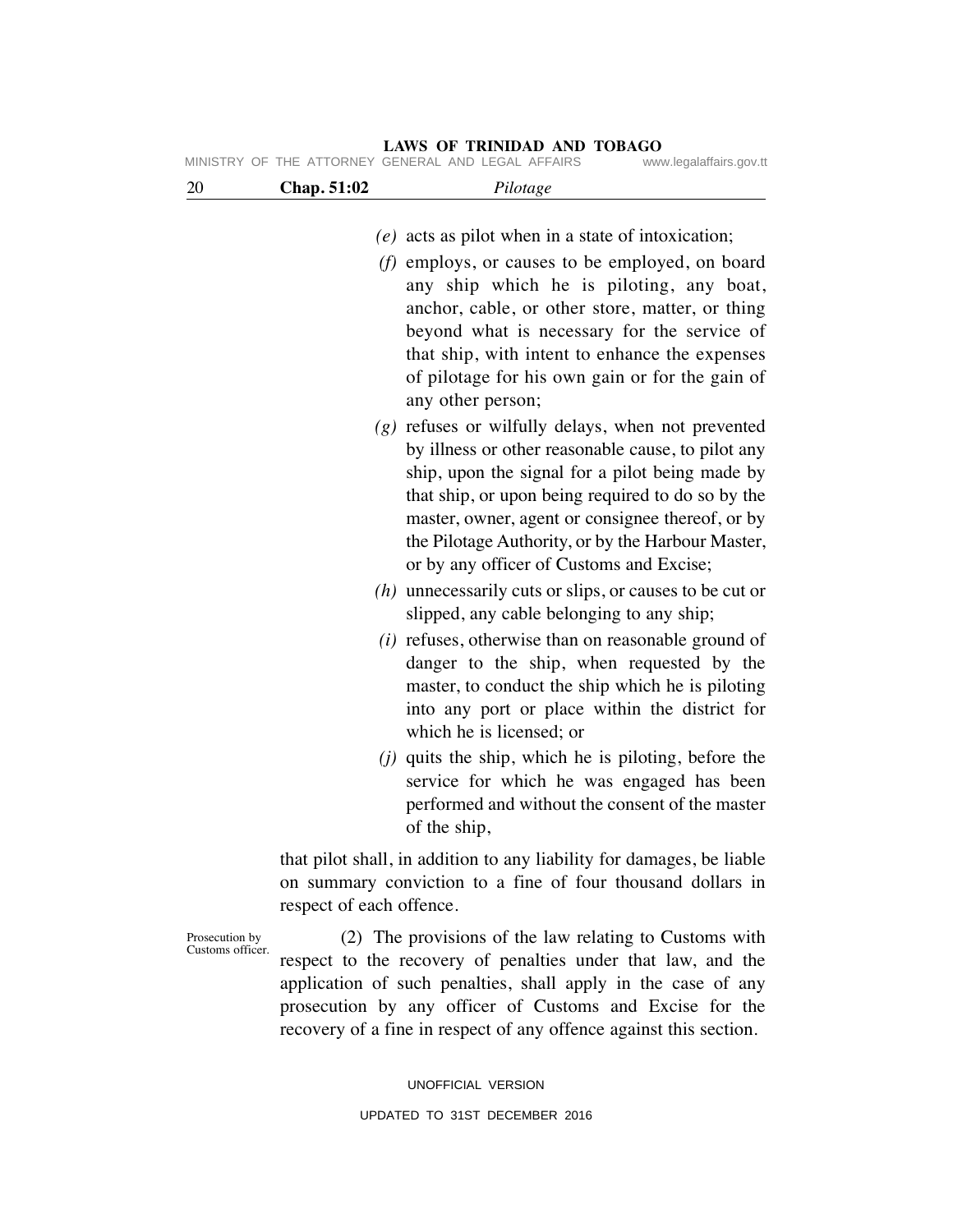| LAWS OF TRINIDAD AND TOBAGO |  |
|-----------------------------|--|
|-----------------------------|--|

|  | MINISTRY OF THE ATTORNEY GENERAL AND LEGAL AFFAIRS |  |  | www.legalaffairs.gov.tt |
|--|----------------------------------------------------|--|--|-------------------------|
|  |                                                    |  |  |                         |

| r tlotage | Chap. 51:02 |  |
|-----------|-------------|--|
|           |             |  |

**29.** Every licensed pilot, when taken on board a ship, shall Refusing to produce his licence to the master or other person in charge of  $_{\text{etc.}}^{\text{pro}}$ such ship, who shall enter or cause such pilot's name to be entered in the log book; and if any pilot—

- *(a)* refuses or neglects to produce such licence;
- *(b)* causes to be entered a false name in such log book; or
- *(c)* refuses or neglects to produce a copy of this Act or a copy of the rates payable or of the Bye-laws and Regulations made in pursuance of this Act,

he is liable on summary conviction to a fine of four hundred dollars.

# **OFFENCES GENERALLY**

 **30.** Any person not being a licensed pilot who—

- *(a)* tenders his services as a licensed pilot;
	- *(b)* procures any person to tender his services to act as a licensed pilot;
	- *(c)* undertakes to act as a licensed pilot and acts as such;
	- *(d)* fraudulently uses or exhibits, or attempts to use or exhibit, the licence of a licensed pilot; or
	- *(e)* wilfully uses any distinctive mark or flag prescribed for pilot boats,

is liable on summary conviction to a fine of one thousand dollars.

**31.** Any unlicensed person may offer himself to pilot a ship When person in distress so long as no licensed pilot is in sight; but if any without licence. unlicensed person does not deliver the charge of such ship after a licensed pilot has offered to come on board and take charge of the ship (such ship being at the time within the limits for which he is qualified) such unlicensed person is liable on summary conviction to a fine of four hundred dollars.

**32.** If any master or other person having the chief command of Master to any ship, on being requested by any pilot having the charge of such ship to declare her draught of water, and her length and beam, refuses to do so, or himself makes or is privy to any other person making a false statement to such pilot as to such draught, he is liable on summary conviction to a fine of four hundred dollars.

UNOFFICIAL VERSION

UPDATED TO 31ST DECEMBER 2016

may act as pilot

declare draught.

*L.R.O.* 

Offences by person not being a licensed pilot.

produce licence,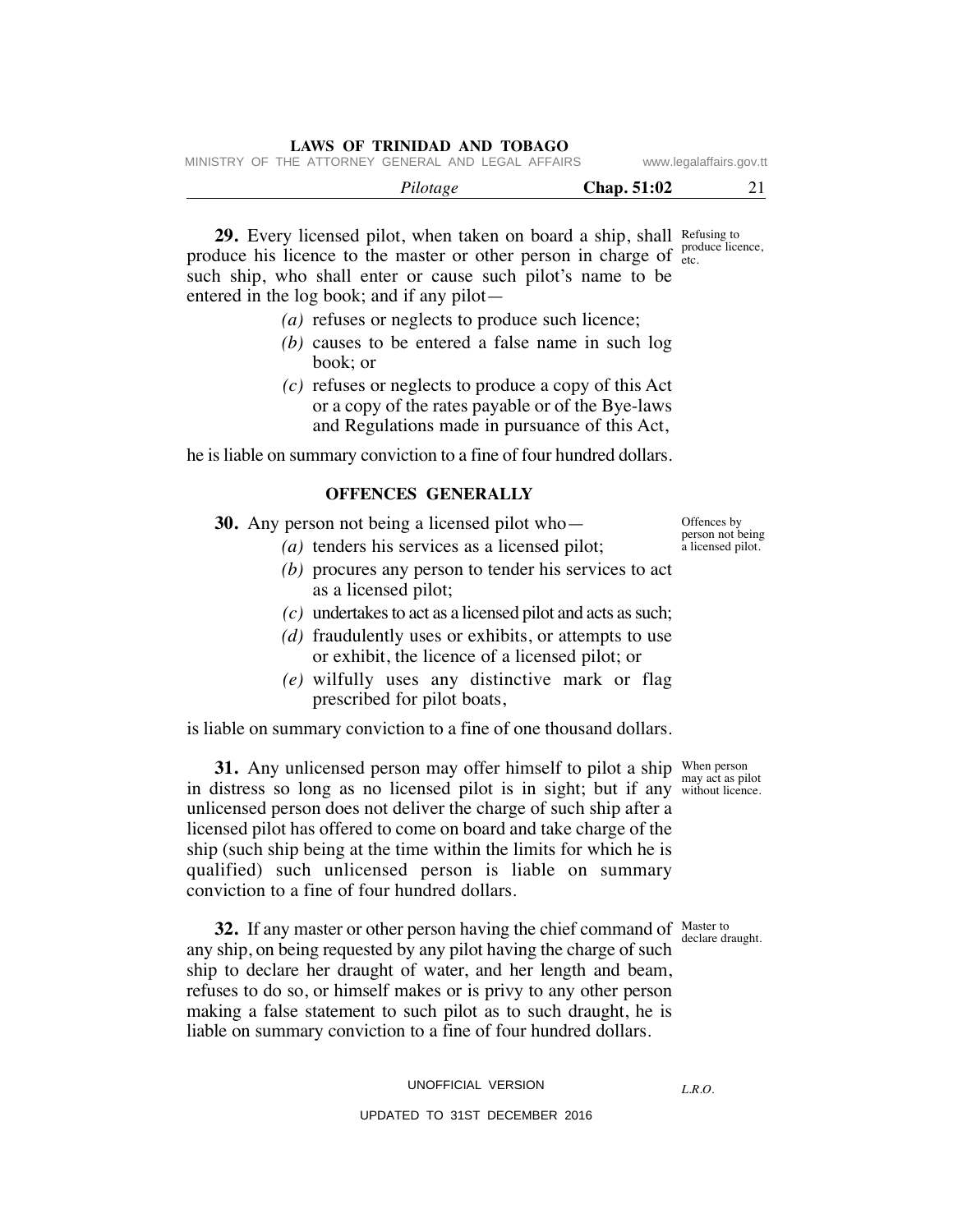|  | MINISTRY OF THE ATTORNEY GENERAL AND LEGAL AFFAIRS |  |  |  | www.legalaffairs.gov.tt |
|--|----------------------------------------------------|--|--|--|-------------------------|
|--|----------------------------------------------------|--|--|--|-------------------------|

| $\sim$ | Chap. 51:02 | Pilotage |  |
|--------|-------------|----------|--|
|        |             |          |  |

Fraudulent alteration of marks denoting draught.

 **33.** If any master or other person having the chief command of any ship or interested in any ship, makes or is privy to any other person making, any fraudulent alteration in the marks on the stem or on the stern post of such ship denoting her draught of water he is liable on summary conviction to a fine of four thousand dollars.

[231/1990].

# **FIRST SCHEDULE**

# **OPTIONAL PILOTAGE AREAS**

The territorial waters of Trinidad and Tobago, excluding the Harbours and Channels in the Second Schedule.

[231/1990 95/1991 128/1992 140/2015].

# **SECOND SCHEDULE**

#### **COMPULSORY PILOTAGE AREAS**

- *(a)* The dredged channel and basin in Port-of-Spain Harbour extending in a north-easterly direction from buoys or beacons in Latitude 10˚ 37.00' North and Longitude 61˚ 35.32' West and Latitude 10˚ 37.16' North and Longitude 61˚ 35.40' West and defined by other buoys or beacons.
- *(b)* An area within a radius of one and three-quarter nautical miles from La Carrier Light Beacon in Latitude 10º 19.54' North and Longitude 61º 27.55' West.
- *(c)* A sea area within a radius of one nautical mile from a position on Brighton Dock in Latitude "10˚ 14.95' North and Longitude 61˚ 37.72' West.
- *(d)* A sea area within two nautical miles of the jetty known as Point Fortin Jetty, the base of which is on the North Shore of Point Fortin and the seaward end is marked by a light beacon in Latitude 10º 12.67' North and Longitude 61º 42.09' West.
- *(e)* The area enclosed within a line drawn in a southerly direction from the mainland at Pointe Gourde to the

UNOFFICIAL VERSION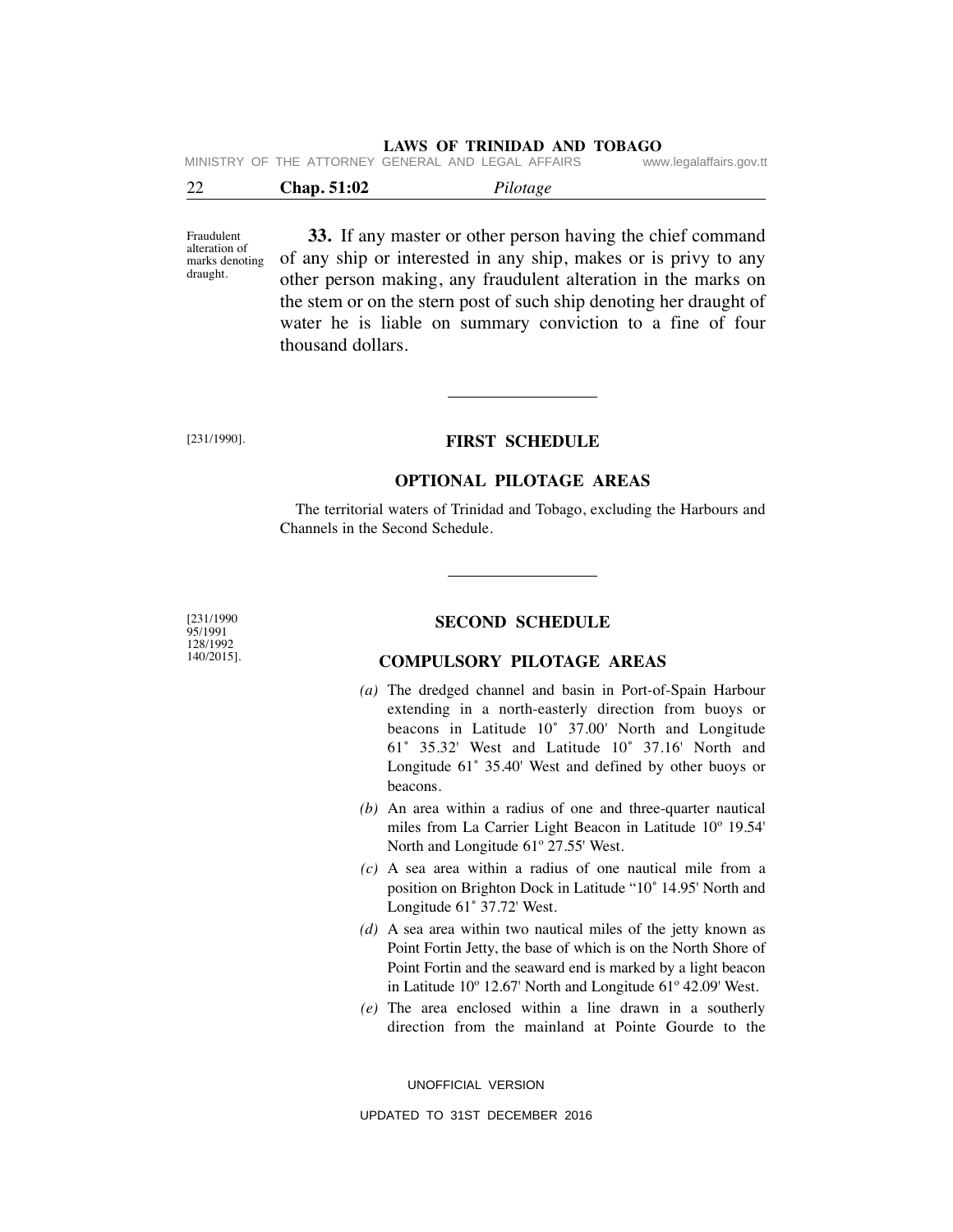MINISTRY OF THE ATTORNEY GENERAL AND LEGAL AFFAIRS www.legalaffairs.gov.tt

| Pilotage | Chap. 51:02 |
|----------|-------------|
|          |             |

easternmost point of Carrera Island, thence eastwards to the southernmost point of Nelson Island, thence in a northeasterly direction to Martin Point.

- *(f)* The sea area defined within a radius of two and a quarter nautical miles from Savonetta Point in Latitude 10˚ 24.38' North and Longitude 61˚ 29.70' West.
- *(g)* The sea area enclosed with a line drawn in a southerly direction from the mainland at Pointe Gourde in Latitude 10º 40.00' North, Longitude 61º 37.88' West to the easternmost point of Carerra Island thence along the southern shore of that island to its south-western point, thence along a bearing of 239º for one nautical mile, thence along a bearing 290º for two and a quarter nautical miles, thence along a bearing of 056º to San Jose Point, thence along the shore line to the point of commencement.
- *(h)* The dredged Sea Lots Channel and Basin in Port-of-Spain Harbour extending in an East north-easterly direction from the entrance buoys or beacons in Latitude 10˚ 37.69' North, Longitude 61˚ 31.85' West, and Latitude 10˚ 37.74' North, Longitude 61˚ 31.87' West respectively, and defined by other buoys or beacons.
- *(i)* The sea area within a radius of five nautical miles from the Galeota Point Lighthouse in Latitude 10˚ 08.30' North and Longitude 60˚ 59.50' West.
- *(j)* The sea area defined within a radius of one nautical mile from the light tower at Fort George in Latitude 11˚ 10.63' North and Longitude 60˚ 43.61' West.
- *(k)* The sea area defined within a radius of one nautical mile from the Crown Point Lighthouse in Latitude 11˚ 08.89' North and Longitude 60˚ 50.68' West.
- *(l)* Areas designated by the Division for ship to ship operations or manoeuvres within the territorial waters of Trinidad and Tobago, to include any area within a radius of two nautical miles from centre of area Latitude 10˚ 21.0' North and Longitude 061˚ 35.0' West.
- *(m)* Any other port, harbour or anchorage in Trinidad and Tobago waters facilitating commercial shipping activity, save and except such areas exempted by the Division.

UNOFFICIAL VERSION

*L.R.O.*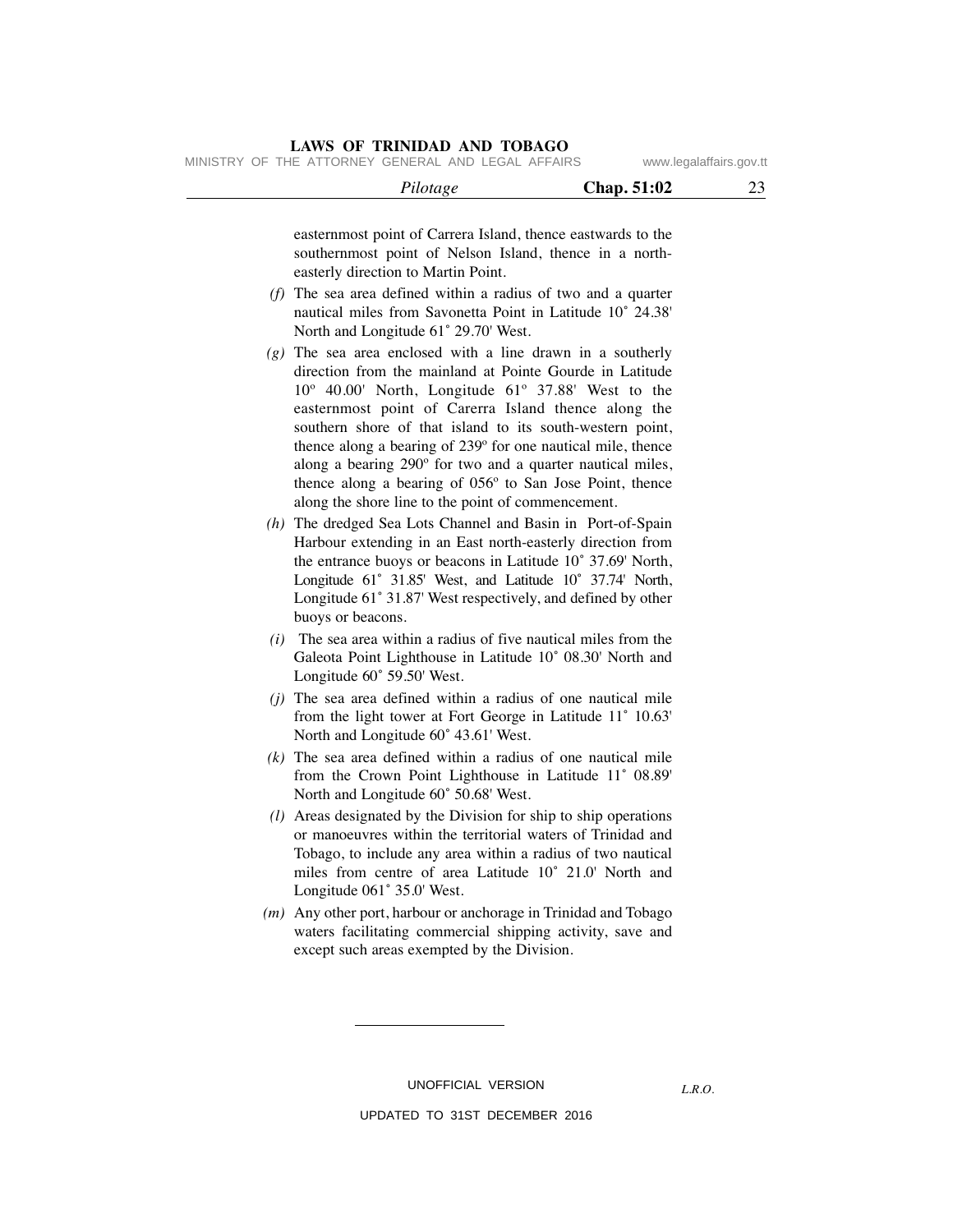**LAWS OF TRINIDAD AND TOBAGO** MINISTRY OF THE ATTORNEY GENERAL AND LEGAL AFFAIRS

24 **Chap. 51:02** *Pilotage*

# **SUBSIDIARY LEGISLATION**

# **PILOTAGE BYE-LAWS**

# ARRANGEMENT OF BYE-LAWS

#### **BYE-LAW**

- 1. Citation.
- 2. Interpretation.
- 3. Qualifications of candidates for pilot's licence.
- 4. Selection of apprentices. Appointment of pilots. Register of pilots.
- 5. Duration, renewal, fees for licences, certificates and examinations.
- 6. Temporary licences, number of pilots—Fees for such licences.
- 7. Sickness to be reported.
- 8. Leave for pilots.
- 9. Duties of pilots.
- 10. Boarding or leaving ships.
- 11. Employment of pilots.
- 12. Pilot boats.
- 13. Rates for calculation of pilotage dues.
- 14. Pilotage dues in compulsory pilotage areas.
- 15. Pilotage dues in non-compulsory pilotage areas. Pilotage dues for ship under dead tow. Pilotage dues for services outside the Gulf of Paria.
- 16. Payment of pilot's fees when detained.
- 17. Travelling allowances to and from certain outports.
- 18. Cases when pilot cannot board ship.
- 19. Collection of pilot dues.
- 20. Association to make returns to the Authority.
- 21. Pilots to give bond.
- 22. Conditions applicable prior to the receipt of a pilotage certificate.
- 23. Renewal of pilotage certificates.

UNOFFICIAL VERSION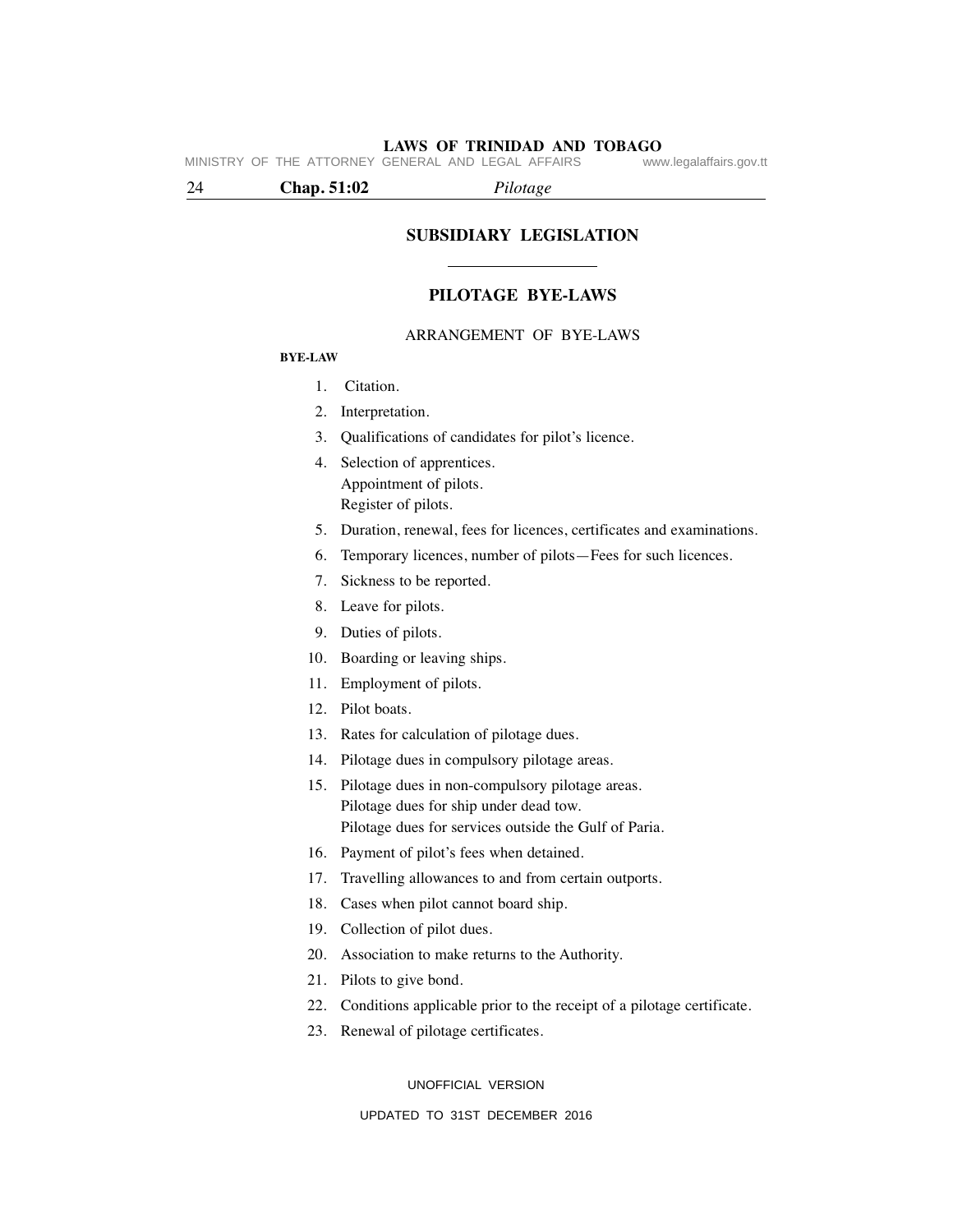MINISTRY OF THE ATTORNEY GENERAL AND LEGAL AFFAIRS www.legalaffairs.gov.tt

| Chap. 51:02<br>Pilotage |              |
|-------------------------|--------------|
| Pilotage Bye-laws       | [Subsidiary] |

# **BYE-LAW**

- 24. Fees for pilotage certificates, medical certificates.
- 25. Certificated officers to produce certificates.
- 26. Certified officers to fly signals.
- 27. Examining Committee.
- 28. Exempting local trade ships.
- 29. Meeting of the Authority.
- 30. Duties of the Authority.
- 31. Fees to be credited to Authority.
- 32. Pilot boarding and landing fees.
- 33. Payment for call at port.

# **FIRST SCHEDULE. SECOND SCHEDULE.**

UNOFFICIAL VERSION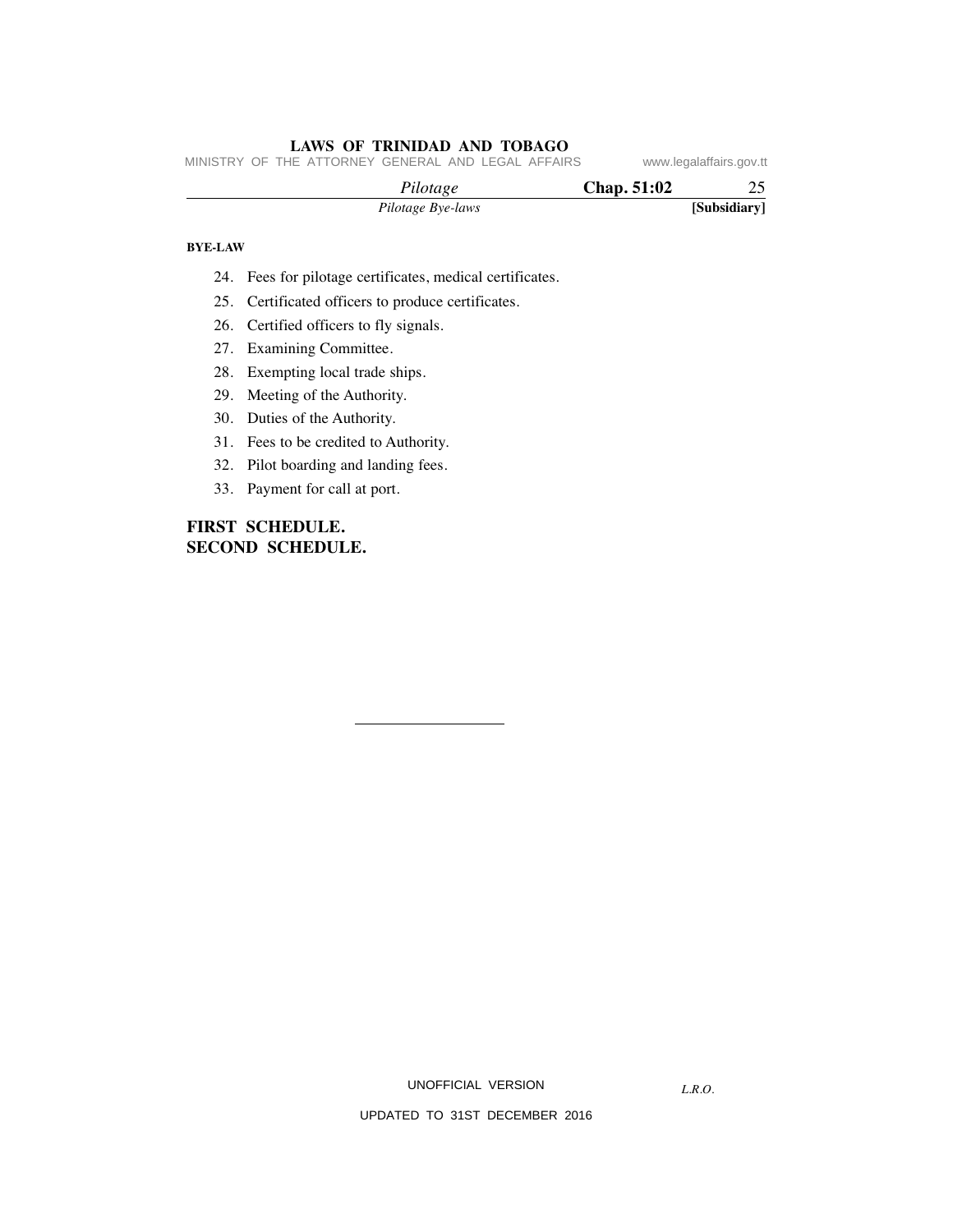113/1957\*. Citation. Interpretation. [130/1973]. \* These Bye-Laws have been amended by GN's 79/1959; 31/1962; 90/1963; 131/1963; 88/1967; 32/1971; 130/1973; 51/1980; 193/1989; 68/1990; 90/1992; 134/1992; 43/1995; 127/1996; 286/2000; 252/2005 and 12/2012. **PILOTAGE BYE-LAWS** *made under sections 7 and 16(4)*  **1.** These Bye-laws may be cited as the Pilotage Bye-laws.  **2.** In these Bye-laws— "apprentice" means a person serving an apprenticeship to the Pilots' Association, under the terms approved by the Authority, and who is in training as a candidate for a pilot's licence; "Basin" means the dredged portion of the harbour of Port-of-Spain abutting on King's Wharf and its extension, but does not include the dredged channel leading to such dredged portion; "certificated officer" means a master or mate holding a pilotage certificate granted to him by the Authority; "compulsory pilotage areas" means the areas described in the Second Schedule to the Act; "container ship" means a ship designed to carry containerised cargo or a ship so described on its Certificate of Registry; "dead tow" means in relation to a ship that the ship has no propulsion or steerage of its own or that its propulsion or steerage is not in working order; "Dock Master" means the person for the time being in charge of the mooring or unmooring, docking or undocking, of a vessel at any outport; "Grier Channel" means the dredged channel in the Port-of-Spain harbour leading to the Basin and extending in a north-easterly direction from a beacon in latitude 10° 38' 00" North, and longitude  $61^{\circ}$  33' 05" West and marked out by other beacons; "Harbour Master" means the Harbour Master of the harbour of Port-of-Spain; "King's Wharf" means the deep water wharf built on the reclaimed area South of Wrightson Road, Port-of-Spain, and **[Subsidiary]** 26 **Chap. 51:02** *Pilotage* **LAWS OF TRINIDAD AND TOBAGO** MINISTRY OF THE ATTORNEY GENERAL AND LEGAL AFFAIRS

UNOFFICIAL VERSION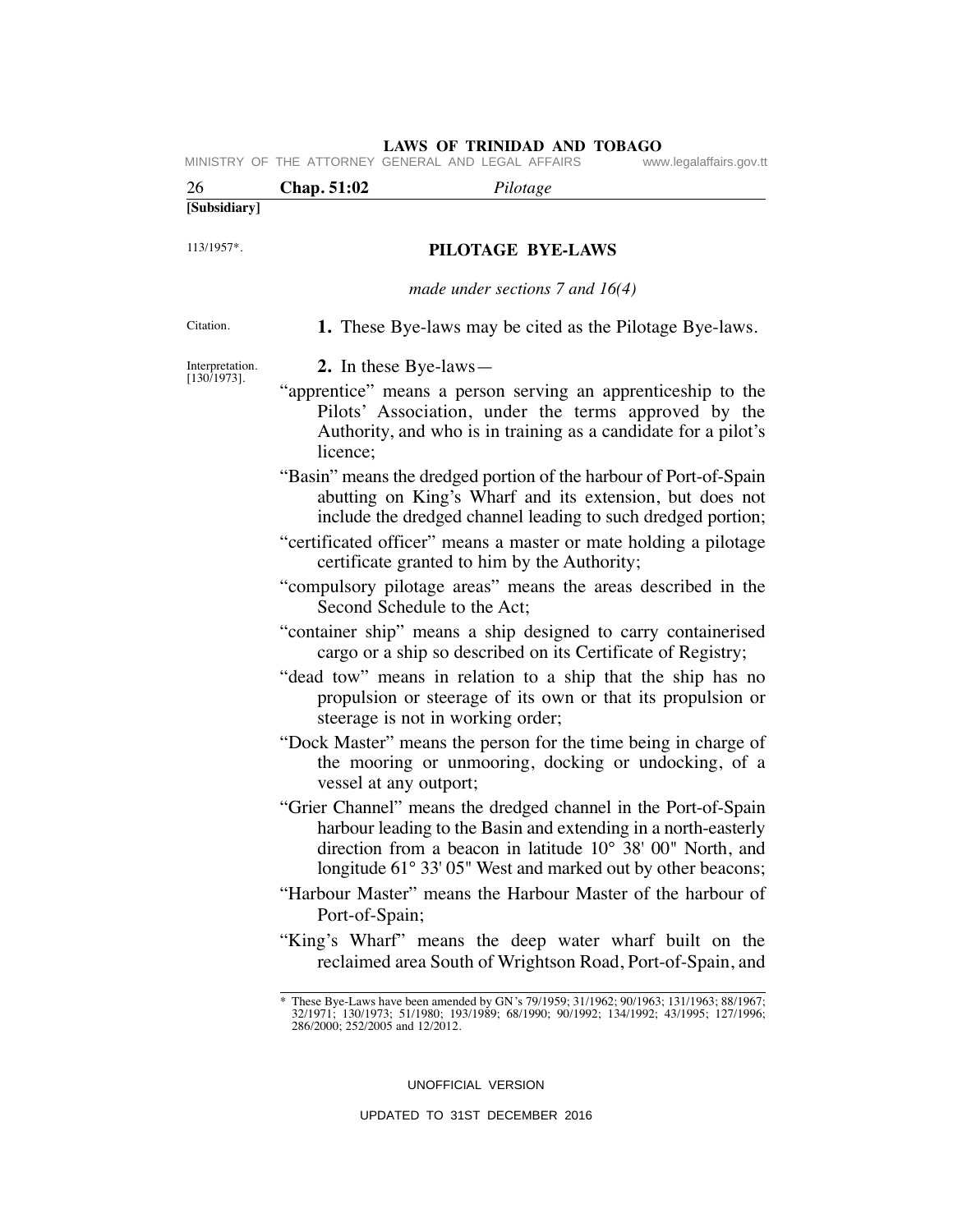| Pilotage                                                                                                                                                               | Chap. 51:02 | 27                        |
|------------------------------------------------------------------------------------------------------------------------------------------------------------------------|-------------|---------------------------|
| Pilotage Bye-laws                                                                                                                                                      |             | [Subsidiary]              |
| extending from a point in latitude 10° 38′ 43″ North and<br>longitude 61° 30′ 54″ West in a North 62° West direction;                                                  |             |                           |
| "King's Wharf Extension" means the deep water wharf to the<br>West of King's Wharf;                                                                                    |             |                           |
| "master" means the person for the time being in command or<br>having charge of a ship;                                                                                 |             |                           |
| "maximum gross tonnage" means the maximum gross tonnage<br>registered or ascertained in accordance with the Tonnage<br>Regulations of the Merchant Shipping Act, 1894; |             | 57 & 58 Vict.<br>c. $60.$ |
| "optional pilotage areas" means the areas described in the First<br>Schedule to the Act;                                                                               |             |                           |
| "outport" means any of the compulsory pilotage areas other than<br>the area described at paragraph $(a)$ of the Second Schedule<br>to the Act;                         |             |                           |
| "pilot" means a person holding a licence granted by the Authority<br>to pilot vessels in one or more pilotage areas;                                                   |             |                           |
| "pilotage areas" include compulsory pilotage areas and optional<br>pilotage areas;                                                                                     |             |                           |
| "pilotage dues" means the payment to be made in respect of the<br>services of a pilot;                                                                                 |             |                           |
| "pilots' office" means the premises of the Pilots' Association at<br>Port-of-Spain;                                                                                    |             |                           |
| "Pilot Master" means the person appointed to be Pilot Master by<br>the Pilots' Association with the approval of the Authority;                                         |             |                           |
| "Secretary-Accountant" means the person appointed to be<br>Secretary-Accountant by the Pilots' Association with the<br>approval of the Authority;                      |             |                           |
| "ship" means every description of vessel used in navigation not<br>propelled by oars;                                                                                  |             |                           |
| "tanker" means a ship designed to carry bulk liquid cargo or a<br>ship so described on its Certificate of Registry;                                                    |             |                           |
| "the Authority" means the Pilotage Authority established by<br>section 4 of the Act;                                                                                   |             |                           |
| "the Committee" means a committee of the Authority appointed<br>by such Authority.                                                                                     |             |                           |
| UNOFFICIAL VERSION                                                                                                                                                     |             | IP                        |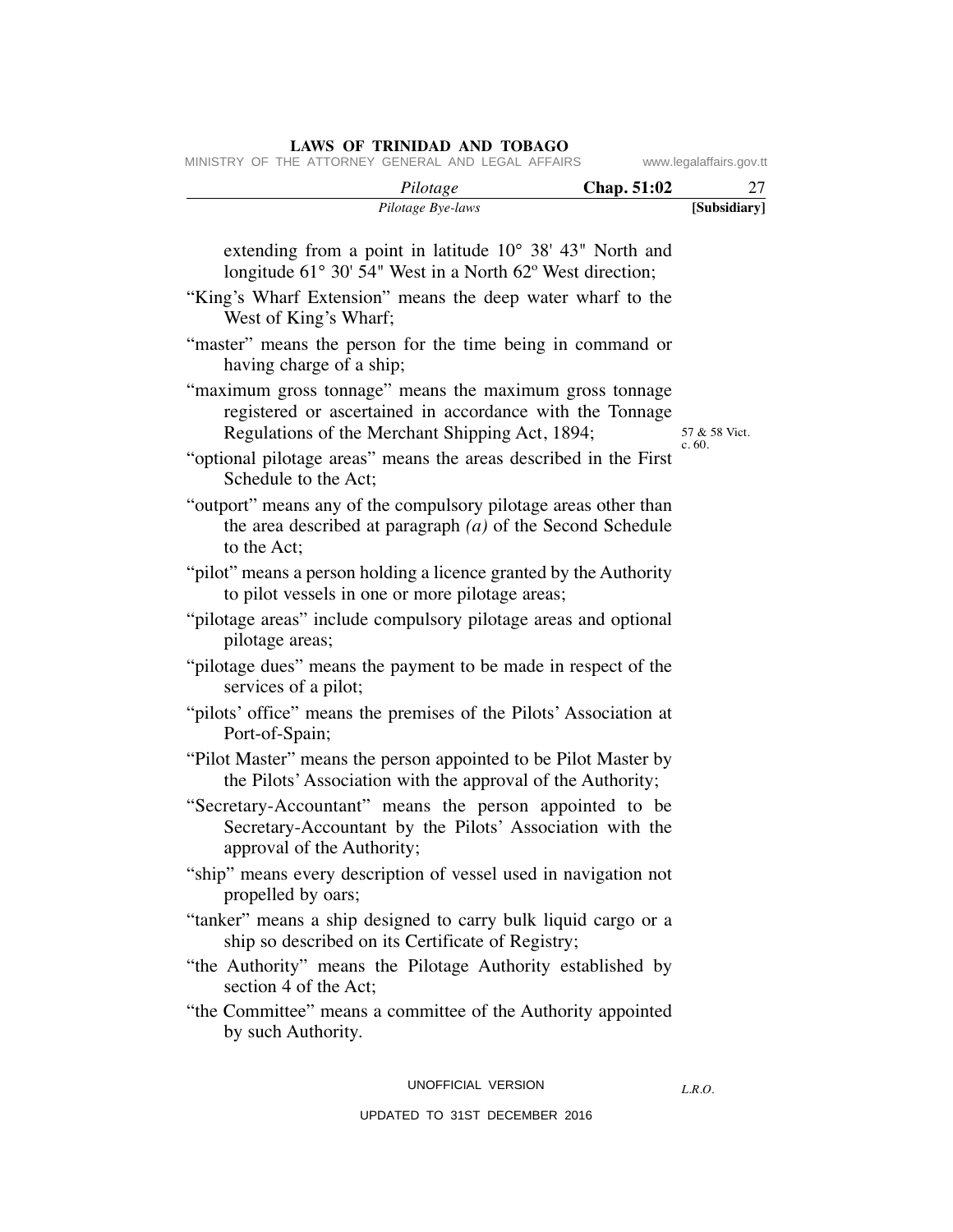**LAWS OF TRINIDAD AND TOBAGO**<br>GENERAL AND LEGAL AFFAIRS www.legalaffairs.gov.tt MINISTRY OF THE ATTORNEY GENERAL AND LEGAL AFFAIRS

| 28                                                         | Chap. 51:02                      | Pilotage                                                      |
|------------------------------------------------------------|----------------------------------|---------------------------------------------------------------|
| [Subsidiarv]                                               |                                  | Pilotage Bye-laws                                             |
| Oualifications<br>of candidates<br>for pilot's<br>licence. | he satisfies the Authority that— | 3. A person shall not be licensed as a pilot unless and until |
| $[68/1990]$ .                                              |                                  | $(a)$ he is a Commonwealth citizen;                           |
|                                                            |                                  | $(b)$ he is, at the time a licence is first granted him,      |

years of age;

 *(c)* he holds a certificate as a Master Mariner issued by the Government of Trinidad and Tobago or an equivalent or higher certificate;

more than twenty-five and not more than fifty

- *(d)* he has served an apprenticeship of not less than six months with the Pilots' Association under the conditions approved by the Authority;
- *(e)* he has produced certificates of good conduct and sobriety from persons by whom he may have been employed during the three years immediately preceding his application for a licence;
- *(f)* he has satisfied either a board of medical practitioners or a medical practitioner approved by the Authority—
	- (i) that he is medically and physically fit;
	- (ii) that his eyesight is normal in respect of both distance and colour;
- *(g)* he has satisfied the examining committee constituted under these Bye-laws that he has a satisfactory knowledge of local conditions and the Regulations affecting the pilotage areas for which he has applied for a licence including—
	- (i) his skill in handling ships;
	- (ii) his knowledge of navigation in each area for which he has applied for a licence;
	- (iii) the courses and distances between any two places within the limits of such pilotage areas;
	- (iv) the rise, velocity and set of the tides;
	- (v) the depth and character of the soundings;

UNOFFICIAL VERSION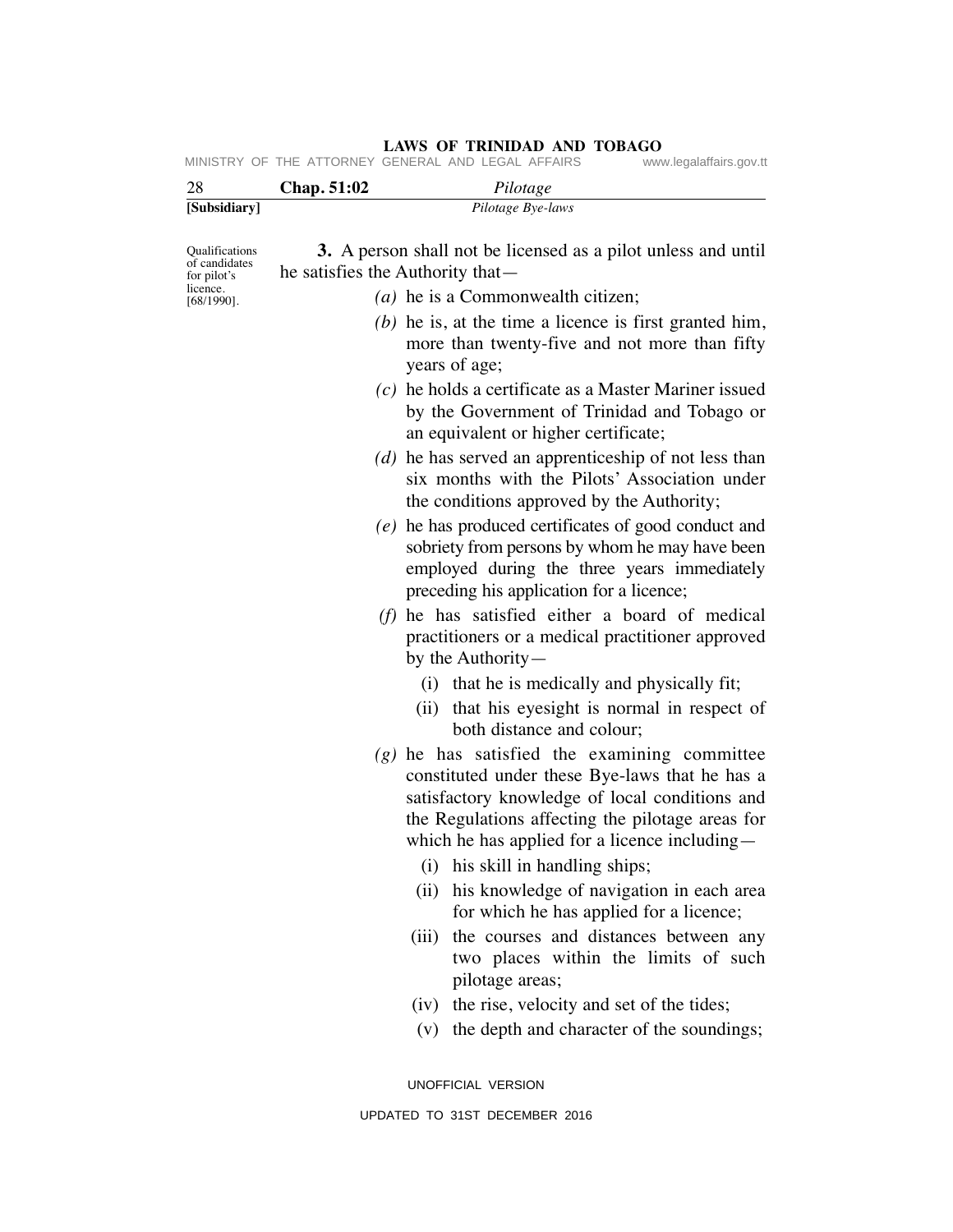|  |                                                    | Pilotage Bye-laws |  |  |             | [Subsidiary]            |
|--|----------------------------------------------------|-------------------|--|--|-------------|-------------------------|
|  |                                                    | Pilotage          |  |  | Chap. 51:02 | 29                      |
|  | MINISTRY OF THE ATTORNEY GENERAL AND LEGAL AFFAIRS |                   |  |  |             | www.legalaffairs.gov.tt |

(vi) the best anchorages;

**LAWS OF TRINIDAD AND TOBAGO**

- (vii) the banks, shoals and other dangers;
- (viii) the buoys and lights in such areas.

**4.** (1) Applications for admission as an apprentice shall be Selection of made to the Pilots' Association. Such applications shall forthwith be entered in a register kept for that purpose by the Pilots' Association. These entries shall set out the name, age, address and qualifications of the applicant.

 (2) Applications for admission as an apprentice shall be presented periodically by the Pilots' Association to the Authority, and always in order of their entry in the register required to be kept by paragraph (1).

(3) Whenever a vacancy occurs in the number of  $\Delta p$  appointment of licensed pilots, the Pilots' Association shall submit to the Authority for its approval the application of the applicant considered by them most suitable for admission as an apprentice.

(4) The Authority shall cause to be kept a register in Register of which the following particulars shall be entered:

- *(a)* the name, age and qualifications of each licensed pilot;
- *(b)* the date on which each such pilot passed the examinations required by paragraphs *(f)* and *(g)* of bye-law 3.

**5.** (1) A pilot's licence or pilotage certificate shall be valid Duration, for a period of one calendar year from the date of its being issued. licences,

(2) Subject to this bye-law, the Authority may require a  $\frac{\text{examination}}{[131/1963]}$ pilot who has attained the age of sixty years to retire if it is  $\frac{51/1980}{43/1995}$ satisfied that for reasons of health or any just or reasonable cause <sup>252/2005].</sup> such pilot is unable to perform his duties competently.

 (3) The Authority shall require a pilot who has attained the age of sixty-five years to retire from the pilotage service.

> UNOFFICIAL VERSION UPDATED TO 31ST DECEMBER 2016

renewal, fees for certificates and examinations. 43/1995

pilots.

pilots.

apprentices.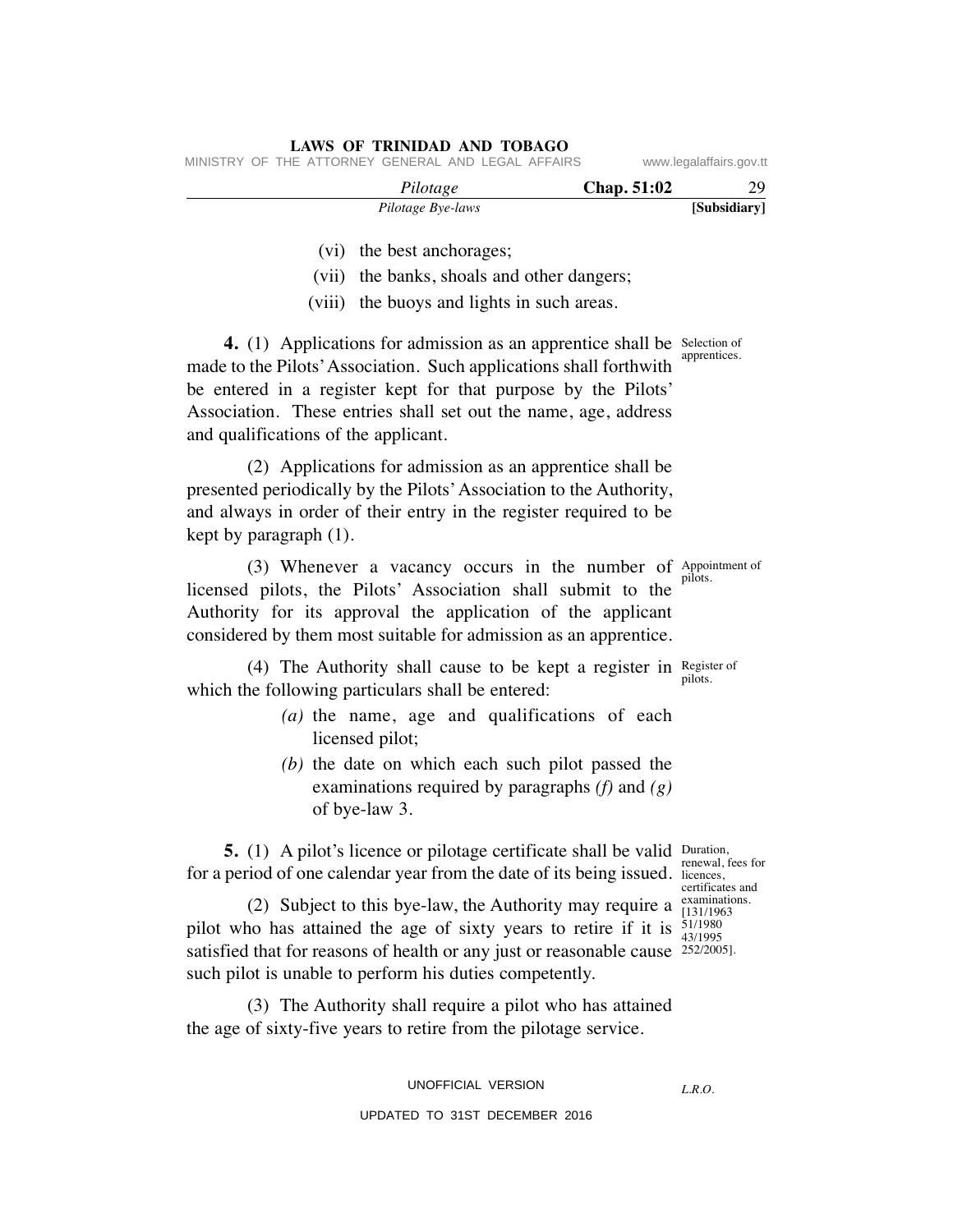| MINISTRY OF THE ATTORNEY GENERAL AND LEGAL AFFAIRS |  | www.legalaffairs.gov.tt |
|----------------------------------------------------|--|-------------------------|
|                                                    |  |                         |

| 30           | Chap. 51:02 | Pilotage          |  |
|--------------|-------------|-------------------|--|
| [Subsidiary] |             | Pilotage Bye-laws |  |

 (4) When the Authority requires a pilot to retire under paragraph (2) or (3), it shall forthwith cancel the licence which the pilot may be holding at the date of his retirement and from the date of the cancellation the licence shall be void and of no effect.

 (5) A candidate for an examination for a pilot's licence or a pilotage certificate shall pay to the Authority a fee of five hundred dollars. From this fee each examiner shall be entitled to be paid a fee of one hundred dollars for each examination.

Second Schedule.

 (6) The fees prescribed in the Second Schedule to these Bye-laws shall be payable to the Authority on the issue or renewal of a pilot's licence or pilotage certificate prescribed in these Bye-laws.

 **6.** (1) The number of pilots to be licensed for all areas may at any time be fixed by resolution of the Authority if the pilotage requirements of ships calling at the ports of Trinidad and Tobago so warrant.

 (2) The Authority may issue temporary licences to pilot ships in any areas to one or more pilots whenever the Authority is satisfied that conditions necessitate such temporary addition to the number of licensed pilots.

 (3) A temporary licence issued under this bye-law shall not be in force for a longer period than six months in the first instance but may be renewed from time to time for a like period, provided that the holder of such licence returns it for cancellation by the Authority when the Authority considers and notifies him that the conditions which necessitated its issuance no longer exist. If the holder of a temporary licence fails to comply with the requirements of this paragraph, he is liable on summary conviction to a fine of five hundred dollars.

 (4) A person holding a temporary licence shall be subject to all the provisions of these Bye-laws with the exception of subparagraphs *(b)* and *(d)* of bye-law 3 and bye-law 5(3).

**Temporary** licences, number of pilots—Fees for such licences. [43/1995  $252/2005$ ].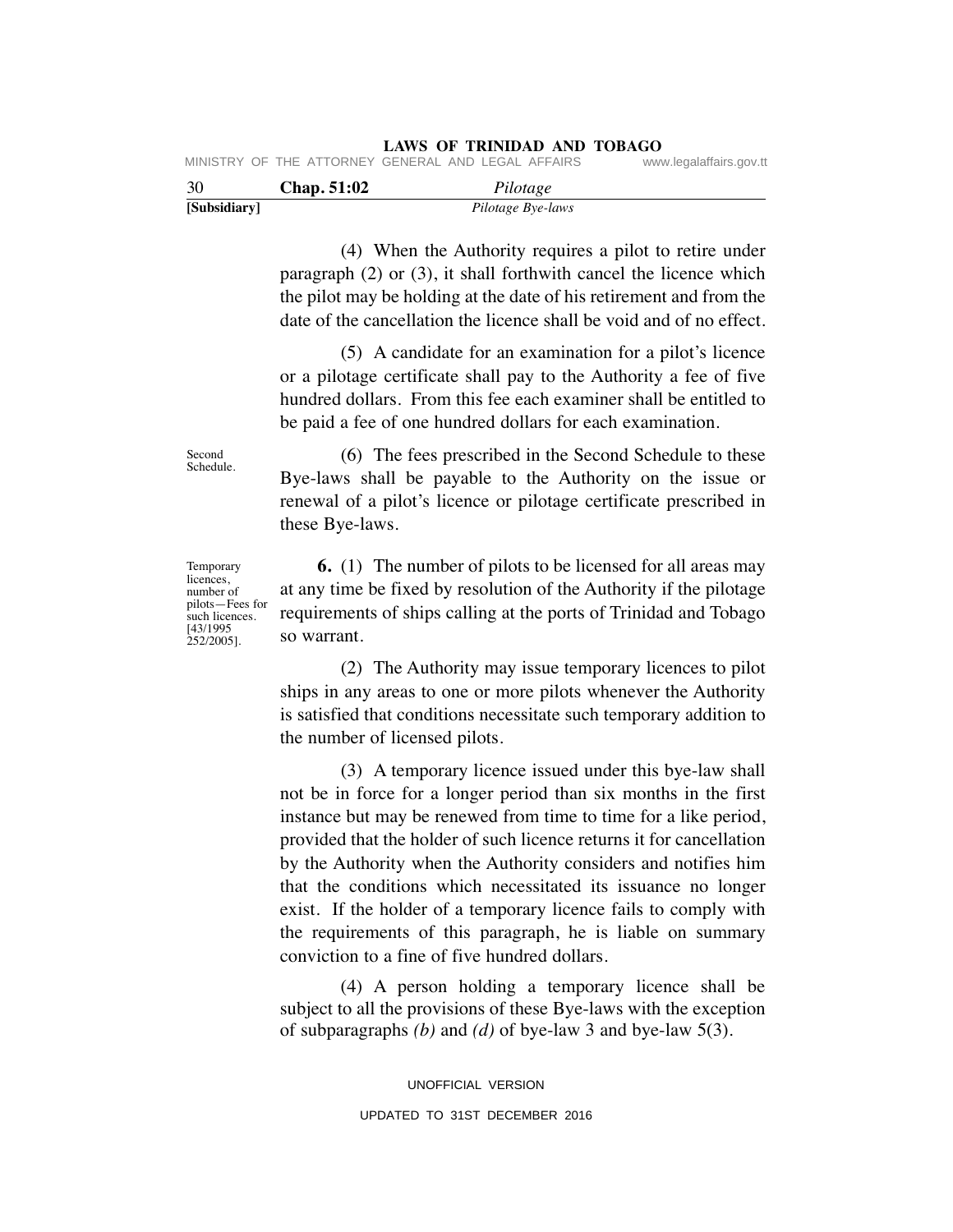|                         |                    |  | LAND OF ININDING AND TODING                        |  |  |  |
|-------------------------|--------------------|--|----------------------------------------------------|--|--|--|
| www.legalaffairs.gov.tt |                    |  | MINISTRY OF THE ATTORNEY GENERAL AND LEGAL AFFAIRS |  |  |  |
|                         | <b>Chap.</b> 51:02 |  | Pilotage                                           |  |  |  |
| [Subsidiary]            |                    |  | Pilotage Bye-laws                                  |  |  |  |

 (5) Notwithstanding anything contained in these Byelaws every person to whom a temporary licence is issued shall pay to the Authority a fee of five hundred dollars on the issue of the licence and a fee of two hundred dollars on each renewal of such licence.

**LAWS OF TRINIDAD AND TOBAGO**

**7.** (1) Any pilot unable to perform his duties through Sickness to be reported. illness or other cause shall forthwith cause the Harbour Master to be so notified.

 (2) Any pilot who fails to comply with paragraph (1) is liable on summary conviction to a fine of one hundred dollars.

**8.** (1) No pilot shall leave Trinidad and Tobago without the Leave for pilots. permission of the Chairman of the Authority; such permission shall be in writing and shall not be granted without the approval of the Authority.

 (2) Any pilot who contravenes paragraph (1) is liable on summary conviction to a fine of one hundred dollars.

**9.** (1) A pilot shall obey and execute all lawful orders and Duties of pilots. directions given and issued by the Authority, the Harbour Master, or the General Manager of the Port Services Department. Orders affecting pilots who are members of the Pilots' Association shall be given through the Pilot Master or his nominee, and when so given shall be deemed to have been given to the pilot or pilots concerned.

In a harbour, port or dock, a pilot shall also obey all lawful orders and directions of a Harbour or Dock Master relating to docking, undocking, towing or removing a ship under his charge, so long as such ship shall be within the limits of any harbour or dock as the case may be.

 (2) A pilot shall observe strict sobriety. He shall throughout the time he is in charge of a ship use his utmost care and diligence for her safety and the safety of other vessels or property.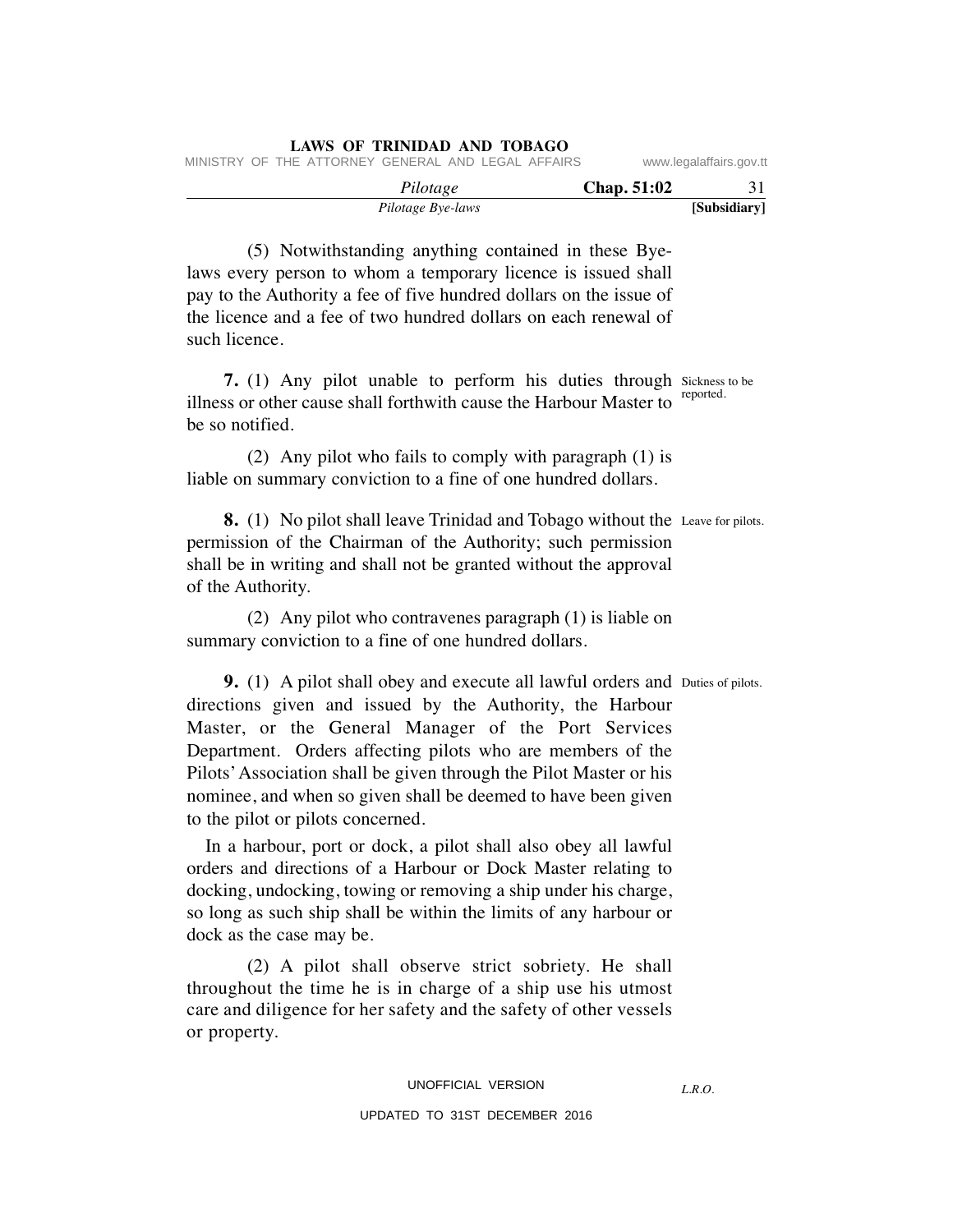|  | MINISTRY OF THE ATTORNEY GENERAL AND LEGAL AFFAIRS |  |  | www.legalaffairs.gov.tt |  |
|--|----------------------------------------------------|--|--|-------------------------|--|
|  |                                                    |  |  |                         |  |

| 32           | Chap. 51:02 | Pilotage          |  |
|--------------|-------------|-------------------|--|
| [Subsidiary] |             | Pilotage Bye-laws |  |

 (3) A pilot shall not lay a ship aground without a written order from the owner or master of such ship, or the agent of the owner, as the case may be; but a pilot may, in his discretion, when the owner, master, or agent is absent or unavailable, lay aground any ship which in his opinion is likely to cause an obstruction or danger in a fairway, channel or harbour.

 (4) A pilot shall not leave a ship piloted by him until she is berthed alongside a wharf or jetty or brought to a safe anchorage or, if outward bound, until the appropriate limits referred to in bye-law 10 have been reached.

 (5) A pilot shall, before leaving a ship piloted or attended by him, hand a pilotage note to the master of such ship, who shall enter thereon in ink all the particulars required, and sign the said note when the services of the pilot are completed. The note shall also be signed by the pilot.

 (6) A pilot shall not bring a ship alongside any wharf or jetty, if the signal for the wharf or jetty is against him, or if no signal is usually used, unless he has first received permission from the person in charge of the wharf or jetty.

 (7) A pilot shall behave with due civility towards the owner, master, and officers of any ship under his charge.

 (8) A pilot about to take charge of a ship which is outward bound or which is about to be moved from the wharf or jetty where she is lying, shall go on board and report himself to the master or officer in command before the appointed time so as to enable her to be moved out from the wharf or jetty or to proceed to sea or to her destination.

 (9) A pilot when on duty shall always have with him a reliable watch, official tide tables for Trinidad and Tobago, a copy of these Bye-laws and directions for the time being in force for the pilotage areas, and his licence.

 (10) A pilot in charge of a ship before leaving a wharf, or jetty or anchorage shall enquire of the master or officer in command whether the steering gear is connected and in proper working order,

> UNOFFICIAL VERSION UPDATED TO 31ST DECEMBER 2016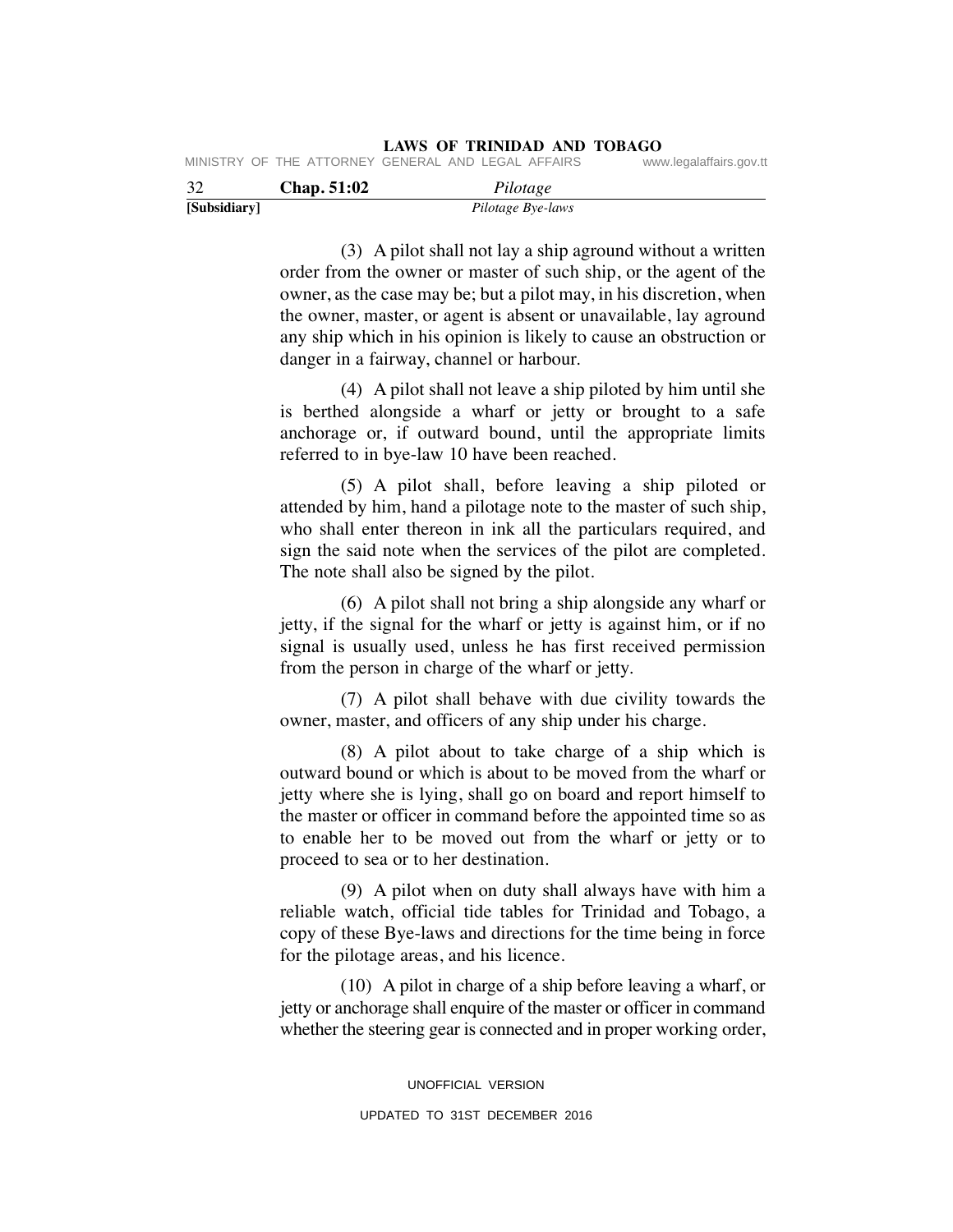|                                                    | LAWS OF TRINIDAD AND TOBAGO |             |                         |
|----------------------------------------------------|-----------------------------|-------------|-------------------------|
| MINISTRY OF THE ATTORNEY GENERAL AND LEGAL AFFAIRS |                             |             | www.legalaffairs.gov.tt |
|                                                    | Pilotage                    | Chap. 51:02 | 33                      |
|                                                    | Pilotage Bye-laws           |             | [Subsidiary]            |

and when clear shall direct that the anchors be ready for letting go. A pilot boarding and taking charge of an inward bound ship shall direct that the anchors be ready for letting go without delay.

 (11) A pilot shall not proceed to any port or place outside the pilotage area for which he is licensed for the purpose of piloting any ship into such area without the permission of the Harbour Master.

 (12) A pilot shall not attend to give evidence at any trial or enquiry to which he is not a party, unless he has been required to do so by any lawful summons or subpoena, and a pilot so summoned or subpoenaed shall on the receipt of such summons or subpoena report the receipt thereof in writing to the Harbour Master.

 (13) A pilot who notices within the pilotage area or areas for which he is licensed any alteration or alterations in any of the banks or channels, or any buoys or beacons which have been driven away, broken down, damaged or displaced, or any circumstances affecting the safety of navigation, shall forthwith give a correct description thereof in writing to the Pilot Master on duty who shall forward it as soon as possible to the Chairman of the Authority.

 (14) A pilot, when any accident has happened to, or has been caused by, a ship while in his charge, shall as soon as possible report the facts in writing to the Pilot Master on duty who shall forthwith forward such report to the Authority.

 (15) The duties of a pilot in regard to an outward bound ship shall commence as soon as such ship begins to unmoor for the purpose of proceeding to sea.

 (16) On inward bound ships the duties of a pilot shall commence when he boards the ship in any position within a pilotage area.

 (17) In the event of a pilot refusing to proceed to sea from any anchorage or from any wharf or jetty with any ship which he is qualified to pilot when requested to do so by the master, owner or agent of such ship, he shall forthwith give his reasons therefore in writing to the Pilot Master on duty who shall forward them to the Authority.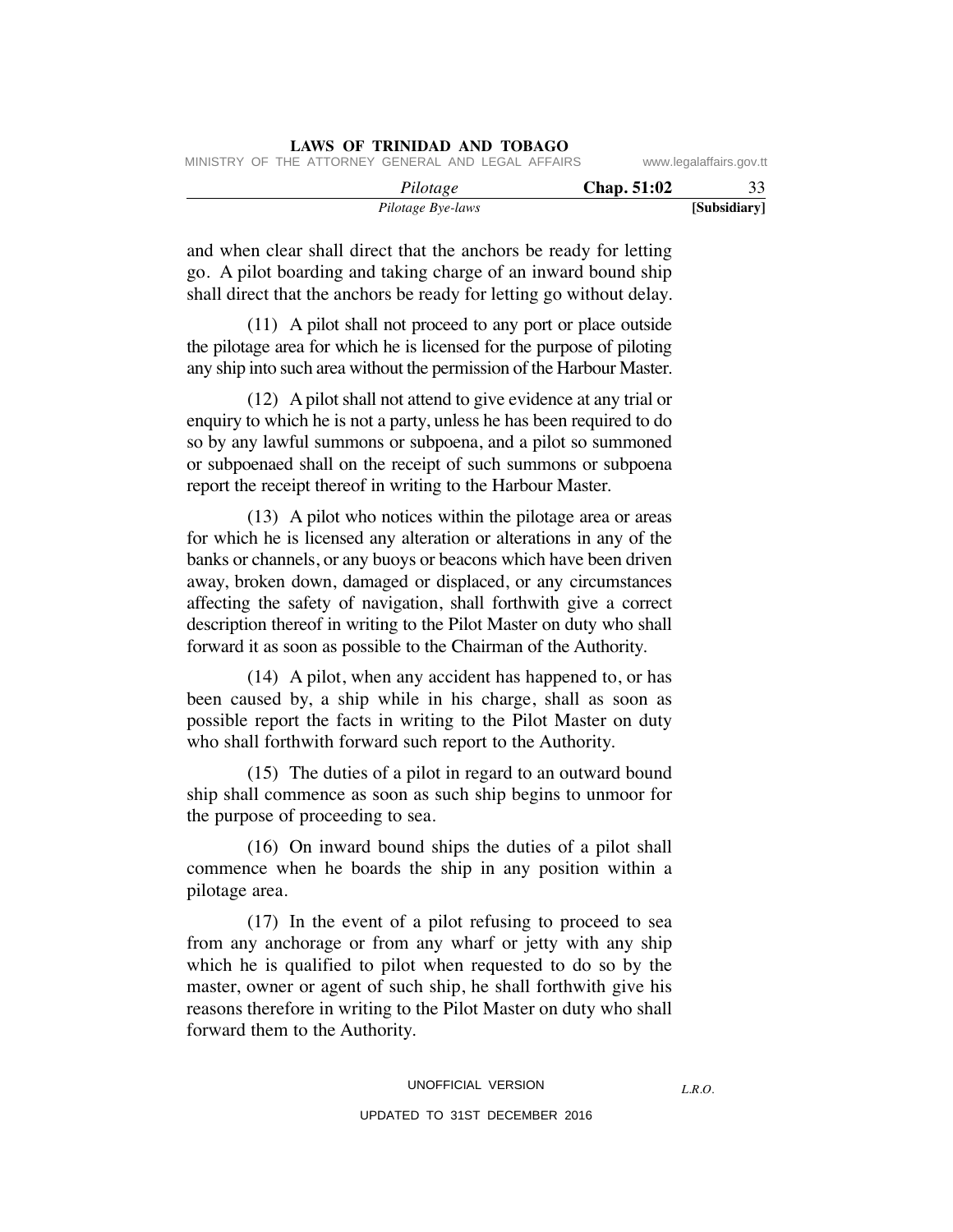|  | <b>LAWS OF TRINIDAD AND TOBAGO</b> |  |
|--|------------------------------------|--|
|  |                                    |  |

| -34 | Chap. 51:02 | Pilotage                                           |                         |
|-----|-------------|----------------------------------------------------|-------------------------|
|     |             | MINISTRY OF THE ATTORNEY GENERAL AND LEGAL AFFAIRS | www.legalaffairs.gov.tt |

|              | $C$ liap. $51.02$ | <i>ruoluge</i>    |  |
|--------------|-------------------|-------------------|--|
| [Subsidiary] |                   | Pilotage Bye-laws |  |

 (18) If a pilot mislays his licence he shall forthwith give notice thereof to the Authority, stating the circumstances in which the licence was mislaid, and shall forthwith apply to the Authority for a duplicate licence.

 (19) A pilot shall not hold directly or indirectly any share or interest in any tug or company or in any vessel used regularly or occasionally for towing ships in the pilotage areas.

 (20) On landing at Port-of-Spain after piloting a ship in or out, all pilots for all pilotage areas shall report their movements without delay to the pilots' office. At outports, pilots shall report to the Pilot Master on duty.

 (21) Pilots for all pilotage areas are to be available at the shortest possible notice and shall be connected by telephone at their residence.

 (22) All pilots shall attend frequently at the pilots' office to examine the latest charts of Trinidad and Tobago, notices to mariners and other information relating to the waters of Trinidad and Tobago.

 (23) A pilot shall wear when on duty either ashore or afloat such uniform as may from time to time be required by the Authority.

 (24) Any pilot who contravenes this bye-law is liable on summary conviction to a fine of four hundred dollars (without prejudice to the powers conferred on the Authority by the Act to revoke or suspend his licence).

Boarding or leaving ships.

 **10.** The limits for pilots boarding or leaving ships shall coincide with the limits specified in bye-laws 14 and 15.

Employment of pilots.

 **11.** Pilots shall be allotted to ships in all pilotage areas by the Pilot Master subject to any special directions of the Harbour Master or the General Manager of the Port Services Department.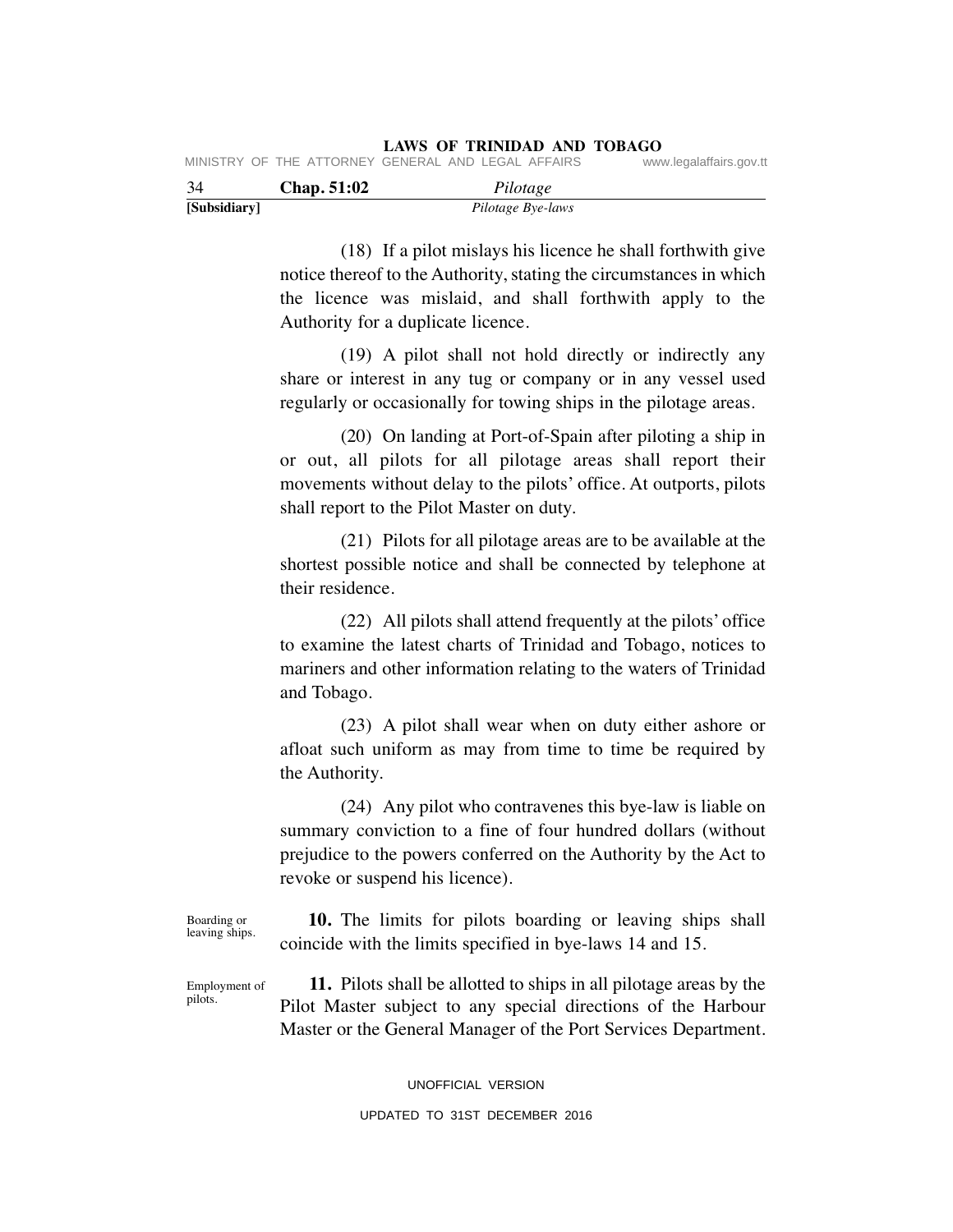|                                                    | Pilotage Bye-laws |             | [Subsidiary]            |
|----------------------------------------------------|-------------------|-------------|-------------------------|
|                                                    | Pilotage          | Chap. 51:02 |                         |
| MINISTRY OF THE ATTORNEY GENERAL AND LEGAL AFFAIRS |                   |             | www.legalaffairs.gov.tt |

**12.** (1) No boat shall ply as a pilot boat or carry a pilot flag Pilot boats. or pilot boat light or make signals prescribed under Article 8 of the Regulations for the Prevention of Collision at Sea in or near any area prescribed in the First and Second Schedules to the Act unless a pilot is on board.

Any boat engaged solely for the purpose of embarking or disembarking pilots in ships shall have the word "Pilot" painted on the bow or superstructure in plain letters.

**LAWS OF TRINIDAD AND TOBAGO**

 (2) Any person who plies a boat in respect of which paragraph (1) of this bye-law is contravened is liable on summary conviction to a fine of four hundred dollars.

13. Pilotage dues in respect of pilotage services rendered by Rates for licensed pilots in the several pilotage areas shall be calculated in pilotage dues. accordance with the rates laid down in bye-laws 14 and 15 and in the First Schedule to these Bye-laws. All these rates shall be subject to such surcharge or rebate as may from time to time be fixed by the Authority and approved by the Minister.

**14.** (1) Pilotage dues in respect of services rendered by licensed Pilotage dues in pilots in compulsory pilotage areas shall be calculated as follows:

- $\alpha$  the relevant charge prescribed in the First  $\frac{130}{1973}$ Schedule to these Bye-laws shall be made;
	- *(b)* between the hours of 6:00 a.m. and 6:00 p.m. a charge of three hundred and forty dollars shall be made in respect of attending lines by a pilot's launch or launches;
	- $(c)$  between the hours of  $6:00$  p.m. and  $6:00$  a.m. and on weekends and public holidays an additional charge of twenty-five per cent of the fees payable in accordance with paragraph *(a)* shall be made for such service.

 (2) The pilotage dues calculated in accordance with the provisions of paragraph (1) shall cover pilotage of any ship to or from the Grier Channel and Basin when the pilot boards it, or leaves it at anchor or underway, within the limits of Port-of-Spain harbour.

calculation of

compulsory pilotage areas. [90/1963 43/1995 252/2005]. First Schedule.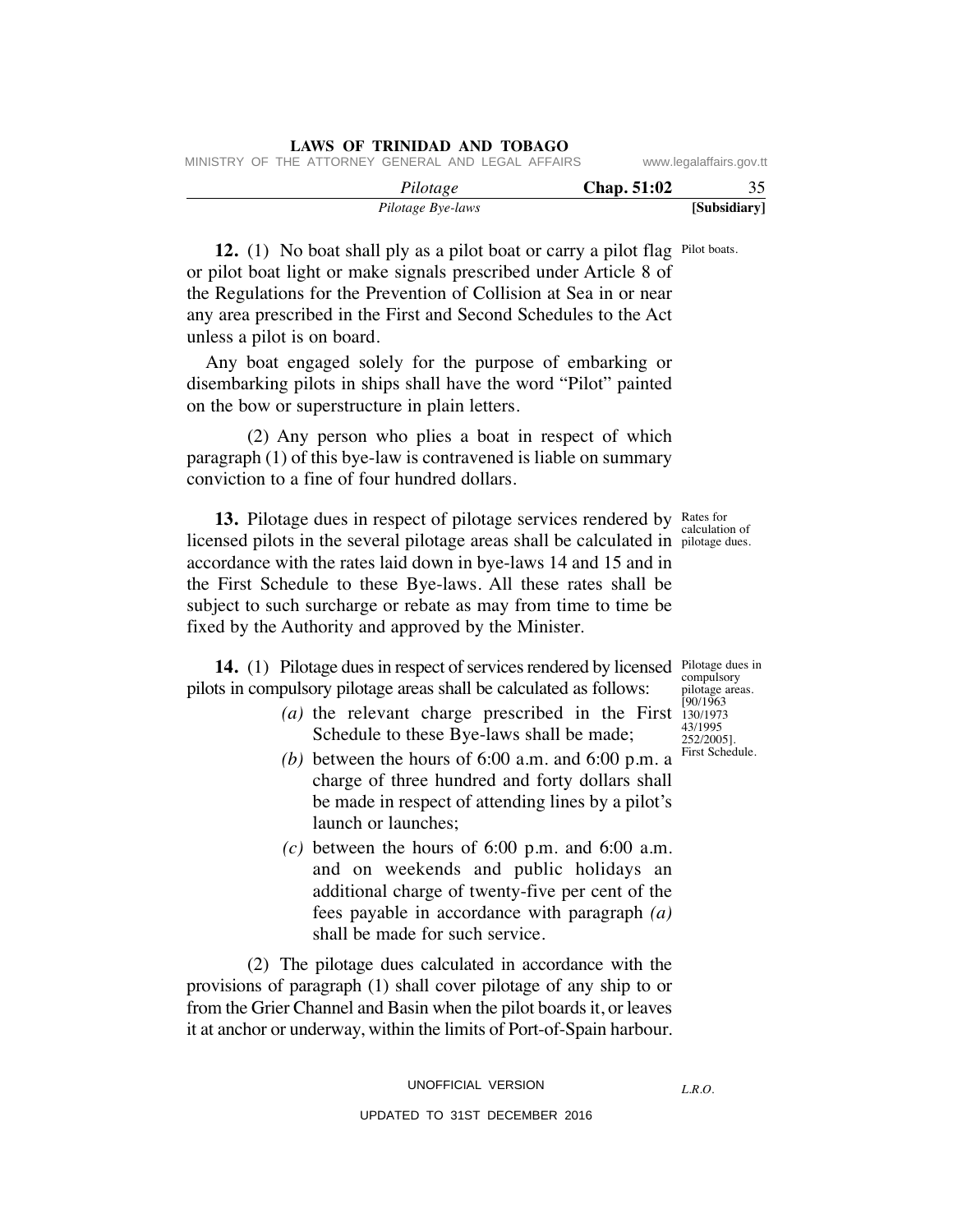| $\sim$ |  | <b>F1 00</b> |                                                    | $\mathbf{r} \cdot \mathbf{r}$ |                         |
|--------|--|--------------|----------------------------------------------------|-------------------------------|-------------------------|
|        |  |              | MINISTRY OF THE ATTORNEY GENERAL AND LEGAL AFFAIRS |                               | www.legalaffairs.gov.tt |

| -36          | Chap. 51:02 | Pilotage          |  |
|--------------|-------------|-------------------|--|
| [Subsidiary] |             | Pilotage Bye-laws |  |

 (3) Whenever a ship is shifted and the operation necessitates letting go and re-securing at another berth, the pilotage dues calculated in accordance with paragraph (1)*(a)* shall be charged.

 (4) Whenever a ship is shifted along a wharf without letting go, a pilot need not be employed. If a pilot is employed half the pilotage dues calculated in accordance with paragraph (1)*(a)* shall be charged.

 (5) In case of pilotage at outports, the pilot shall embark within five miles, but not less than one mile, of the berth.

Pilotage dues in non-compulsory pilotage areas. [130/1973 51/1980 43/1995 252/2005].

 **15.** (1) Pilotage dues in respect of services rendered by licensed pilots in non-compulsory areas shall be calculated as follows:

- *(a)* Within the limits of Port-of-Spain Harbour—
	- (i) to and from an anchorage within the limits of Port-of-Spain Harbour the dues shall be one thousand dollars;
	- (ii) to and from alongside another vessel or hulk the dues shall be the like dues as are payable under bye-law 14 for services rendered by licensed pilots in compulsory pilotage areas.
- *(b)* Outside the limits of Port-of-Spain Harbour—

 $\int$   $\phi$ 

 $\ldots$  4,000.00 .50 (i) from outside the Bocas to Teteron, Chaguaramas Bay, Carenage, Port-of-Spain, Point Lisas, Pointe-a-Pierre, San Fernando, Brighton, or Point Fortin, or vice versa, per unit of gross tonnage … … … provided that the minimum charge shall be  $\dots$ 

#### UNOFFICIAL VERSION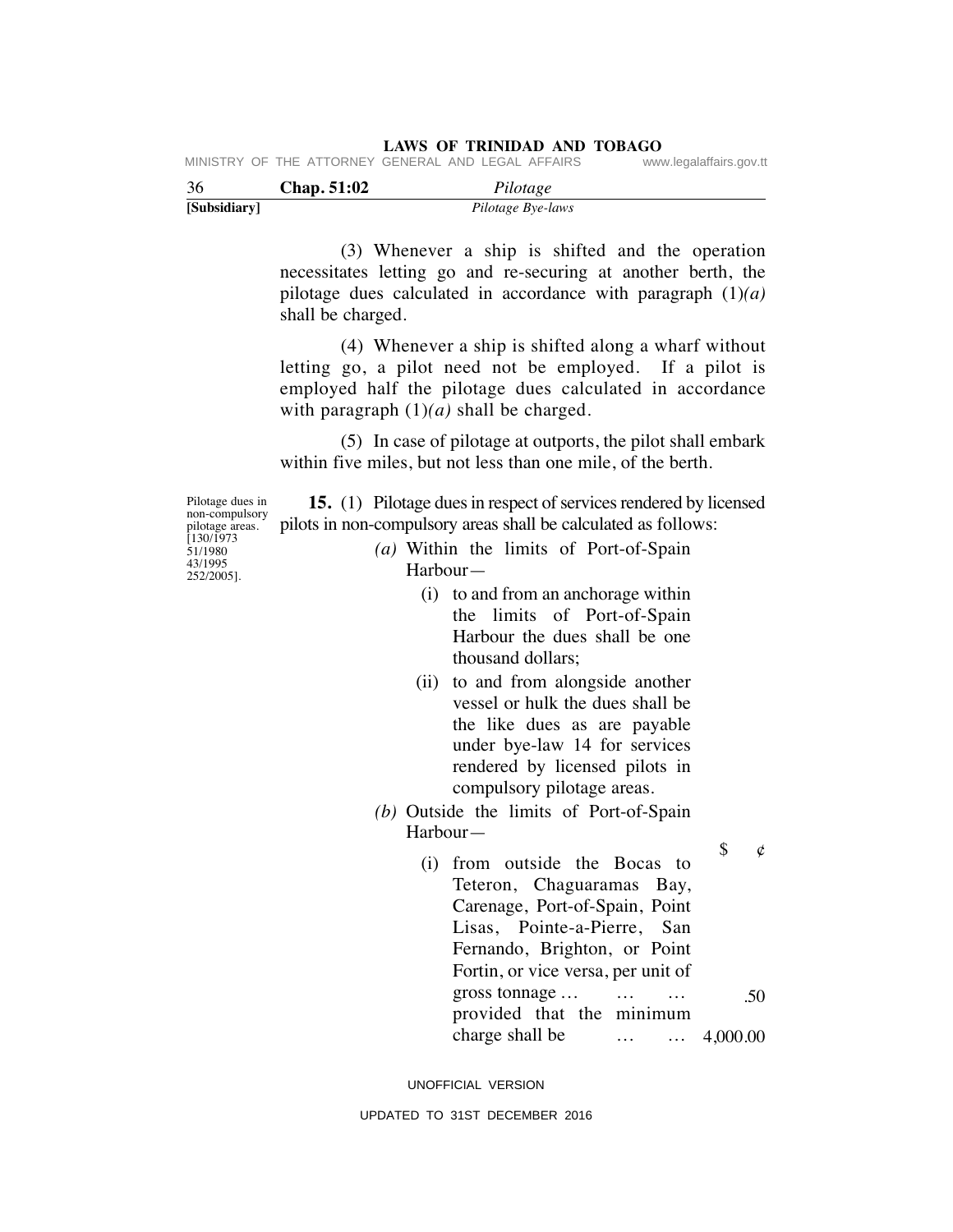|       | MINISTRY OF THE ATTORNEY GENERAL AND LEGAL AFFAIRS |             | www.legalaffairs.gov.tt |
|-------|----------------------------------------------------|-------------|-------------------------|
|       | Pilotage                                           | Chap. 51:02 | 37                      |
|       | Pilotage Bye-laws                                  |             | [Subsidiary]            |
| (ii)  | from inside the Bocas to Teteron,                  | \$<br>¢     |                         |
|       | Chaguaramas Bay, Carenage,                         |             |                         |
|       | Port-of-Spain, Point Lisas, Pointe-                |             |                         |
|       | a-Pierre, San Fernando, Brighton,                  |             |                         |
|       | or Point Fortin, or vice versa per                 |             |                         |
|       | unit of gross tonnage                              | .50         |                         |
|       | provided that the minimum                          |             |                         |
|       | charge shall be   3,500.00                         |             |                         |
| (iii) | from Port-of-Spain to Point                        |             |                         |
|       | Lisas, San Fernando, Pointe-a-                     |             |                         |
|       | Pierre, Brighton or Point Fortin,                  |             |                         |
|       | or vice versa, per unit of gross                   |             |                         |
|       | tonnage                                            | .50         |                         |
|       | provided that the minimum                          |             |                         |
|       | charge shall be                                    | 3,000.00    |                         |
| (iv)  | from Point Lisas, Pointe-a-Pierre,                 |             |                         |
|       | San Fernando to Brighton or                        |             |                         |
|       | Point Fortin or vice versa per unit                |             |                         |
|       | of gross tonnage<br>$\cdots$ $\cdots$              | .50         |                         |
|       | provided that the minimum                          |             |                         |
|       | charge shall be<br>$\cdots$ $\cdots$ 3,000.00      |             |                         |
| (v)   | from Port-of-Spain to Carenage or                  |             |                         |
|       | Chaguaramas Bay or vice versa                      |             |                         |
|       | per unit of gross tonnage                          | .25         |                         |
|       | provided that the minimum                          |             |                         |
|       | charge shall be<br>$\cdots$ $\cdots$ 3,000.00      |             |                         |
|       |                                                    |             |                         |

Pilotage dues for ship under dead tow.

either compulsory or non-compulsory pilotage areas to a ship under [130/1973]. (2) Notwithstanding paragraph (1) and bye-law 14, pilotage dues in respect of services rendered by licensed pilots in dead tow shall be twice the dues payable under bye-law 14 for services rendered by licensed pilots in compulsory pilotage areas.

(3) Notwithstanding paragraphs (1) and (2), pilotage  $P_{\text{intange}$  dues for services dues in respect of services rendered by licensed pilots outside the outside the Gulf of Paria. Gulf of Paria shall be negotiated between the operator or agent of  $\frac{01 \text{ Pauli}}{[130/1973]}$ the vessel and the Pilots' Association; the agreed charge to be subject to the approval of the Pilotage Authority.

# UNOFFICIAL VERSION

*L.R.O.*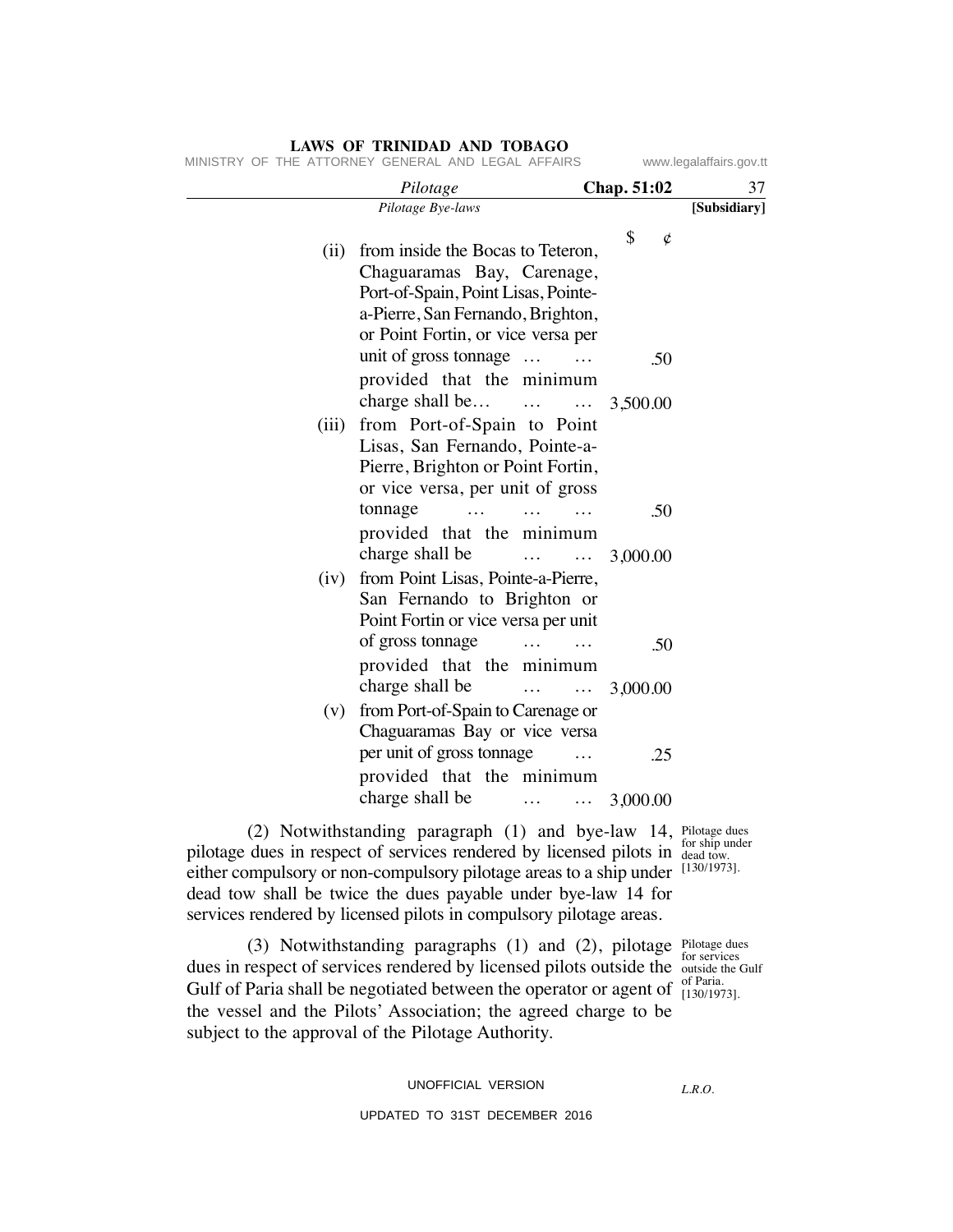|  | MINISTRY OF THE ATTORNEY GENERAL AND LEGAL AFFAIRS | www.legalaffairs.gov.tt |
|--|----------------------------------------------------|-------------------------|
|--|----------------------------------------------------|-------------------------|

| 38           | Chap. 51:02 | Pilotage          |  |
|--------------|-------------|-------------------|--|
| [Subsidiary] |             | Pilotage Bye-laws |  |

Payment of pilot's fees when detained. [130/1973 43/1995 252/2005].

 **16.** (1) A pilot shall be entitled to detention money in accordance with the provisions of section 21 of the Act at the rate of three hundred dollars for each hour or part thereof and shall have the like remedy for recovery of the same as is provided in the Act for recovery of pilotage dues.

 (2) An attendance fee of three hundred dollars in lieu of detention shall be charged in respect of a pilot ordered for a vessel arriving or departing when such order is subsequently cancelled or for each hour or part thereof in respect of a ship arriving after the time for which the pilot is ordered and for which no notice of cancellation has been received:

Provided always that no fee shall be chargeable when notice of cancellation or change in time of such vessel's arrival or departure is received before the pilot starts his journey to such vessel by land or sea, as the case may be.

 (3) Any pilot who, without his consent or who, owing to unavoidable necessity, shall be taken beyond the limits of the areas for which he is licensed, shall be entitled—

- *(a)* to a detention fee of two hundred dollars for each day he is so detained; and
- *(b)* in the event that he is taken to a foreign port, to a return passage to Trinidad and Tobago by plane.

Travelling allowances to and from certain outports.  $[252/2005]$  $12/2012$ ].

 **17.** A Travelling allowance in respect of pilotage services shall be chargeable per round trip by the Pilots' Association on ships arriving at or departing from—

- *(a)* Chaguaramas and Tembladora at the rate of \$175.00;
- *(b)* Point Lisas at the rate of \$300.00;
- *(c)* Pointe-a-Pierre at the rate of \$300.00;
- *(d)* Claxton Bay at the rate of \$300.00;
- *(e)* Brighton at the rate of \$300.00; and
- *(f)* Point Fortin at the rate of \$300.00.

Cases when pilot cannot board ship.

 **18.** If any boat or ship having on board a licensed pilot leads any ship which has not a licensed pilot on board, in a noncompulsory area, when the last mentioned ship cannot through stress or weather or other exceptional circumstances be boarded, the pilot so leading the last mentioned ship, at the request of the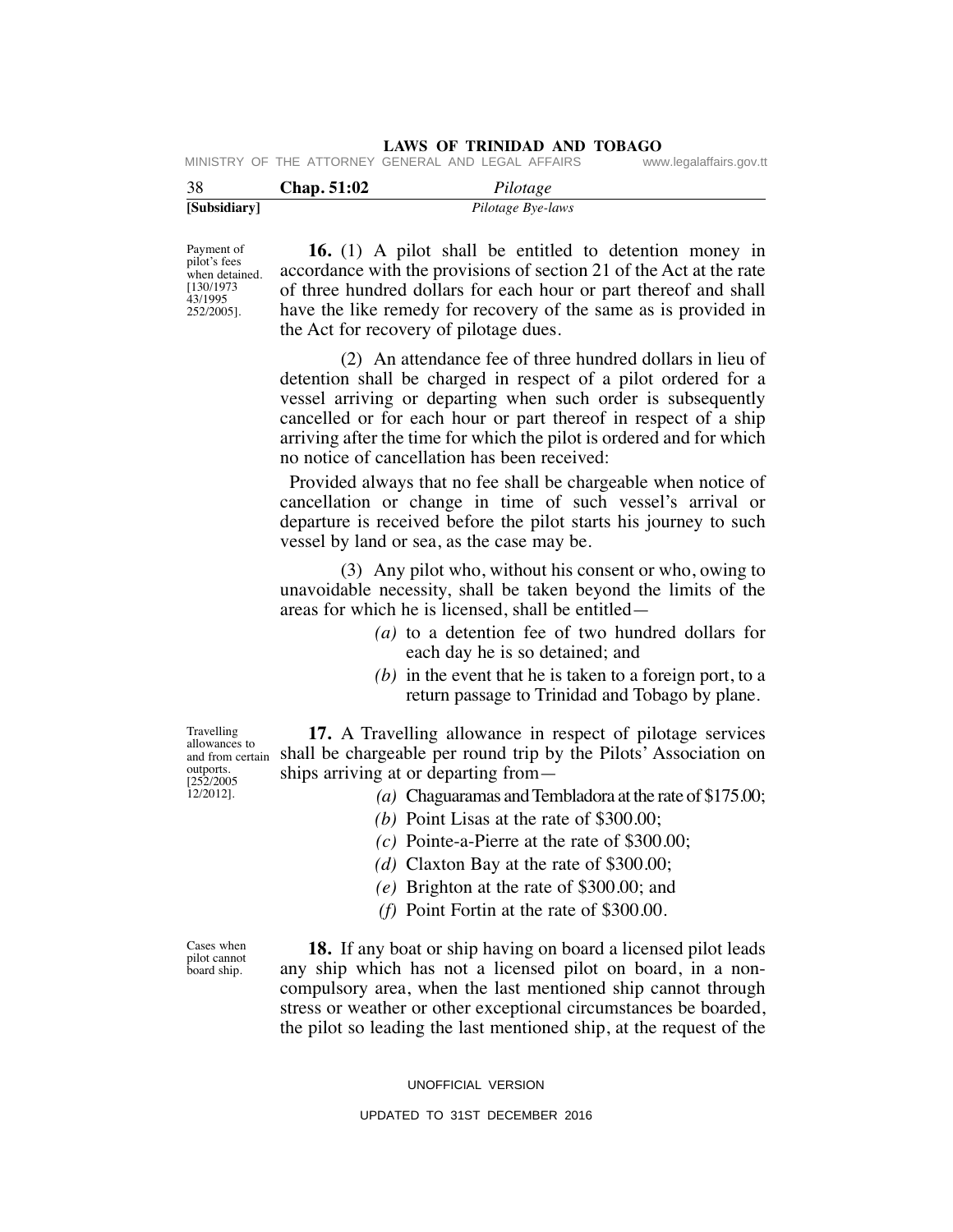|                                                    | Pilotage Bye-laws |             | [Subsidiary]            |
|----------------------------------------------------|-------------------|-------------|-------------------------|
|                                                    | Pilotage          | Chap. 51:02 | 39                      |
| MINISTRY OF THE ATTORNEY GENERAL AND LEGAL AFFAIRS |                   |             | www.legalaffairs.gov.tt |

master thereof, shall be entitled to full pilotage rates as if he had actually been on board and had charge of that ship.

**19.** A pilot who is not a member of the Pilots' Association Collection of shall collect all fees due to him and members of the Association <sup>pilot dues.</sup> shall make arrangements for the collection by the Secretary-Accountant of all fees due to them.

**20.** (1) The Secretary-Accountant shall make an annual Association to audited return to the Authority of all revenue and expenditure of  $\frac{\text{max}}{\text{the Authority}}$ the Association, and when required to do so by the Authority shall render supplementary returns.

 (2) The Secretary-Accountant shall place annually before the Authority an audited statement of the Provident Fund or staff pension scheme accounts of the Association, and a certificate that all insurances required by the Articles are in force.

 (3) The Secretary-Accountant shall furnish the Authority monthly with a statement giving the following particulars in respect of each pilot for the preceding month:

- *(a)* Number and description of pilotage movements performed monthly at Port-of-Spain and outports.
- *(b)* Leave or sick periods, if any, with dates.
- *(c)* Stand off periods with dates.

**21.** (1) Every pilot on being licensed, and every pilot Pilots to give already licensed shall execute a bond for four thousand dollars in  $\frac{6000}{[90/1992]}$ such form as the Authority may direct with a view to the limitation of his liability for neglect or want of skill to that amount as prescribed by section 24 of the Act.

 (2) Any pilot who fails to execute a bond as required by paragraph (1) is liable on summary conviction to a fine of four hundred dollars.

**22.** (1) A master or mate of a ship who applies for a pilotage Conditions applicable prior certificate shall not be entitled to receive such certificate unless  $_{\text{to the receipt of}}^{\text{appicade prior}}$ a pilotage certificate. and until he satisfies the Authority that—

(a) he holds a certificate as master or mate issued by [193/1989]. the Government of Trinidad and Tobago or an equivalent or higher certificate;

UNOFFICIAL VERSION

*L.R.O.* 

UPDATED TO 31ST DECEMBER 2016

bond.

make returns to

**LAWS OF TRINIDAD AND TOBAGO**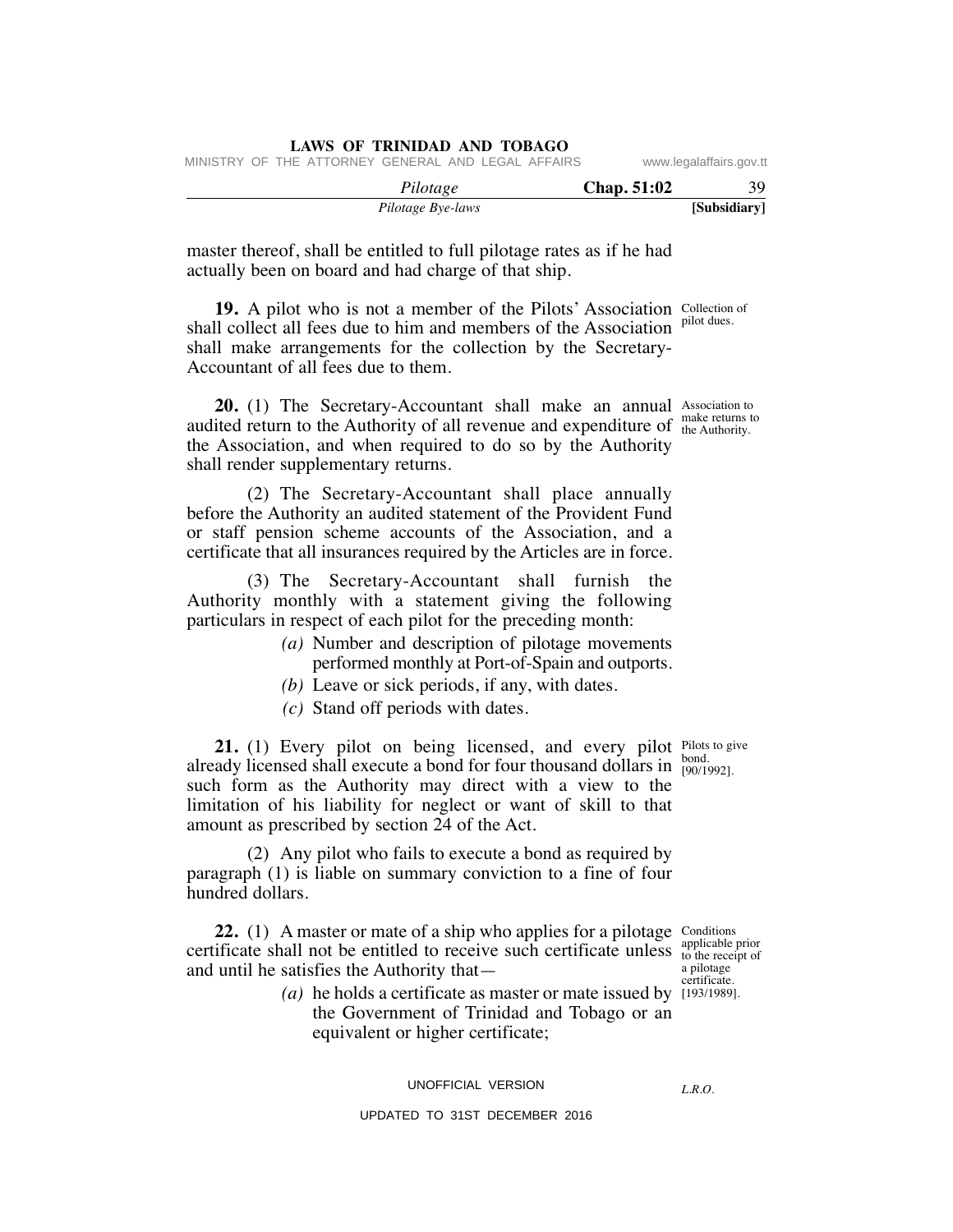| 40                                      | Chap. 51:02                 | MINISTRY OF THE ATTORNEY GENERAL AND LEGAL AFFAIRS<br>Pilotage                                                                                                                                                                                                                                                  | www.legalaffairs.gov.tt    |
|-----------------------------------------|-----------------------------|-----------------------------------------------------------------------------------------------------------------------------------------------------------------------------------------------------------------------------------------------------------------------------------------------------------------|----------------------------|
| [Subsidiary]                            |                             | Pilotage Bye-laws                                                                                                                                                                                                                                                                                               |                            |
|                                         |                             | $(b)$ he has made six voyages to the compulsory<br>pilotage area for which he applies for a<br>within<br>certificate<br>the<br>immediately preceding the date<br>application;<br>$(c)$ he has passed an examination conducted by the<br>committee appointed under bye-law 27.                                   | twelve<br>months<br>of his |
|                                         |                             | (2) Where the master or mate of a drogher registered                                                                                                                                                                                                                                                            |                            |
| Ch. 50:07.                              |                             | under the Droghers Act, or the master of a motor launch licensed                                                                                                                                                                                                                                                |                            |
| Ch. 50:08.                              |                             | under the Motor Launches Act, applies for a pilotage certificate,<br>he shall satisfy the Authority that—                                                                                                                                                                                                       |                            |
|                                         |                             | (a) he holds a valid certificate of competency to be                                                                                                                                                                                                                                                            |                            |
|                                         |                             | master or mate of the particular ship;                                                                                                                                                                                                                                                                          |                            |
|                                         |                             | $(b)$ he has made six voyages, assisted by a licensed                                                                                                                                                                                                                                                           |                            |
|                                         |                             | pilot to each compulsory pilotage area within                                                                                                                                                                                                                                                                   |                            |
|                                         |                             | the three months immediately preceding the<br>date of his application to navigate in such area;                                                                                                                                                                                                                 |                            |
|                                         |                             | $(c)$ he has passed an examination conducted by the<br>committee appointed under bye-law 27;                                                                                                                                                                                                                    |                            |
|                                         |                             | $(d)$ he has fulfilled the requirements of paragraphs<br>$(a)$ , $(e)$ , $(f)$ , and $(g)$ , of bye-law 3.                                                                                                                                                                                                      |                            |
|                                         |                             | (3) Where an applicant cannot reasonably be expected                                                                                                                                                                                                                                                            |                            |
|                                         | the Commissioner of Police. | to satisfy the requirements of paragraph $(e)$ of bye-law 3, the<br>Authority may instead accept a certificate of good character from                                                                                                                                                                           |                            |
|                                         | pilot on board.             | (4) A ship having a licensed pilot on board shall in<br>compulsory areas have priority over a ship which has not such a                                                                                                                                                                                         |                            |
| Renewal of<br>pilotage<br>certificates. |                             | 23. A pilotage certificate shall not be renewed without re-<br>examination unless the applicant has made not less than three<br>voyages to the compulsory pilotage area referred to in the<br>certificate during the twelve months immediately preceding his<br>application for the renewal of his certificate. |                            |

UNOFFICIAL VERSION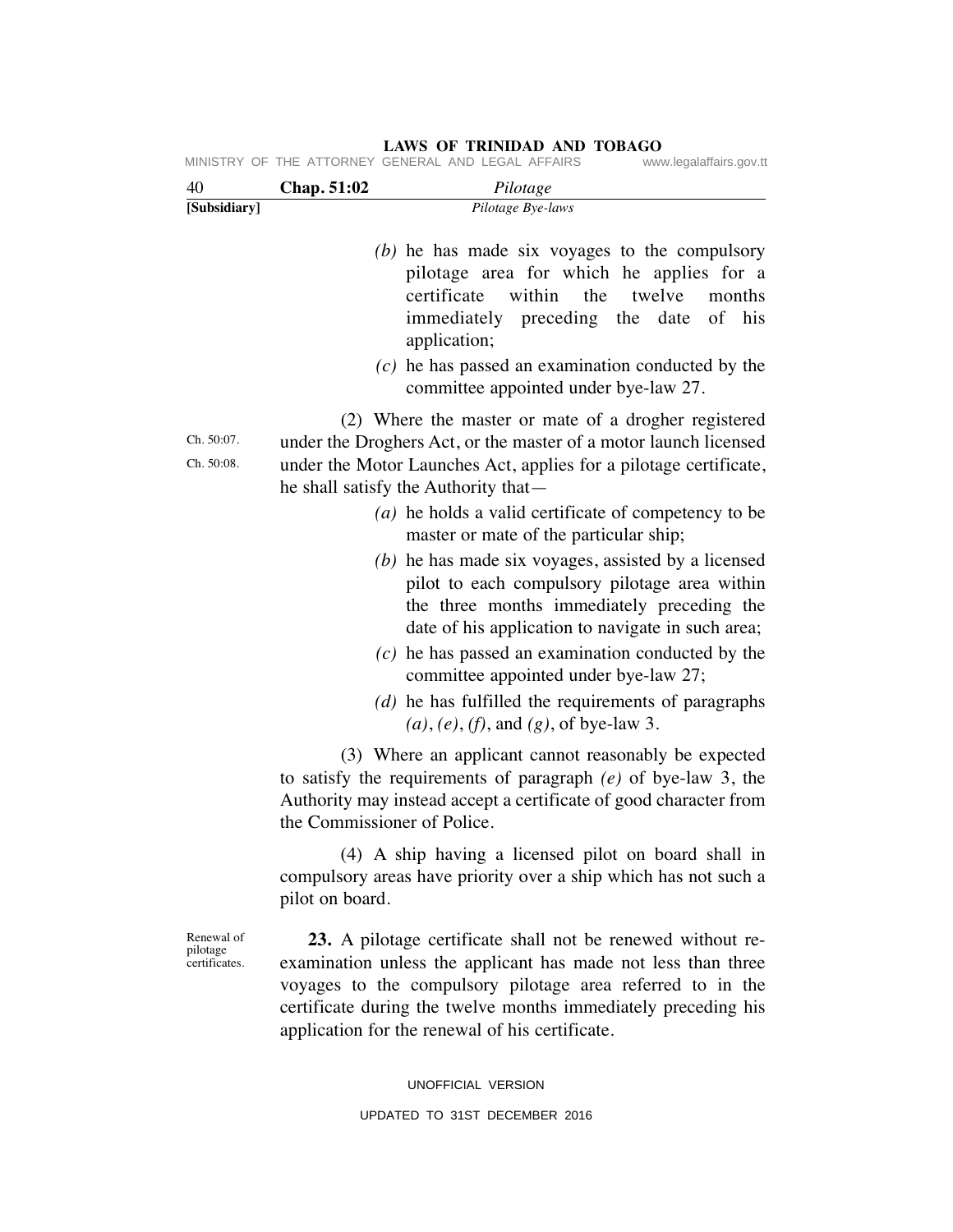|  |  | LAWS OF TRINIDAD AND TOBAGO |  |
|--|--|-----------------------------|--|
|  |  |                             |  |

MINISTRY OF THE ATTORNEY GENERAL AND LEGAL AFFAIRS www.legalaffairs.gov.tt

| Chap. 51:02<br>Pilotage |              |
|-------------------------|--------------|
| Pilotage Bye-laws       | [Subsidiary] |

**24.** The fees to be paid for the issue and renewal of pilotage Fees for pilotage certificates shall be in accordance with the Second Schedule to  $\frac{\text{p})(\text{node})}{\text{certificates}}$ these Bye-laws; but a pilotage certificate shall not be renewed medical until the applicant has produced a certificate from a medical  $\frac{\text{Second}}{\text{Second}}$ practitioner approved by the Authority to the effect—

- *(a)* that the applicant's eyesight is normal as regards distance and colour visions;
- *(b)* that he is physically fit for pilotage duties.

**25.** (1) The holder of a pilotage certificate shall produce on Certificated demand to any harbour master, pilot, police officer or Customs produce Officer, his pilotage certificate when piloting within an area certificates. specified in the Second Schedule to the Act.

 (2) Any such person failing to comply with paragraph (1) is liable on summary conviction to a fine of forty dollars.

**26.** Every holder of a pilotage certificate when in charge of a Certified vessel underway in any compulsory area shall cause by day the signals. international Code flag "H" to be flown from the jumper stay, and by night in addition to side lights a white light over a red light in a vertical line not less than eight feet apart to be carried in a similar position. Any such person failing to comply with this bye-law is liable on summary conviction to a fine of forty dollars.

27. A committee of the Authority appointed to conduct Examining examinations under these Bye-laws shall consist of the Harbour  $\frac{\text{commute}}{\left[193/1989\right]}$ . Master, who shall be Chairman, the representative of the Pilot's Association and one other suitably qualified member of the Authority selected by the Chairman.

28. In addition to ships exempted from compulsory pilotage Exempting local Merchant Shipping Act, 1894 of the United Kingdom shall be  $57 \underset{\sim}{\&} 58$  Vict. under section 16(3) of the Act, all British ships and foreign flag tugs under 600 gross tons trading locally within the meaning of section 16(4) of the Act and registered under the provisions of the exempted from compulsory pilotage if not carrying passengers, provided that the Master of any such ship satisfies the committee referred to in bye-law 27 that he is a fit and proper person to be given an exemption certificate.

UNOFFICIAL VERSION

UPDATED TO 31ST DECEMBER 2016

officers to fly

Committee.

trade ships.

c. 60.

officers to

certificates. Second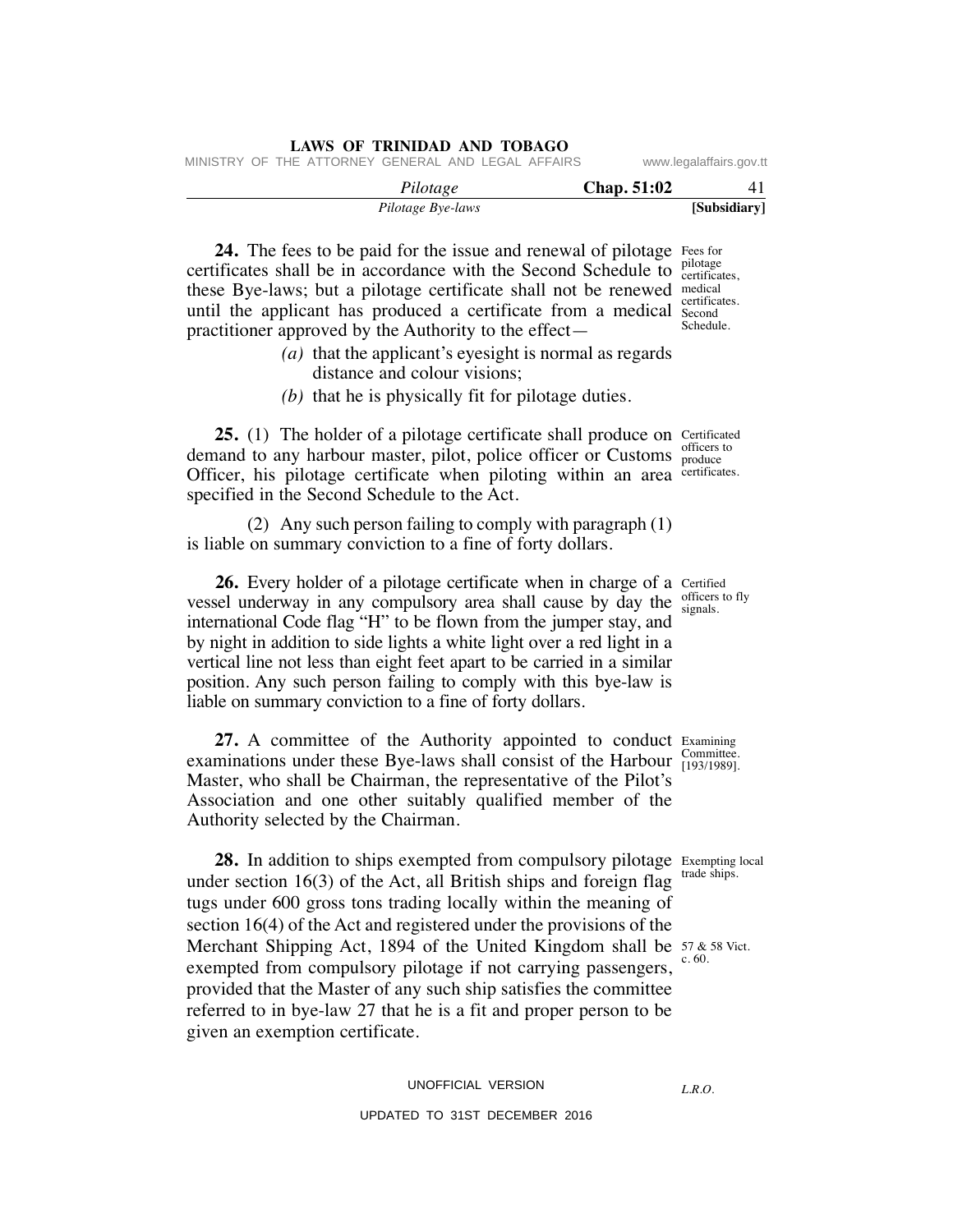|  | MINISTRY OF THE ATTORNEY GENERAL AND LEGAL AFFAIRS |  |  | www.legalaffairs.gov.tt |  |
|--|----------------------------------------------------|--|--|-------------------------|--|
|  |                                                    |  |  |                         |  |

| -42          | Chap. 51:02 | Pilotage          |  |
|--------------|-------------|-------------------|--|
| [Subsidiary] |             | Pilotage Bye-laws |  |

Meeting of the Authority.

 **29.** (1) The Authority shall meet on the third Monday in each calendar month to transact business; but if that day is a public holiday the meeting shall be postponed to the following Monday or such other day as the Chairman may appoint.

If for any reason business is not concluded at a regular meeting, the meeting may be adjourned to such date as the Chairman may decide.

 (2) It shall be competent for the Chairman to call by notice in writing an emergency meeting of the Authority at any time, should he consider the business sufficiently urgent.

Duties of the Authority.

 **30.** The Authority shall consider at its regular meetings all business placed before it in connection with—

- *(a)* recommendations made for the amendment or alteration of the Act or Bye-laws dealing with pilotage;
- *(b)* complaints against pilots or holders of pilotage certificates;
- *(c)* proposals to vary fees for pilotage licences or certificates;
- *(d)* the disposal of funds accruing to the Authority;
- *(e)* proposals to engage apprentices to the pilotage service;
- *(f)* suggestions for the improvement of the pilotage service;
- *(g)* any business arising under these Bye-laws which is properly before the Authority.

Fees to be credited to Authority. [43/1995 127/1996 252/2005].

 **31.** (1) All fees payable under the Second Schedule shall be credited to the Authority and shall be used by the Authority to defray the expenses of the Authority.

 (2) The Pilot's Association shall deduct the sum of one hundred and ninety thousand dollars per annum from moneys received by it and shall pay the sum deducted to the Authority to defray the expenses of the Authority and any surplus shall be applied as provided under section 6 of the Act.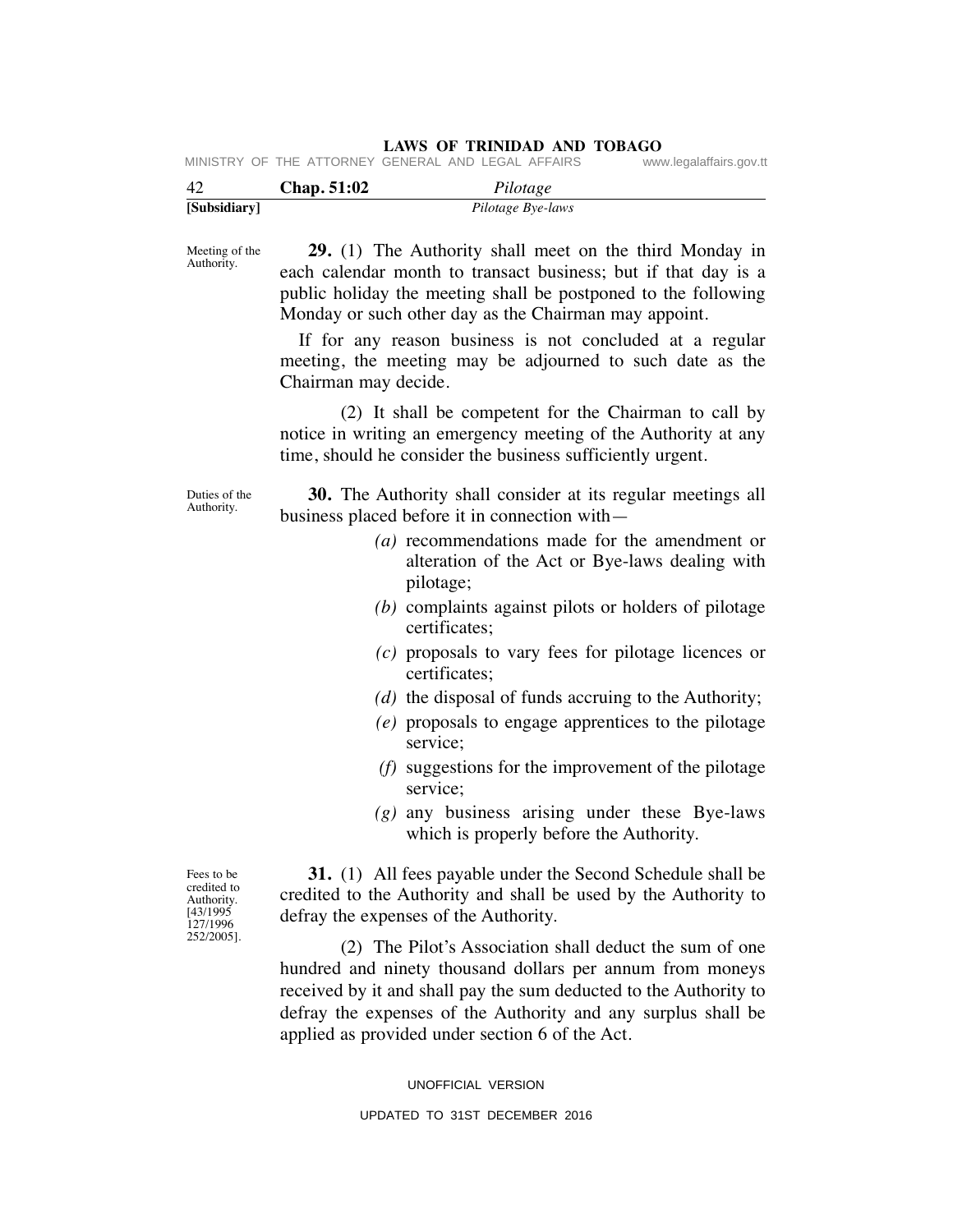MINISTRY OF THE ATTORNEY GENERAL AND LEGAL AFFAIRS www.legalaffairs.gov.tt

 *Pilotage* **Chap. 51:02** 43

| Pilotage Bye-laws | [Subsidiary] |
|-------------------|--------------|
|                   |              |

**32.** (1) The following fees shall be paid by all vessels when Pilot boarding and landing fees. under pilotage:

- [88/1967 (a) on week days other than public holidays  $\frac{188/190}{130/1973}$ 43/1995 252/2005 between the hours of 6:00 a.m. and 6:00 p.m.—
- (i) within the declared limits of Port-of-Spain  $12/2012$ . Harbour that is to say within a radius of 4 miles of a point in latitude 10° 39' 12" N. and longitude 61° 31' 47" W.—\$1,700.00;
	- (ii) within the area of Cronstadt Island, Tembladora and the United States Naval Jetty that is to say the area beyond the declared limits of Port-of-Spain Harbour as at (i) but within a radius of 6 miles of a point in latitude 10° 39' 12" N. and longitude 61° 31' 47" W.—\$2,000.00;
	- (iii) within the Chaguaramas area that is to say the area beyond the area of Cronstadt Island, Tembladora and the United States Naval Jetty as at (ii) but within a radius of 9 miles of a point in latitude 10° 39' 12" N. and longitude 61° 31' 47" W. and having a northern limit of the parallel of latitude 10° 41' 00" N.—\$2,200.00;
	- (iv) within the Bocas that is to say the area beyond the Chaguaramas area as at (iii) but within a radius of 18 miles of a point in latitude 10° 39' 12" N. and longitude 61° 31' 47" W. and having a northern limit of the parallel of latitude 10° 45' 00" N.— \$4,400.00;
	- *(b)* on weekends, Public Holidays and between the hours of 6:00 p.m. and 6:00 a.m. on weekdays an additional charge of thirty per cent of the fees payable in accordance with paragraph *(a)* shall be made.

 (2) The fees prescribed in paragraph (1) shall be payable only when a pilot boat owned and operated by the Pilots' Association is used and not otherwise.

# UNOFFICIAL VERSION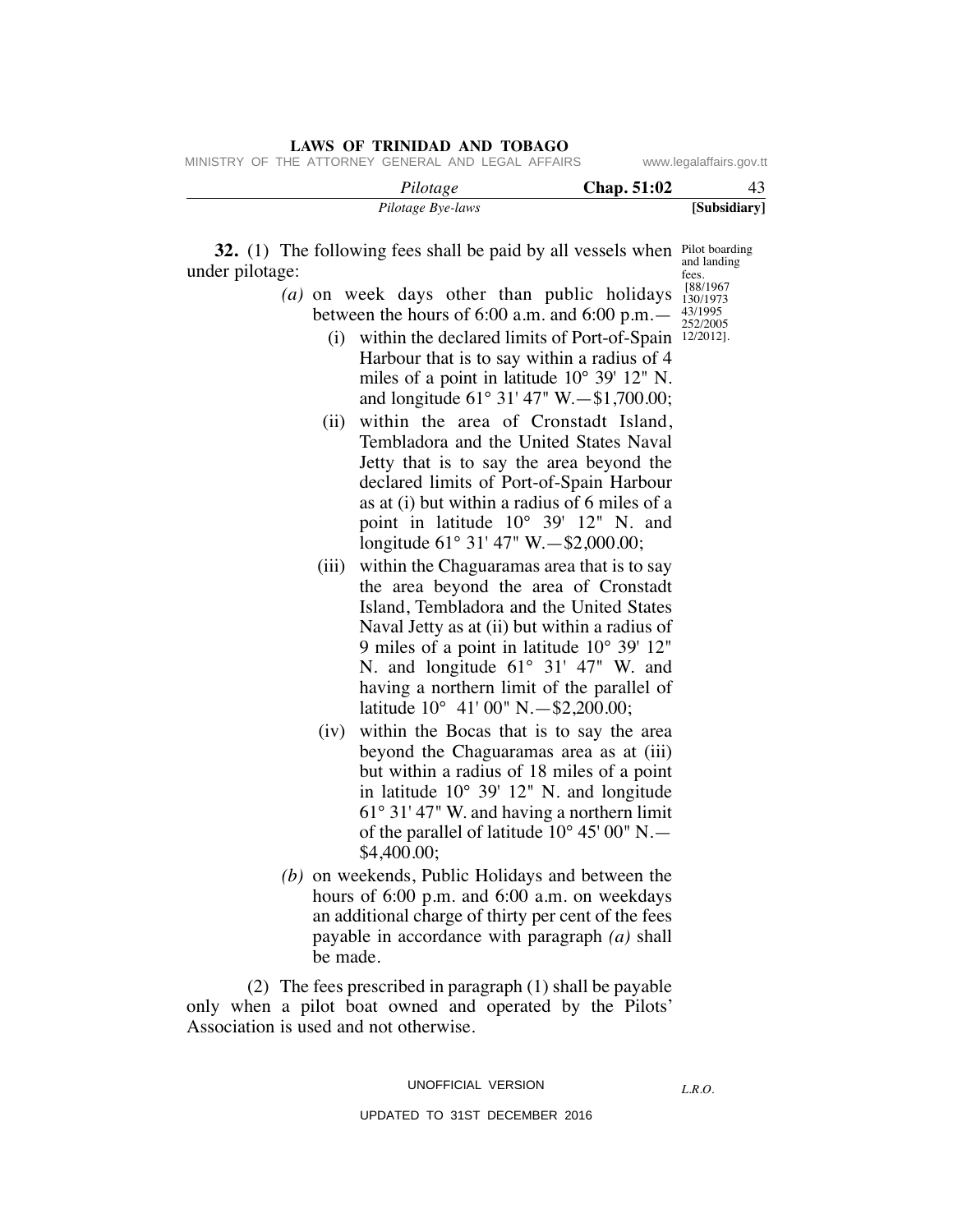|                              |             | MINISTRY OF THE ATTORNEY GENERAL AND LEGAL AFFAIRS                                                                                                               | www.legalaffairs.gov.tt |
|------------------------------|-------------|------------------------------------------------------------------------------------------------------------------------------------------------------------------|-------------------------|
| 44                           | Chap. 51:02 | Pilotage                                                                                                                                                         |                         |
| [Subsidiary]                 |             | Pilotage Bye-laws                                                                                                                                                |                         |
| Payment for call<br>at port. |             | 33. The owners of every ship—                                                                                                                                    |                         |
|                              |             | (a) whose master or mate holds a pilotage<br>certificate; and                                                                                                    |                         |
|                              |             | (b) which arrives from or departs for a foreign<br>port; and                                                                                                     |                         |
|                              |             | $(c)$ which during such arrival or departure calls<br>within a compulsory pilotage area,                                                                         |                         |
| First Schedule.              |             | shall pay for each call an amount equivalent to twenty-five per<br>cent of the pilotage dues provided by bye-law 14 and the First<br>Schedule to these Bye-laws. |                         |

Bye-laws 14 and 33. [252/2005 12/2012].

#### **LAWS OF TRINIDAD AND TOBAGO**

| Description of ship                           | Dues payable in or out of any compulsory<br>pilotage area                                                   |
|-----------------------------------------------|-------------------------------------------------------------------------------------------------------------|
| Ships up to 2,500 tons                        | \$950.00                                                                                                    |
| <b>Tankers</b>                                | \$950.00 plus an additional charge of 30 cents<br>per ton for each ton in excess of 2,500 gross<br>tonnage  |
| Container ships and passenger ships           | \$950.00 plus an additional charge of 17 cents<br>per ton for each ton in excess of 2,500 gross<br>tonnage  |
| Other ships up to 15,000 gross tonnage        | \$950.00 plus an additional charge of 17 cents<br>per ton for each ton in excess of 2,500 gross<br>tonnage  |
| Other ships in excess of 15,000 gross tonnage | \$950.00 plus an additional charge of 30 cents<br>per ton for each ton in excess of 2,500 gross<br>tonnage. |

**FIRST SCHEDULE**

UNOFFICIAL VERSION